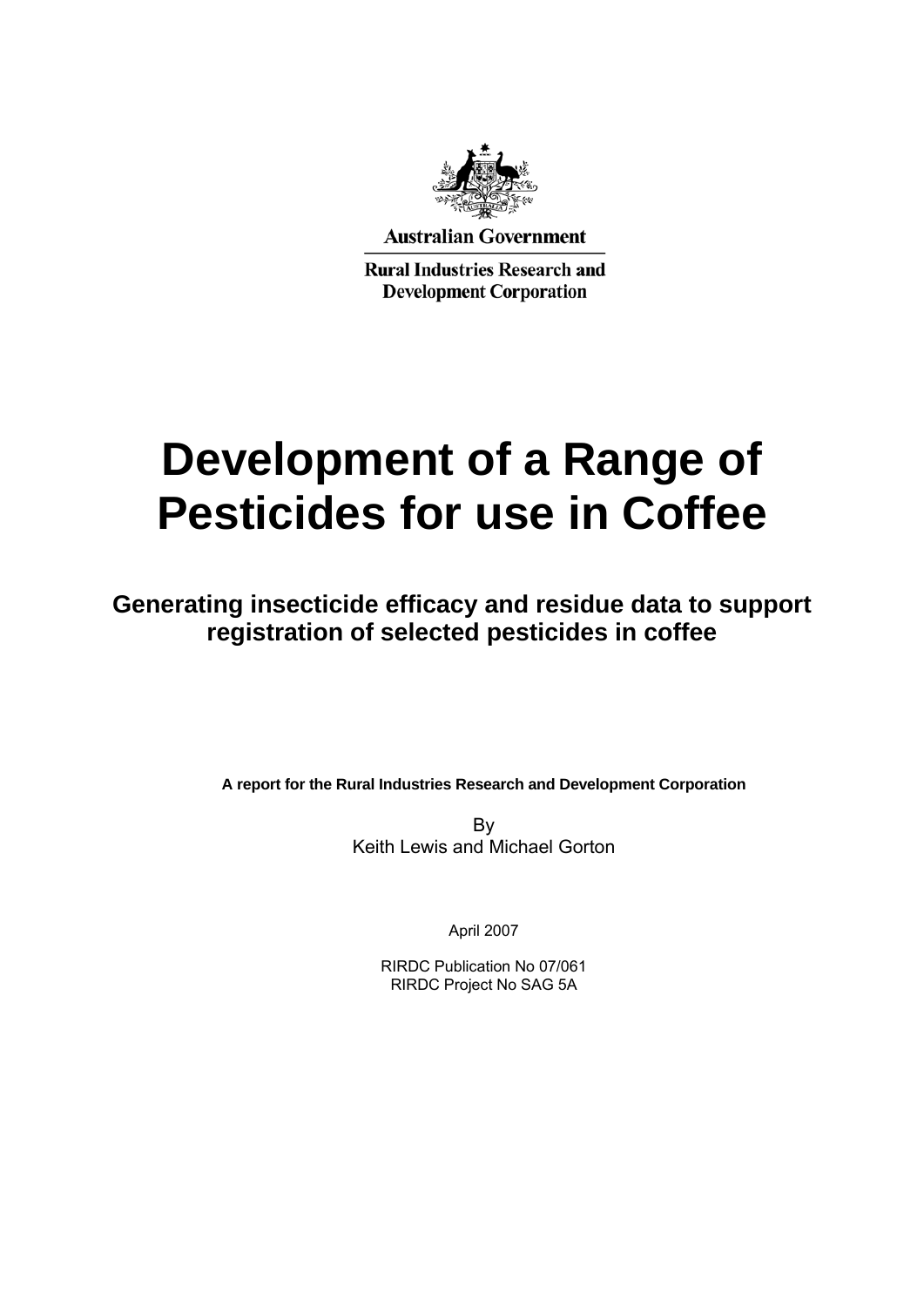© 2007 Rural Industries Research and Development Corporation. All rights reserved.

ISBN 1 74151 458 4 ISSN 1440-6845

#### *Development of a range of pesticides for use in coffee*

*Publication No. 07/061 Project No SAG 5A* 

The information contained in this publication is intended for general use to assist public knowledge and discussion and to help improve the development of sustainable industries. The information should not be relied upon for the purpose of a particular matter. Specialist and/or appropriate legal advice should be obtained before any action or decision is taken on the basis of any material in this document. The Commonwealth of Australia, Rural Industries Research and Development Corporation, the authors or contributors do not assume liability of any kind whatsoever resulting from any person's use or reliance upon the content of this document.

This publication is copyright. However, RIRDC encourages wide dissemination of its research, providing the Corporation is clearly acknowledged. For any other enquiries concerning reproduction, contact the Publications Manager on phone 02 6272 3186.

**Researcher Contact Details**  Biotechnical Field Services (NQ) Pty Ltd PO Box 1169, ATHERTON QLD 4883

Phone: (07) 40 913 253<br>Fax: (07) 40 913 151 Fax: (07) 40 913 151<br>Email: biofield@bigpon biofield@bigpond.net.au

In submitting this report, the researcher has agreed to RIRDC publishing this material in its edited form.

#### **RIRDC Contact Details**

Rural Industries Research and Development Corporation Level 2, 15 National Circuit BARTON ACT 2600 PO Box 4776 KINGSTON ACT 2604

Phone: 02 6272 4819 Fax: 02 6272 5877<br>Email: rirdc@rirdc.go rirdc@rirdc.gov.au. Web: http://www.rirdc.gov.au

Published in April 2007 Printed on environmentally friendly paper by Canprint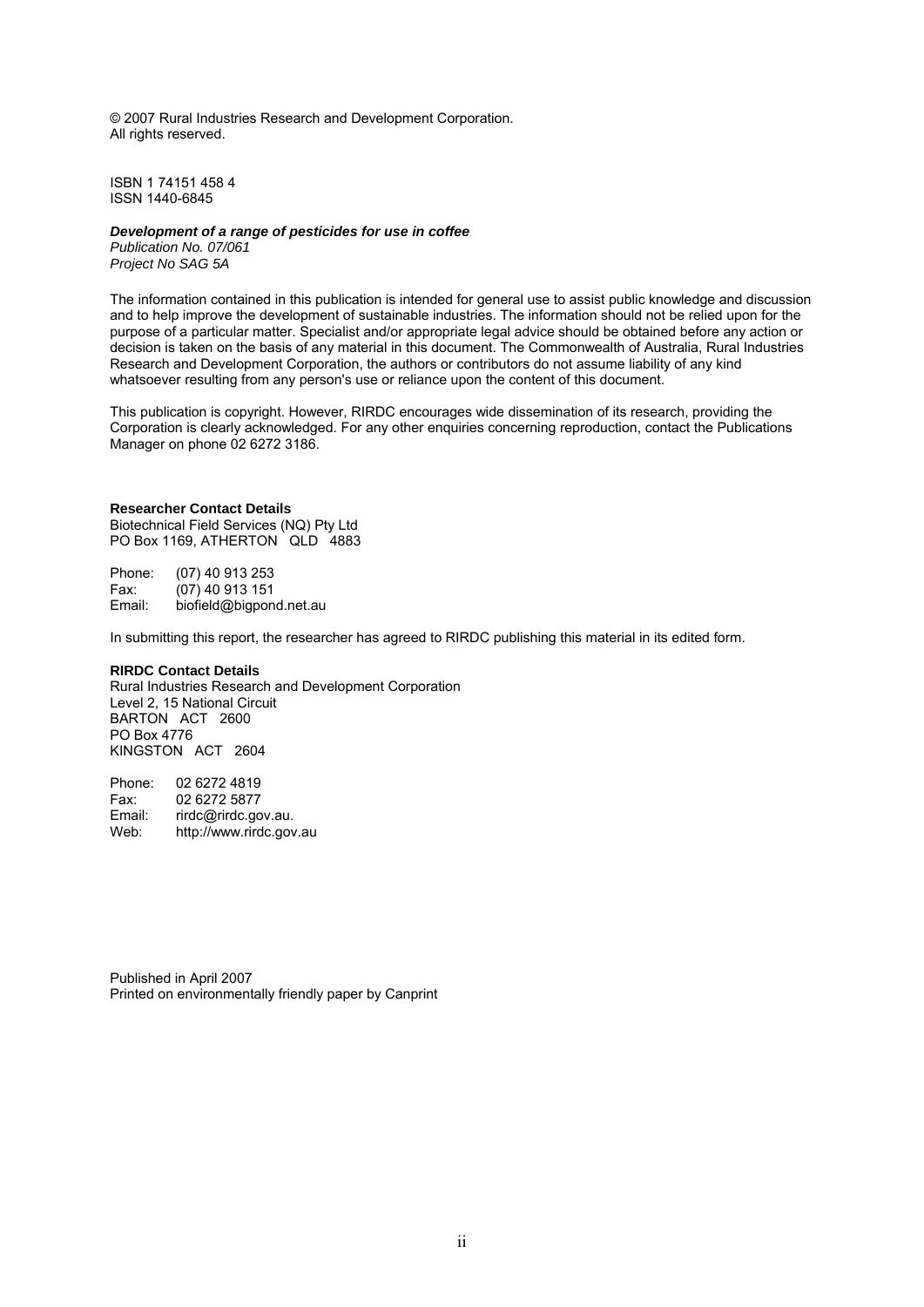## <span id="page-2-0"></span>**Foreword**

Coffee growing is a small but viable industry in Australia. Approximately 30 growers in Queensland and 170 growers in NSW produce some 1220 ha of crop, and this is projected to grow substantially.

To date the industry has relied on obtaining APVMA (Australian Pesticides and Veterinary Medicines Authority) permits for the use of various pesticides to control insects, weeds and fungal diseases in coffee. Such permits remain valid for a limited period, and must be renewed from time to time to enable the continued legal use of these pesticides. During any permitted use period, the APVMA may specify that certain data relating to the efficacy, crop safety and residue profiles of particular pesticides should be collected and documented before renewal of permits can be approved.

On commencing this project, all permits for pesticide use in coffee had expired, and there were no pesticides fully registered for use in this crop. Furthermore, data requested by the APVMA had not been provided, and there was thus some reluctance on the part of the authority to renew permits in the absence of supporting data. It thus became necessary to address the need to develop and standardise a range of pesticides for use in Australian grown coffee, and to provide the necessary supporting data enabling registration or ongoing permit use of these.

As a result of work conducted under this project, coffee growers now have access to a range of registered or permitted pesticides for use in this crop. Growers are now able to better manage coffee crops using selected pesticides (including insecticides, herbicides and fungicides) chosen for their suitability for use within integrated pest management systems.

This project was funded from RIRDC Core Funds which are provided by the Australian Government. This was part of the RIRDC New Plant Products program.

This report, an addition to RIRDC's diverse range of over 1600 research publications, forms part of our new plant products R&D program, which aims to facilitate the development of new industries based on plants or plant products that have been commercial potential in Australia.

Most of our publications are available for viewing, downloading or purchasing online through our website:

- downloads at [www.rirdc.gov.au/fullreports/index.html](http://www.rirdc.gov.au/fullreports/index.html)
- purchases at [www.rirdc.gov.au/eshop](http://www.rirdc.gov.au/eshop)

**Peter O'Brien**  Managing Director Rural Industries Research and Development Corporation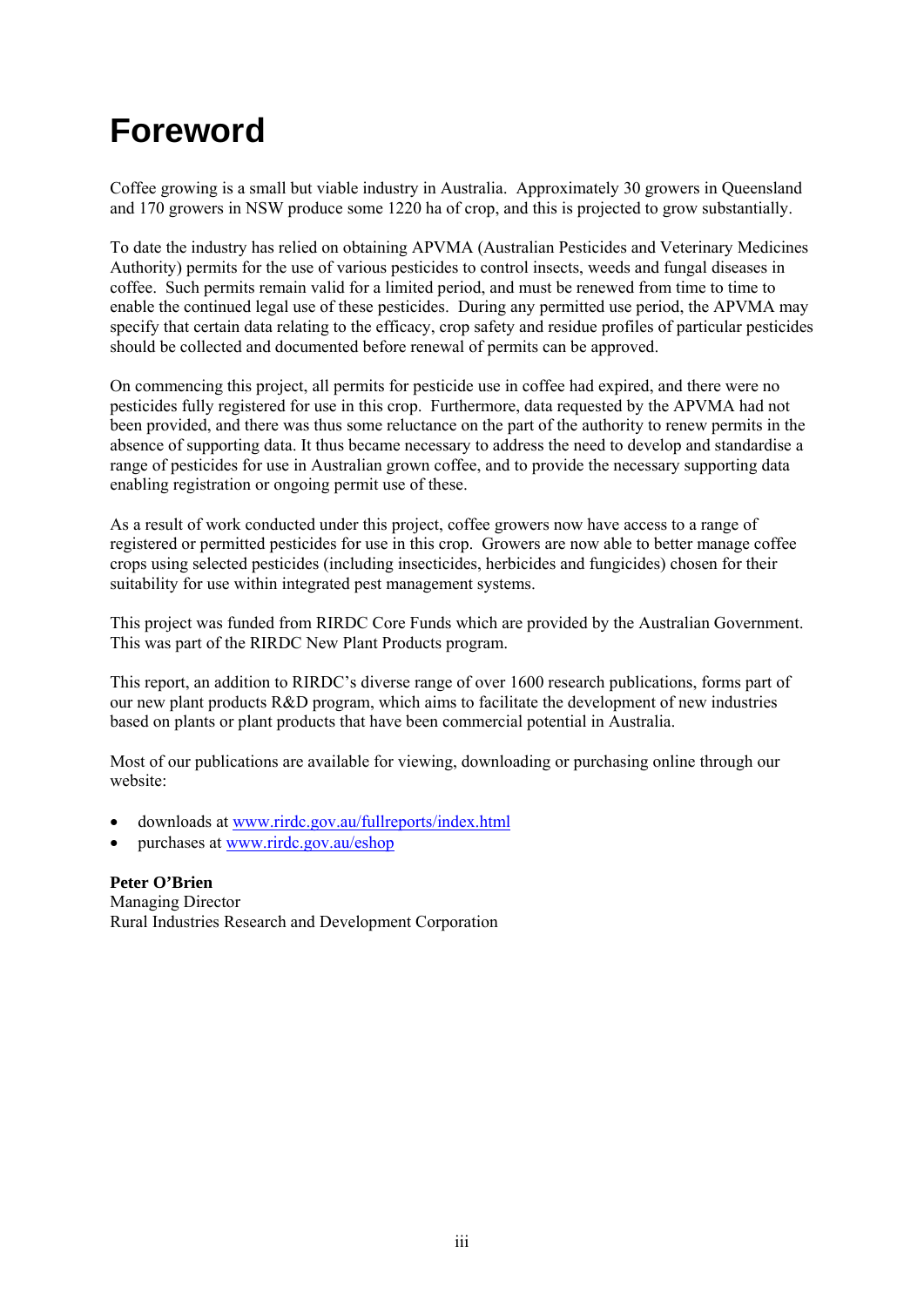## <span id="page-3-0"></span>**Acknowledgments**

The authors would like to acknowledge the valuable assistance and advice provided by Alan Norden of the Australian Pesticides and Veterinary Medicines Authority (APVMA).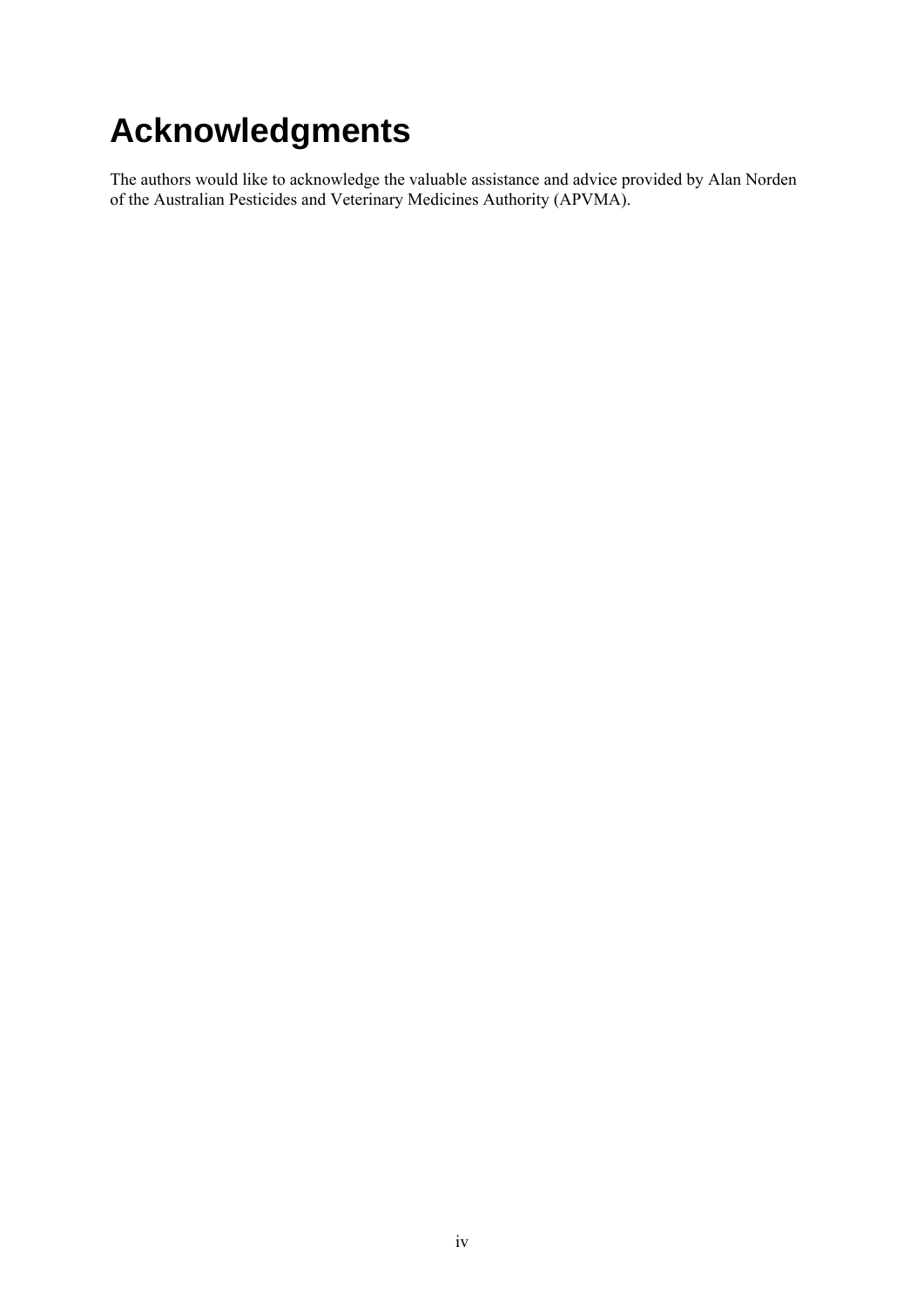## **Contents**

| Hemispherical scale insect and mealy bug trial 2006 season: Admiral, Applaud, Lorsban and D-C- |  |
|------------------------------------------------------------------------------------------------|--|
|                                                                                                |  |
|                                                                                                |  |
|                                                                                                |  |
|                                                                                                |  |
| Hemispherical scale insect and mealy bug observational trial 2006 season: Lorsban 500 EC  45   |  |
|                                                                                                |  |
|                                                                                                |  |
|                                                                                                |  |
|                                                                                                |  |
|                                                                                                |  |
|                                                                                                |  |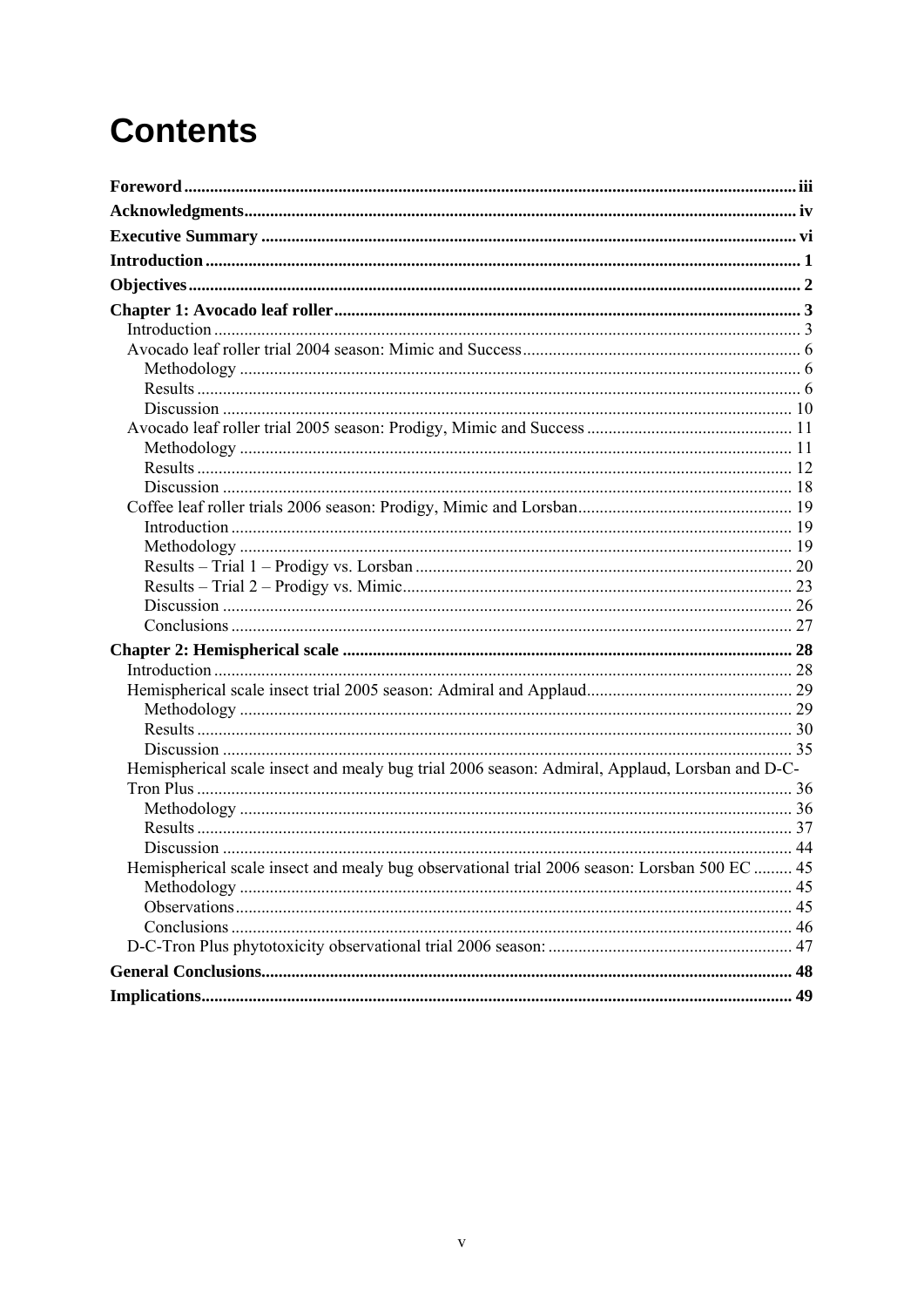## <span id="page-5-0"></span>**Executive Summary**

#### **What the report is about**

This report describes the methodology used, results obtained and outcomes achieved in providing a complete data package to the relevant parties to enable Australian coffee growers' access to the legal use of a range of pesticides in this crop.

#### **Who the report targeted at**

The report is targeted at growers, regulators and any other parties interested in the production of coffee in Australia.

#### **Background**

Coffee growing is a small but viable industry in Australia comprising 30 growers in Queensland (700 ha), and 170 growers in NSW producing 500 ha of crop. The current crop is thus 1220 ha and is projected to grow substantially. Approximately 50% of total production is exported, and growers actively promote their product overseas. Australian coffee enjoys a reputation for being "clean and green" and for being of very high quality.

To date, the industry has relied on obtaining APVMA (Australian Pesticides and Veterinary Medicines Authority) permits for the use of various pesticides to control insects, weeds and fungal diseases. On commencing this project, all permits for pesticide use in coffee had expired, and there were no pesticides fully registered or permitted for use in this crop. Furthermore, many of the previously permitted insecticides were of the broad spectrum organophosphate type, and were not suited for use in modern integrated pest management systems.

There was thus a need to urgently pursue pesticide registration for key insecticides, herbicides and fungicides to enable coffee growers to manage pest situations in a legal and environmentally responsible manner.

#### **Aims and objectives**

The objectives of this research was to generate data to support the registration and/or ongoing permit use for a range of pesticides for use by coffee growers with an emphasis on the development of modern products suitable for inclusion in integrated pest management systems.

#### **Methods used**

The methodology adopted to achieve the aims of this project was to firstly identify those pesticides that were suitable for use in coffee, and to obtain advice from the APVMA regarding the precise data requirements necessary to support registration and/or ongoing permit use for each of these. Where pesticides were currently registered for use on other crops, and whose properties were well known, limited data was required. Usually, scientific argument for efficacy and crop safety, together with grower testimonials of safe and successful use under permit over two seasons or more, was sufficient to enable future renewal of such permits. This information was gathered and provided to the APVMA.

For newer chemistry pesticides, replicated trial work was necessary to prove efficacy and crop safety and these trials were conducted during the course of the project. In addition, detailed residue trials were conducted under GLP (good laboratory practice) protocols to determine maximum residue limits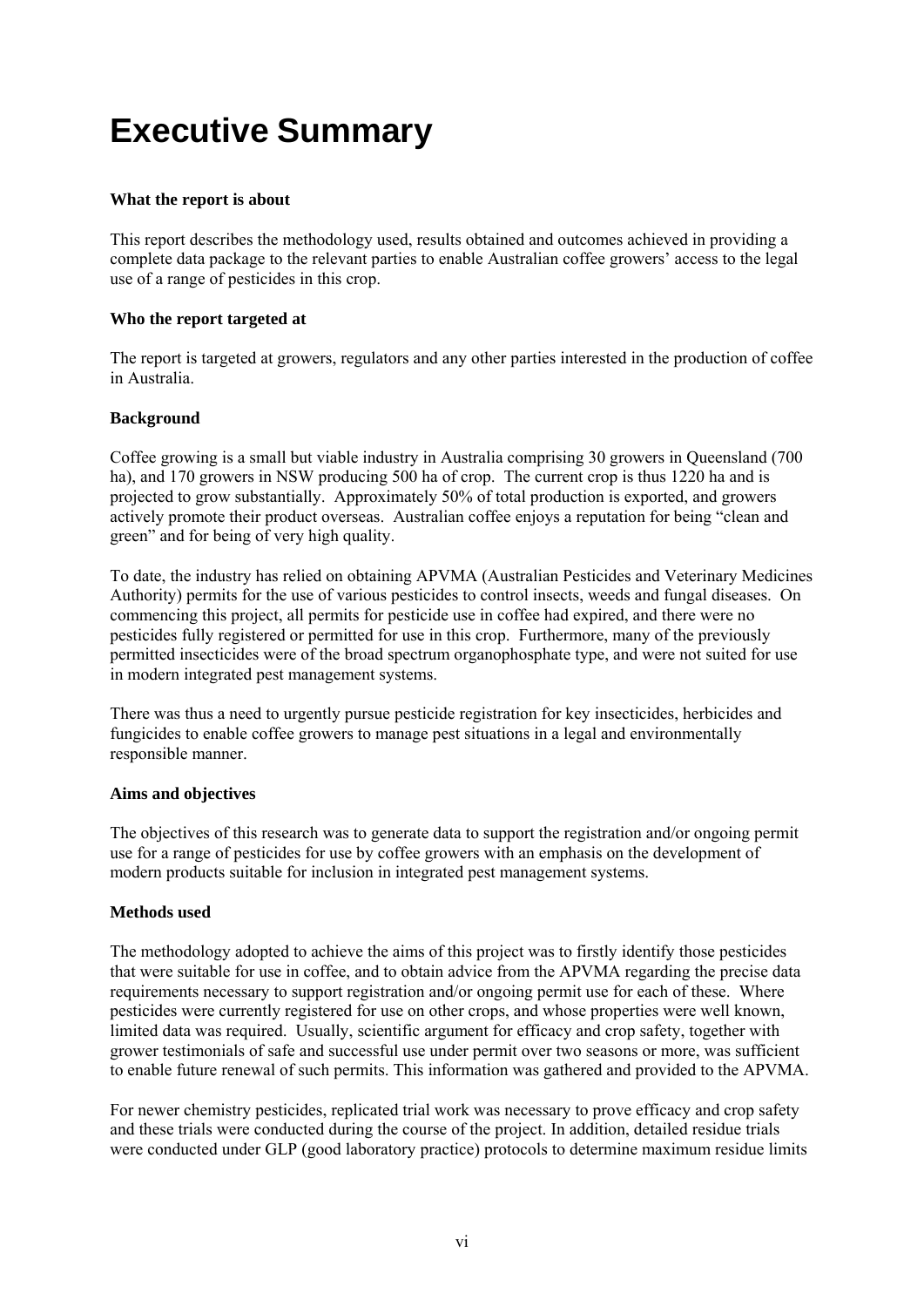(MRLs) in consumable produce. This data was provided to the relevant chemical companies for inclusion in their registration submissions to the APVMA.

The Australian Coffee Growers Association was informed regarding the outcomes of this project.

#### **Results**

As a result of this work, a number of permits allowing the use of various pesticides in coffee were reissued, and data to support the registration and/or further renewal of permits were submitted to the APVMA and to chemical companies.

At the conclusion of the project, and as a result of the work conducted, most of the pesticides for which use in coffee was sought were either currently permitted for use in the crop or were under consideration for inclusion as registered pesticides on labels to be finalised in 2007. The current status for each of the pesticides considered in the project is summarised below:

#### 1. Insecticides

a) Success 120 SC (120 g/L spinosad) - Now fully registered for the control of avocado leaf roller in coffee.

b) Admiral 100 EC (100  $g/L$  pyriproxyfen) - Efficacy and residue data to support the use of this product to control scale insects in coffee was provided to Sumitomo Chemical Australia Pty Ltd. That organisation has subsequently included the data in a submission to the APVMA with the view to gaining full registration of this product for use in coffee in 2007.

c) Prodigy 240 SC (240 g/L methoxyfenozide) - Efficacy and residue data to support the use of this product to control avocado leaf roller in coffee was provided to Dow AgroSciences. That organisation has included this data in a submission to the APVMA with the view to gaining full registration of this product for the use in coffee in 2007.

d) Applaud 440 SC (440 g/L buprofezin) - Efficacy and residue data to support the use of this product to control mealy bug in coffee was provided to Dow AgroSciences. At this stage Dow AgroSciences do not intend to apply for registration of this product to be included on their label for use in coffee. This is because they only recently updated the Applaud label, and the data provided was too late for inclusion in the previous submission. Despite this, they have indicated that it will be included when they next update their label. In the interim period we have submitted a permit application for Applaud in coffee and this is under consideration by the APVMA.

e) Lorsban 500 EC (500 g/L Chlorpyrifos) - Permit No 8387 allowing the use of Chlorpyrifos for the control of green coffee scale at a rate of 100 mL/100L was obtained during the course of this project, and is valid until 30/9/2009. Efficacy, crop safety data, grower testimonials and scientific argument have been submitted to APVMA to support continued permit use for the control of scale insects and mealy bug with this product in coffee.

f) D-C-Tron Plus petroleum oil - Permit No 7314 allowing the use of Ampol D-C-Tron Plus for the control of green coffee scale at a rate of 1.25 L/100L was obtained during the course of this project and is valid until 31/12/2010. Efficacy, crop safety data, grower testimonials and scientific argument has been submitted to APVMA to support continued permit use for the control of scale insects and mealy bug with this product in coffee

g) Mimic 700 WP (700 g/kg tebufenozide) - Permit No 7313 allowing the use of Mimic for the control of avocado leaf roller at a rate of 86 g/1000L was obtained during the course of this project, and is valid until 31/12/2007. As this product will be replaced by Prodigy, no further permit renewal will be required.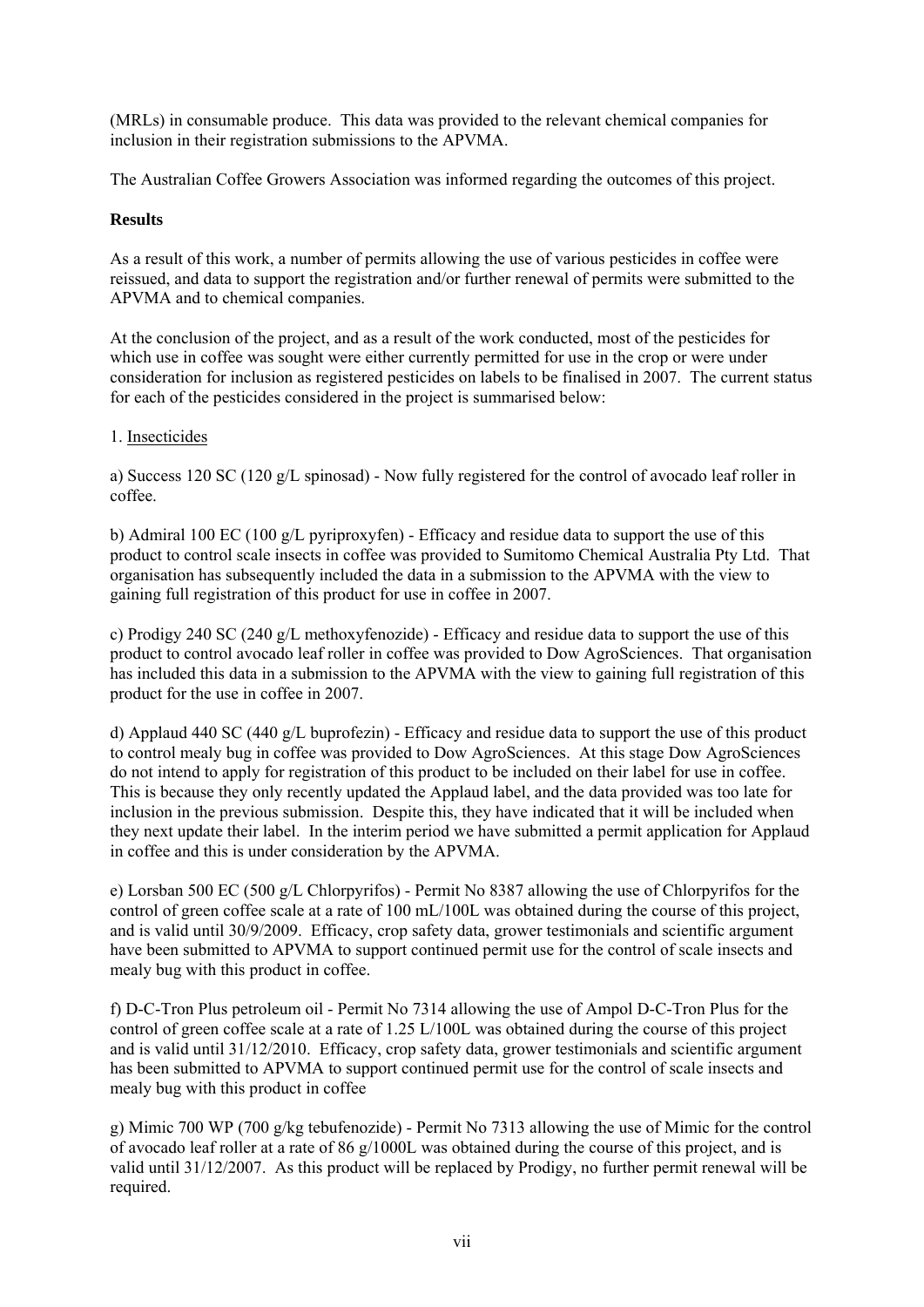h) Supracide 400 EC (400 g/L methidathion) - Permit No 7312 allowing the use of Supracide for the control of green coffee scale and mealy bug at a rate of 125 mL/100L was obtained during the course of this project, and is valid until 31/12/2007. As this product is under review by the APVMA and may be deregistered for use in any crop at a later date, no further permit renewal will be required.

#### 2. Herbicides

a) Glyphosate - Permit No 7315 allowing the use of Glyphosate 360 for the control of annual and perennial weeds at a rate of 1.0 - 1.5 L/ha was obtained during the course of this project and is valid until 6/12/2007. Grower testimonials and scientific argument have been submitted to APVMA to support continued permit use of glyphosate in coffee.

b) Basta - Permit No 7316 allowing the use of Basta for the control of broadleaf and grass weeds at a rate of 2.0 - 4.0 L/ha was obtained during the course of this project and is valid until 6/12/2007. Grower testimonials and scientific argument has been submitted to APVMA to support continued permit use of Basta in coffee.

c) Stomp (pendimethalin) - Permit No 8388 allowing the use of pendimethalin as a pre emergent herbicide in seedling coffee at a rate of 2.0 - 3.0 L/ha was obtained during the course of this project and is valid until 28/11/2010. Grower testimonials and scientific argument has been submitted to APVMA to support continued permit use of pendimethalin in coffee.

#### 3. Fungicides

Copper - Permit No 7322 allowing the use of copper containing fungicides was obtained during the course of this project and is valid until 16/12/2010. Grower testimonials and scientific argument have been submitted to APVMA to support continued permit use of copper fungicides in coffee.

As a result of work conducted under this project, coffee growers now have access to a range of registered or permitted pesticides for use in this crop. Growers are now able to better manage coffee crops using selected pesticides (including insecticides, herbicides and fungicides) chosen for their suitability for use within integrated pest management systems. This should encourage the trend toward integrated pest management and enhance the industries sustainability and environmentally responsible image.

#### **Implications**

For growers this project will be of great benefit in removing the confusion about which pesticides may or may not be used in their production systems. In addition, the products selected will enable growers to use modern pesticides more suited to integrated pest management systems and which are less hazardous to both users and the environment.

The use of safer pesticides will benefit the community in general and will enhance the image of the coffee growing industry.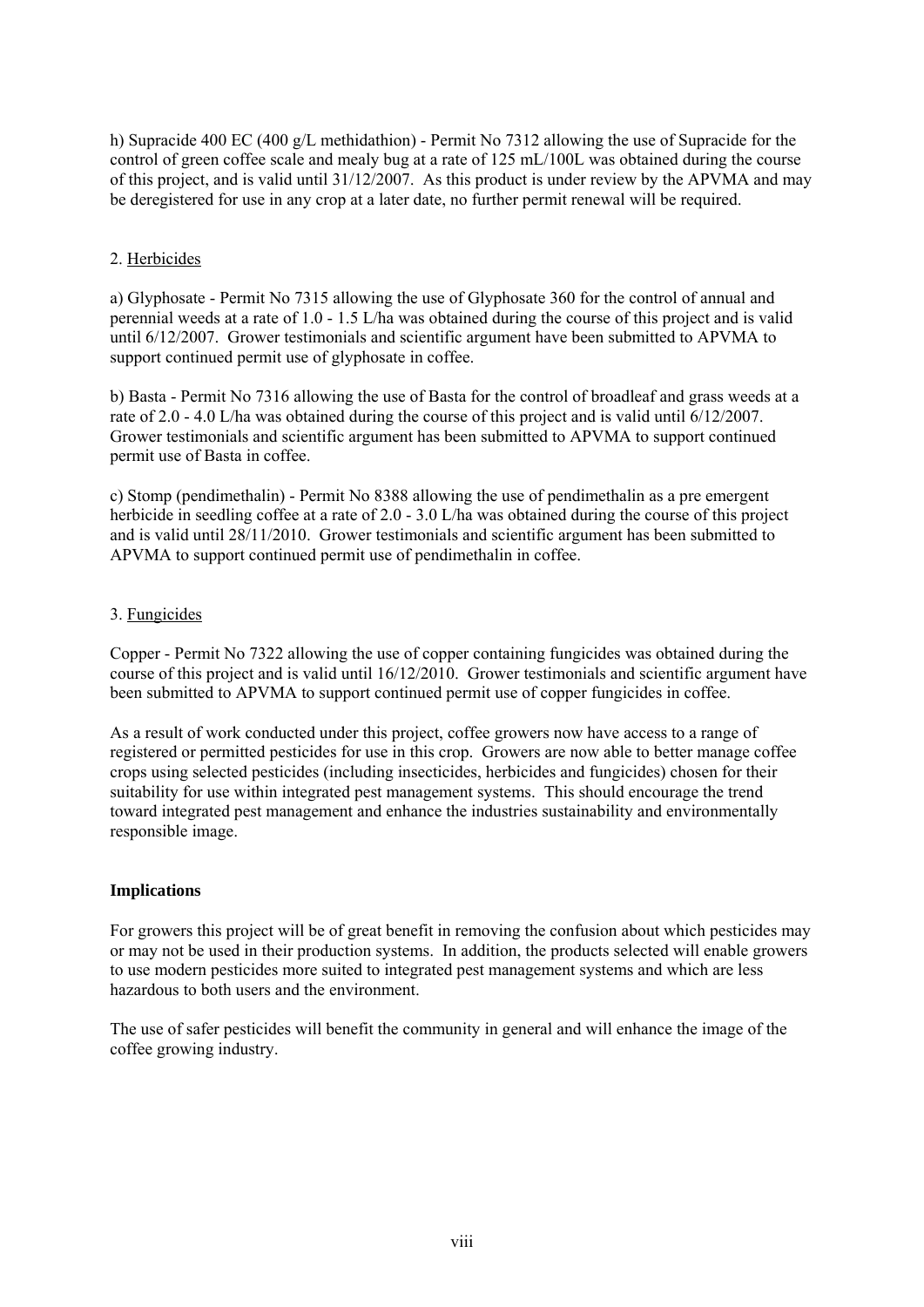## <span id="page-8-0"></span>**Introduction**

In comparison with coffee growing areas overseas, there are relatively few serious insect pests of coffee in Australia. This reduces the industry's reliance on chemical control, which helps sustain its environmentally responsible image, and contributes to its economic competitiveness. However, outbreaks of certain pests do occur with some frequency. Of particular importance are avocado leaf rollers (*Homona spargotis*), scale insects, principally green coffee scale (*Coccus viridus*), hemispherical scale (*Saissetia coffeae*), and mealy bugs (HEMI:Pseudococcidae). Leaf rollers most commonly cause damage to young leaves in periods of leaf flush but may also cause reduced fruit set through their feeding activity on flowers and pin head fruits. Scale insects rapidly build up in coffee foliage and stems, while mealy bugs most frequently inhabit the base of fruit clusters and can be found infesting young leaves and shoots. Heavy infestations of these pests can significantly reduce the vigour of plants through directly drawing on the plants resources and through interference of photosynthesis by facilitating the development of sooty mould. The feeding activity of mealy bugs may also reduce the quality of the coffee bean.

These pests lend themselves comparatively well to successful control with selective insecticides and biological control agents within an integrated pest management (IPM) system. However, to date, the industry has relied on obtaining permits for control of insect pests. Many of these permits have expired and, in any case, some of the chemicals previously permitted have not been suitable for use in IPM systems. It therefore became necessary to seriously address the need to develop and standardise a range of pesticides for use in coffee that would provide growers with the means to control key pests in a way that would not detract from the environmentally responsible image of the industry. Development of these products helps ensure that Australian coffee continues to be regarded as a superior product sought after by international buyers. This enhances the economic value of the crop and contributes to the attractiveness of the industry to prospective new growers. The use of "soft" products for insect control promotes the environmental sustainability of the coffee industry as a whole, and encourages an integrated pest management approach in dealing with coffee pests.

The purpose of this research was to conduct replicated small plot trials and to generate residue and efficacy data to enable the registration or permit use of selected pesticides in coffee.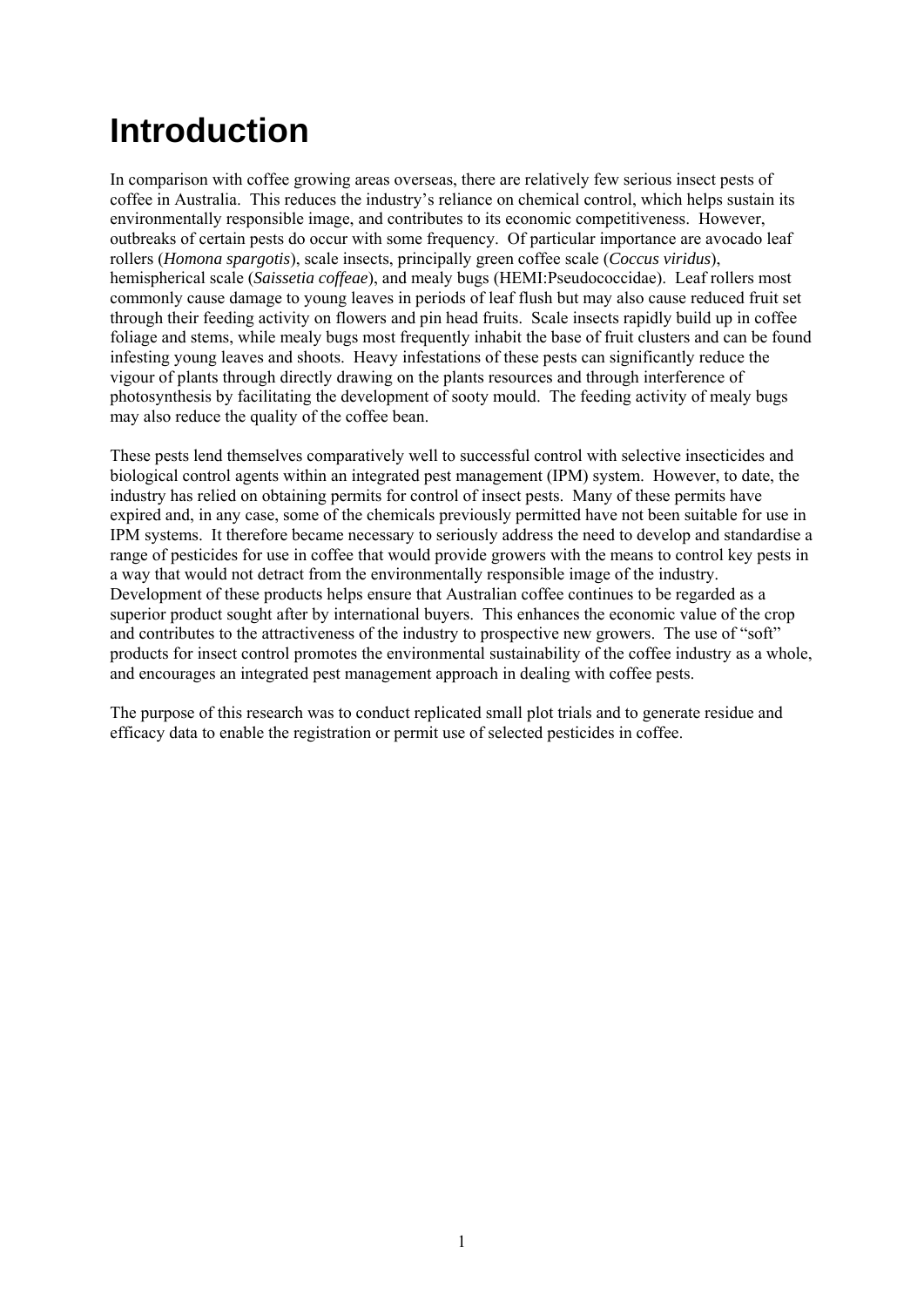## <span id="page-9-0"></span>**Objectives**

- To generate data to support the registration and/or permit use of insecticides for the control of avocado leaf roller caterpillar in coffee.
- To generate data to support the registration and/or permit use of insecticides for the control of scale insects in coffee.
- To generate data to support the registration and/or permit use of insecticides for control of mealy bug in coffee.
- To generate residue data under GLP protocols to support the registration and/or permit use of insecticides in coffee.
- To obtain permits for the use of various herbicides, insecticides and copper containing fungicides for use in coffee, and to collect anecdotal and scientific evidence to support renewal of these, upon expiry of currently valid permits.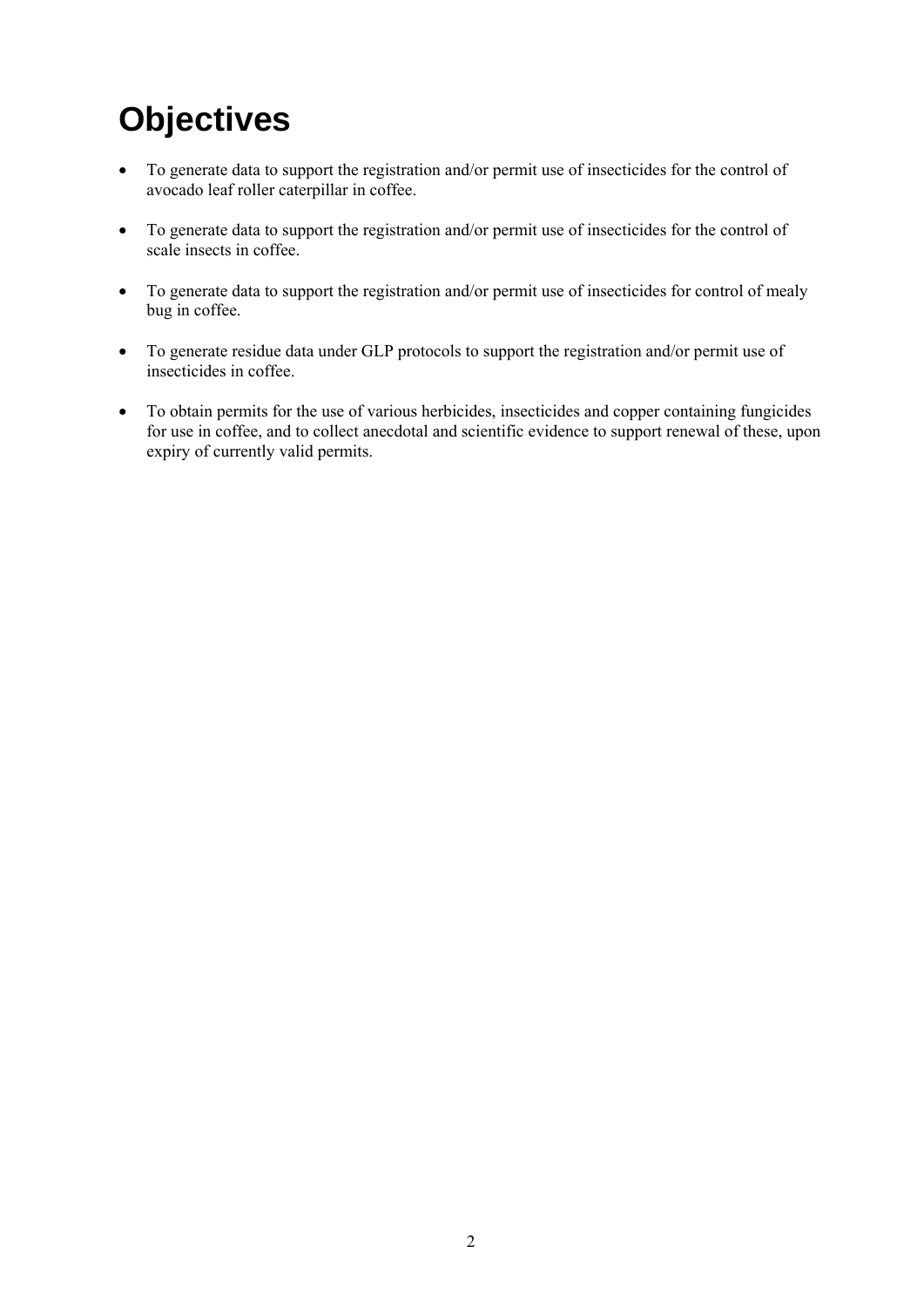## <span id="page-10-0"></span>**Chapter 1: Avocado leaf roller**

## **Introduction**

Avocado leaf roller (*Homona spargotis*) and related species (LEPI:tortricidae) are significant pests in many crops grown in North Queensland. In coffee, the pest is most common in periods of leaf flush and flowering, but infestations can occur at any time. Larvae construct protective retreats by webbing together leaves, flowers and fruit in which to feed and pupate. Feeding activity results in reduced tree vigour through the loss of leaves, and may result in direct crop loss by damaging fruit and reducing fruit set on infested trees. Although broad spectrum organophosphate insecticides have been regularly used to control leaf roller, successful control of this pest by certain 'soft' chemicals, such as Success (spinosad) and Mimic (tebufenozide), has been demonstrated in other crops. Success has shown highly specific action towards thrips and larval lepidoptera, with a low toxicity to beneficial insect species. Mimic is an insect growth regulator that is highly selective for larval lepidoptera and safe for a range of beneficial insects.

Prodigy (methoxyfenozide) is a later generation insect growth regulator recently being explored for use against lepidopteran larvae, and similarly exhibits a low toxicity on non-target organisms. Insecticides capable of effectively controlling leaf roller larvae, with minimal detrimental effects on naturally occurring beneficial insect species, is a desirable option in integrated pest management systems.

The aim of a series of trials conducted in the 2004 and 2005 seasons was to demonstrate the efficacy of the above mentioned insecticides for the control of avocado leaf roller in coffee so as to provide growers with more environmentally safe options for controlling this pest in integrated pest management systems.



**Avocado leaf roller larva infesting coffee**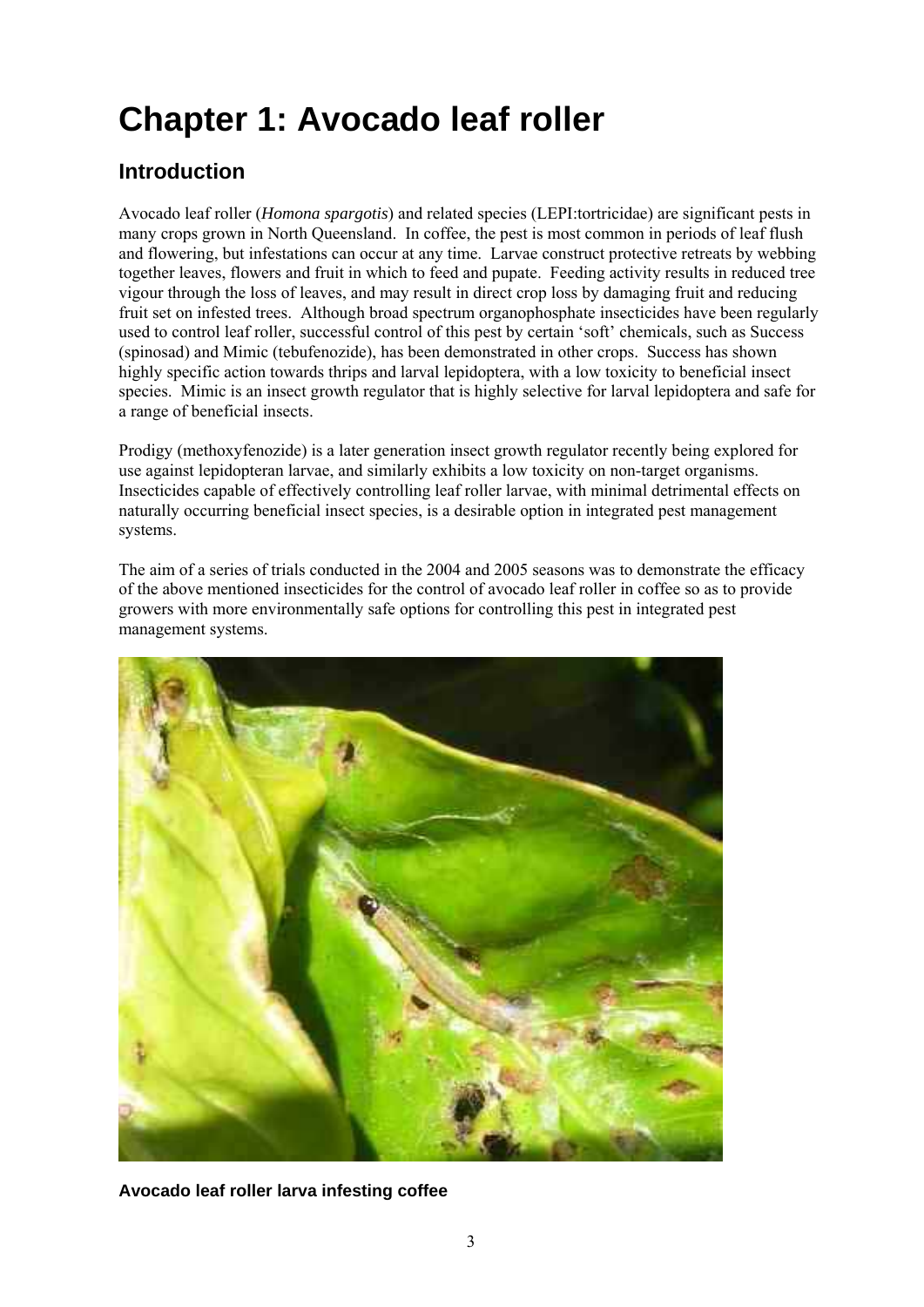

**Healthy coffee terminal** 



**Coffee terminals infested with avocado leaf roller**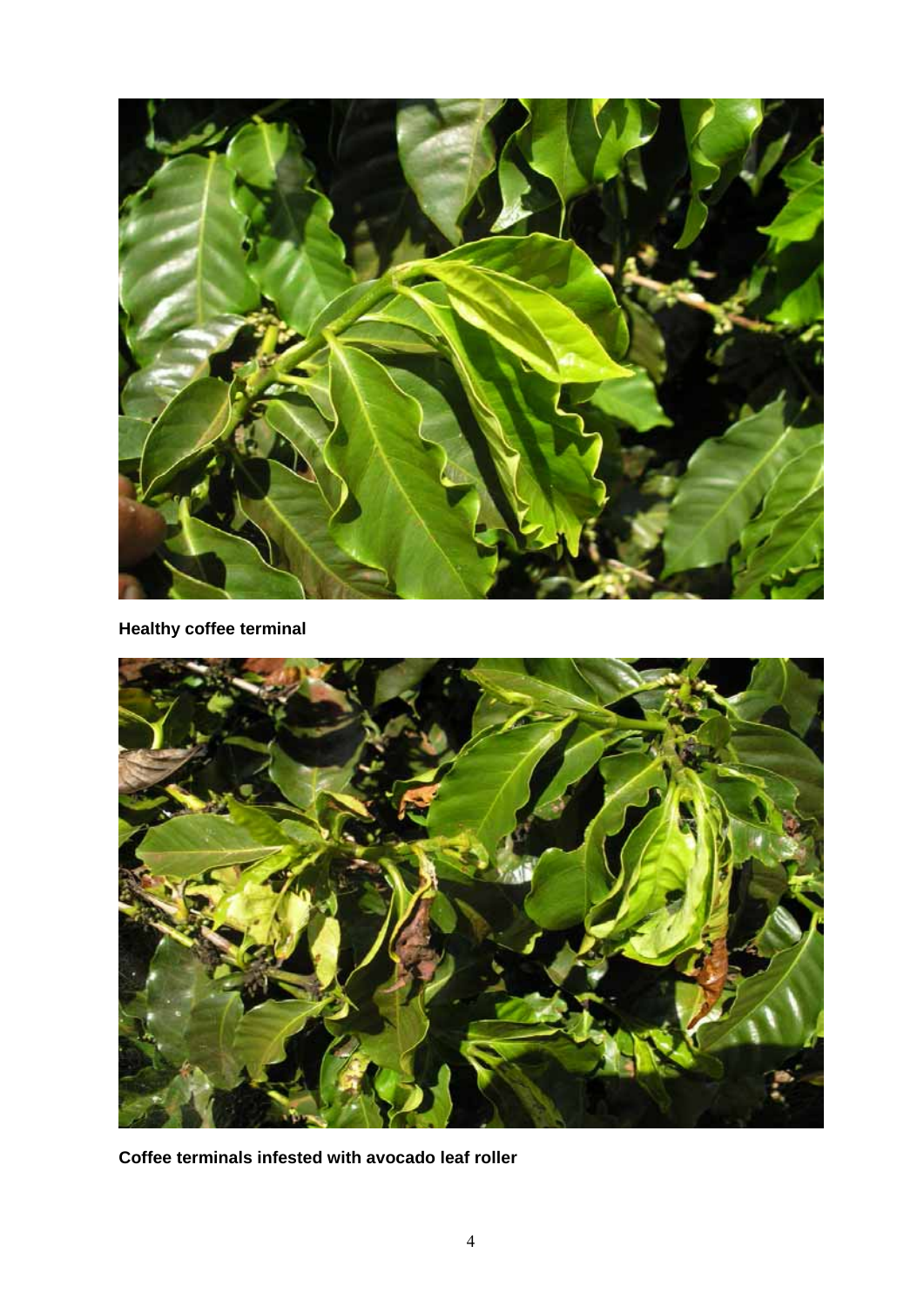

**Typical avocado leaf roller retreat in coffee**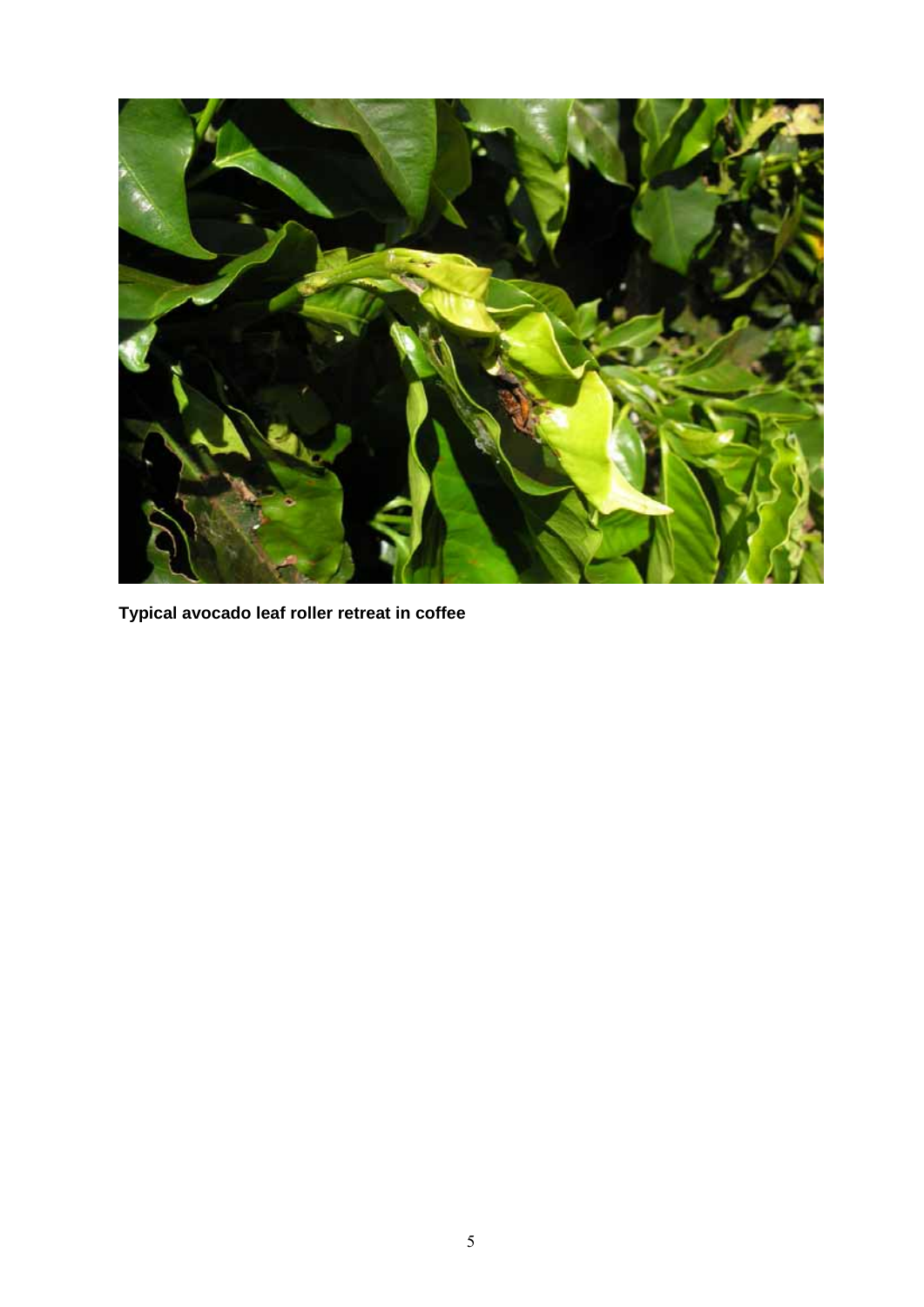## <span id="page-13-0"></span>**Avocado leaf roller trial 2004 season: Mimic and Success**

## **Methodology**

The trial was located at an established coffee plantation at Mareeba, North Queensland, during the 2004 season. The crop was approximately eight years old with a crop spacing of 1.5 metres between plants and 3.5 metres between adjacent rows. The trial was a randomised complete block design with four replicates. Each plot was comprised of six plants with additional plants at either end of each plot to reduce spray drift between plots. Treatments were Success 120 SC at 2.4, 4.8 and 9.6 g ai/100L and Mimic 700 WP at 3.0, 6.0 and 9.0 g ai/100L. These were compared to Lorsban 500 EC at 50.0 g ai/100L, Supracide 400 EC at 50.0 g ai/100L and to an untreated control. Treatments were applied using a motorised backpack sprayer and lance fitted with two Spraying Systems TX 6 hollow cone nozzles. Trees were sprayed to point of run off. A preliminary assessment of the pest population was conducted immediately prior to insecticide application by counting the number of larvae in each size class on one side of one tree at 11 randomly selected locations within the trial area. Larvae were categorised into three size classes, small  $(1<sup>st</sup>$  and  $2<sup>nd</sup>$  instar larvae), medium  $(3<sup>rd</sup>$  and  $4<sup>th</sup>$  instar larvae) and large  $(5<sup>th</sup>$  and  $6<sup>th</sup>$  instar larvae). Efficacy assessments were conducted at one, three and seven days after application, and were comprised of counts of the number of larvae in each size class on one side of one plant per plot.

Data from all assessments were analysed for equality of variance and normal distribution. After appropriate transformation (if required), a general linear model analysis of variance was used to determine significance at the  $P = 0.05$  level. Treatment means were separated using the protected LSD technique at 95% confidence limits. Results are presented as the untransformed equivalents.

## **Results**

|             | Mean number of leaf roller on one tree |        |               |       |  |  |  |  |
|-------------|----------------------------------------|--------|---------------|-------|--|--|--|--|
| Location    | Small                                  | Medium | Large         | Total |  |  |  |  |
|             |                                        |        |               | 6     |  |  |  |  |
| 2           |                                        | 6      |               | 12    |  |  |  |  |
| 3           |                                        | 3      | 2             | 8     |  |  |  |  |
| 4           | ∍                                      | 7      |               | 10    |  |  |  |  |
|             |                                        |        | ጎ             | 5     |  |  |  |  |
| 6           |                                        |        | 0             | 5     |  |  |  |  |
| 7           |                                        |        | $\mathcal{D}$ | 12    |  |  |  |  |
| 8           | h                                      |        | າ             | 9     |  |  |  |  |
| 9           |                                        |        |               | 13    |  |  |  |  |
| 10          |                                        | 8      | 4             | 16    |  |  |  |  |
| 11          | 6                                      |        |               | 12    |  |  |  |  |
| <b>Mean</b> | 3.5                                    | 4.5    | 1.9           | 9.8   |  |  |  |  |
| Std. Dev.   | 1.9                                    | 2.5    | 1.1           | 3.6   |  |  |  |  |

*Table 1 – Preliminary assessment of pest population at trial site* 

At the preliminary assessment, there was an average of 10 live larvae found on one side of each tree sampled. There was some natural variation between samples, but the population of larvae appeared to be evenly distributed throughout the trial site. The majority of the leaf roller larvae found at the site were of the small or medium sized category although there were moderate numbers of large larvae present.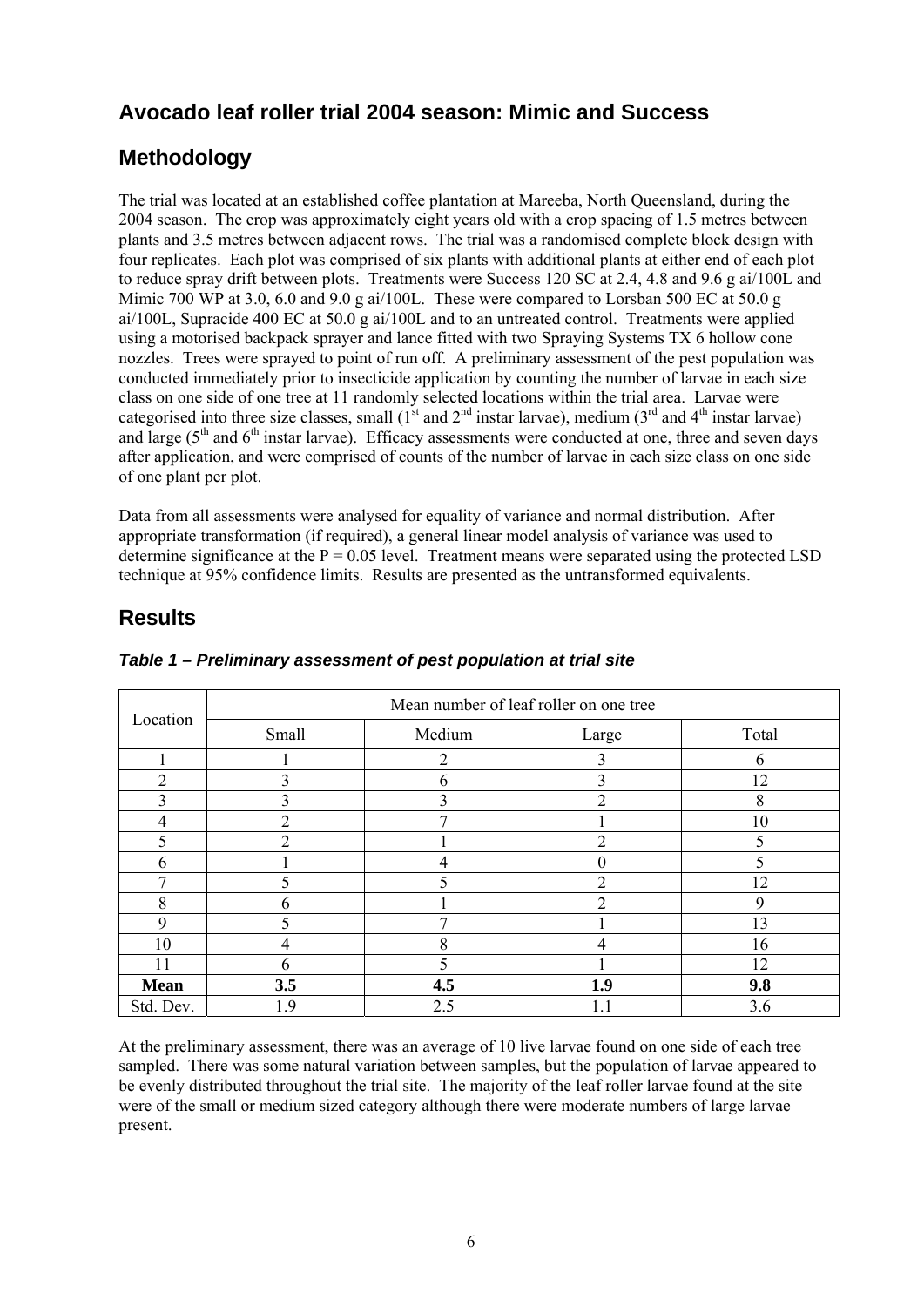|                | Rate<br>Treatment |                       |            | Mean number of leaf roller on one side of one tree |                     |                    |  |  |
|----------------|-------------------|-----------------------|------------|----------------------------------------------------|---------------------|--------------------|--|--|
|                |                   | $(g \text{ ai}/100L)$ | Small      | Medium                                             | Large               | Total              |  |  |
| 1              | Untreated control | Nil                   | 4.0<br>bcd | 4.3<br>$\mathbf{c}$                                | 1.8<br>$\mathbf{c}$ | 10.0<br>b          |  |  |
| $\overline{2}$ | Success 120 SC    | 2.4                   | 1.8<br>ab  | 2.5<br>abc                                         | 2.0<br>$\mathbf{c}$ | 6.3<br>ab          |  |  |
| $\overline{3}$ | Success 120 SC    | 4.8                   | 1.0<br>a   | 1.3<br>ab                                          | 0.3<br>ab           | 2.5<br>a           |  |  |
| $\overline{4}$ | Success 120 SC    | 9.6                   | 1.8<br>ab  | 0.8<br>a                                           | 0.0<br>a            | 2.5<br>a           |  |  |
| 5              | Mimic 700 WP      | 3.0                   | 4.8<br>cd  | 3.8<br>$\mathbf{c}$                                | 1.3<br>bc           | 9.8<br>$\mathbf b$ |  |  |
| 6              | Mimic 700 WP      | 6.0                   | 6.0<br>d   | 3.5<br>bc                                          | 0.3<br>ab           | 9.8<br>$\mathbf b$ |  |  |
| $\overline{7}$ | Mimic 700 WP      | 9.0                   | 4.3<br>cd  | 3.3<br>bc                                          | 1.0<br>abc          | 8.5<br>$\mathbf b$ |  |  |
| 8              | Lorsban 500 EC    | 50.0                  | 1.3<br>a   | 0.8<br>a                                           | 0.3<br>ab           | 2.3<br>a           |  |  |
| 9              | Supracide 400 EC  | 50.0                  | 2.5<br>abc | 3.8<br>bc                                          | 1.0<br>bc           | 7.3<br>$\mathbf b$ |  |  |
| P Value        |                   | 0.0023                | 0.0173     | 0.0042                                             | 0.0007              |                    |  |  |
|                | <b>LSD</b>        |                       | 2.5        | $n/a^*$                                            | $n/a^*$             | 4.2                |  |  |

*Table 2 – Mean number of leaf roller larvae on one side of one tree - 1 DAA* 

Means within columns followed by a common letter are not significantly different ( $P \ge 0.05$ ).

 $DAA =$  days after application

 $*$  n/a = Log transformation used.

At 1 DAA, there were significantly fewer small larvae in Success at 4.8 g ai/100L and in Lorsban compared with the untreated control. No other insecticide treatment significantly reduced the number of small larvae compared with the untreated control at 1 DAA. All the Success treatments, and Lorsban, had significantly fewer small larvae compared with Mimic treatments.

Success at 4.8 and 9.6 g ai/100L had significantly fewer medium and large larvae compared with the untreated control, while Mimic at 6.0 g ai/100L had significantly fewer large larvae compared with the untreated control at 1 DAA. Success at 9.6 g ai/100L, and Lorsban, had significantly fewer medium larvae compared with all Mimic treatments and Supracide. Success at 4.8 g ai/100L also had significantly fewer medium larvae compared with Mimic at 3.0 g ai/100L but did not differ in comparison with other insecticide treatments. With the exception of Success at 9.6 g ai/100L having fewer large larvae than Mimic at 3.0 g ai/100L and Supracide, there were no significant differences between insecticide treatments for large larvae.

There were significantly fewer total larvae in Success at 4.8 and 9.6 g ai/100L and in Lorsban compared with the untreated control, Mimic treatments and Supracide at 1 DAA. There were no other differences between insecticide treatments at this time.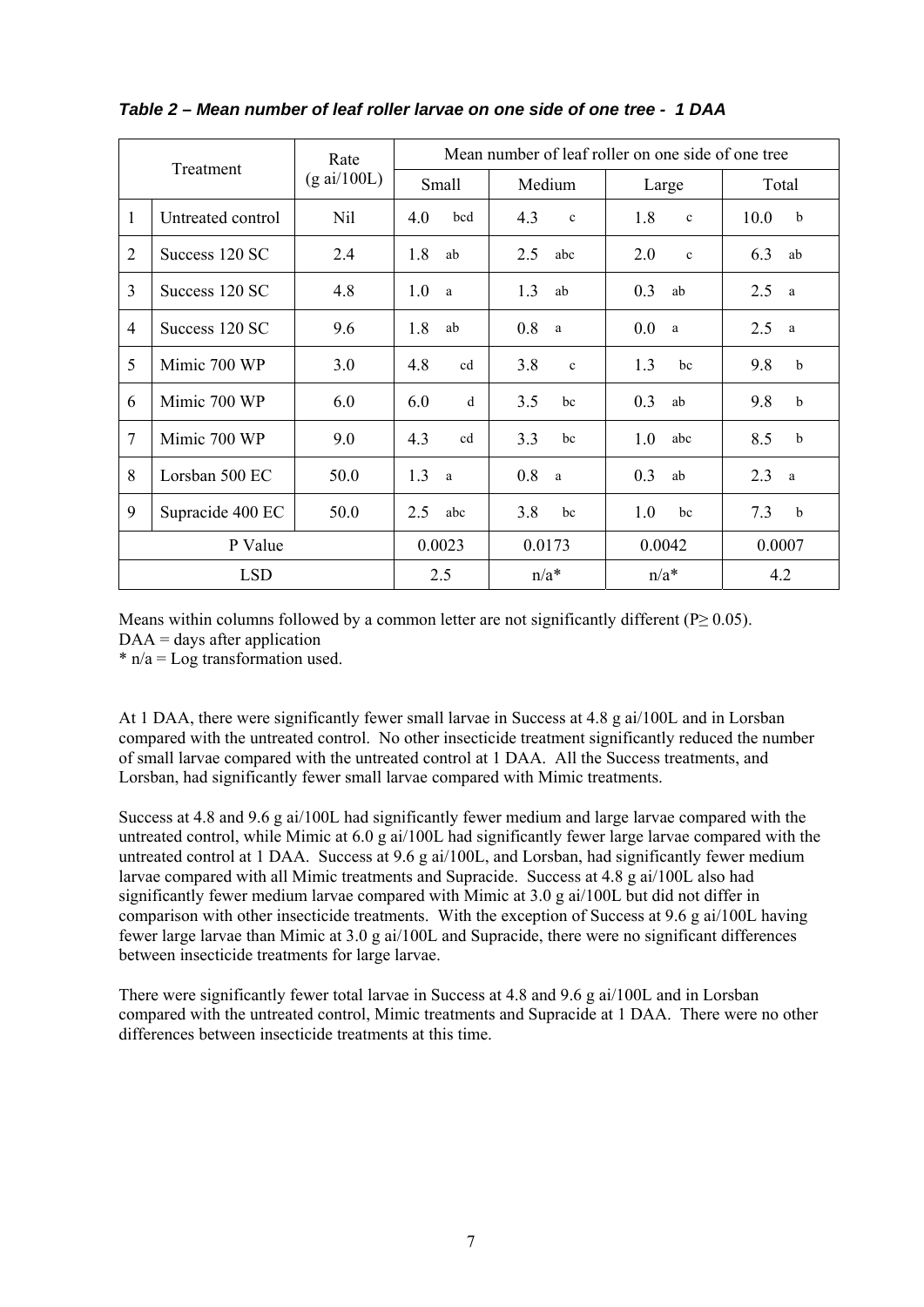|                | Rate<br>Treatment |                       |                     |                     | Mean number of leaf roller on one side of one tree |            |
|----------------|-------------------|-----------------------|---------------------|---------------------|----------------------------------------------------|------------|
|                |                   | $(g \text{ ai}/100L)$ | Small               | Medium              | Large                                              | Total      |
| 1              | Untreated control | Nil                   | 4.8<br>$\mathbf{c}$ | 5.3<br>$\mathbf{c}$ | 2.5<br>b                                           | 12.5<br>e  |
| $\overline{2}$ | Success 120 SC    | 2.4                   | 1.5<br>ab           | 3.0<br>bc           | 0.3<br>a                                           | 4.8<br>bcd |
| $\overline{3}$ | Success 120 SC    | 4.8                   | 0.5<br>a            | 0.8<br>ab           | 0.0<br>a                                           | 1.3<br>ab  |
| $\overline{4}$ | Success 120 SC    | 9.6                   | 0.3<br>a            | 0.3<br>a            | 0.0<br>a                                           | 0.5<br>a   |
| 5              | Mimic 700 WP      | 3.0                   | 2.5<br>bc           | 1.3<br>ab           | 0.5<br>a                                           | 4.3<br>cd  |
| 6              | Mimic 700 WP      | 6.0                   | 3.3<br>$\mathbf{c}$ | 1.0<br>ab           | 0.3<br>a                                           | 4.5<br>cd  |
| $\overline{7}$ | Mimic 700 WP      | 9.0                   | 0.5<br>a            | 1.3<br>ab           | 0.0<br>a                                           | 1.8<br>abc |
| 8              | Lorsban 500 EC    | 50.0                  | $0.0\,$<br>a        | 1.0<br>ab           | 0.0<br>a                                           | 1.0<br>a   |
| 9              | Supracide 400 EC  | 50.0                  | 3.8<br>bc           | 2.8<br>$\mathbf b$  | 2.3<br>$\mathbf b$                                 | 8.8<br>de  |
| P Value        |                   | 0.0002                | 0.0067              | 0.0000              | 0.0007                                             |            |
|                | <b>LSD</b>        |                       | $n/a^*$             | 2.4                 | $n/a^*$                                            | $n/a^*$    |

*Table 3 – Mean number of leaf roller larvae on one side of one tree - 3 DAA* 

Means within columns followed by a common letter are not significantly different ( $P \ge 0.05$ ).  $DAA =$  days after application

 $*$  n/a = Log transformation used.

At 3 DAA, all insecticide treatments except Mimic at 3.0 and 6.0 g ai/100L, and Supracide, had significantly fewer small larvae compared with the untreated control. Success at 4.8 and 9.6 g ai/100L, Mimic at 9.0 g ai/100L and Lorsban also had fewer small larvae compared with Supracide and Mimic at 3.0 and 6.0 g ai/100L.

All insecticide treatments except Success at 2.4 g ai/100L had significantly fewer medium larvae compared with the untreated control at 3 DAA. Success at 9.6 g ai/100L also had fewer medium larvae compared with Success at 2.4 g ai/100L and Supracide at this time. All Success and Mimic treatments, and Lorsban, had significantly fewer large larvae compared with both Supracide and the untreated control.

There was no difference for the total number of larvae between Supracide and the untreated control at 3 DAA. All other insecticide treatments had a significantly lower mean number of total larvae compared with the untreated control but only Success at 4.8 and 9.6 g ai/100L, Mimic at 9.0 g ai/100L and Lorsban had significantly fewer total larvae compared with Supracide. Lorsban and Success at 4.8 and 9.6 g ai/100L also had a significantly lower mean number of total larvae compared with Mimic at 3.0 and 6.0 g ai/100L.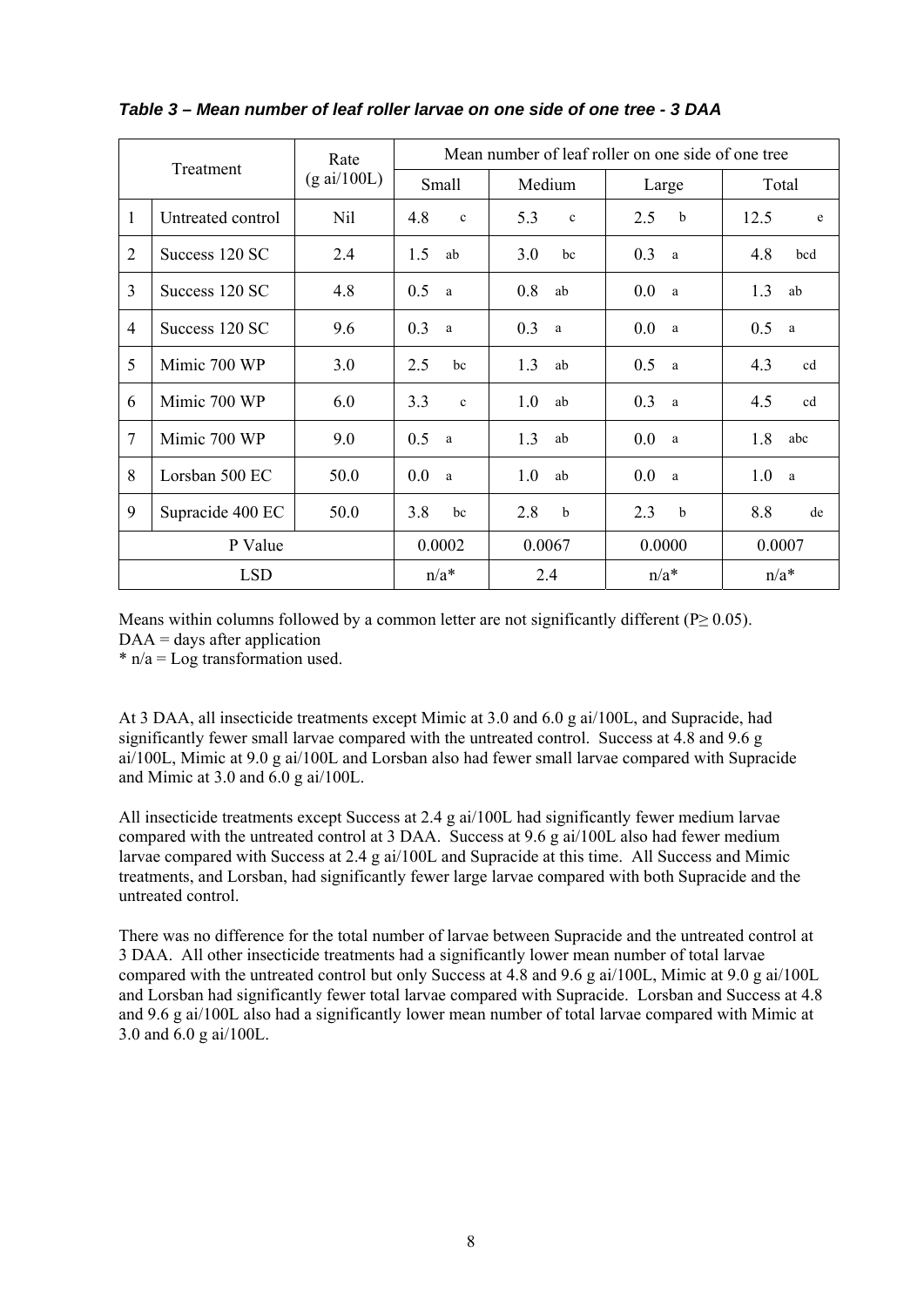| Treatment      |                   | Rate                  | Mean number of leaf roller on one side of one tree |                     |        |                      |  |  |
|----------------|-------------------|-----------------------|----------------------------------------------------|---------------------|--------|----------------------|--|--|
|                |                   | $(g \text{ ai}/100L)$ | Small                                              | Medium              | Large  | Total                |  |  |
| 1              | Untreated control | Nil                   | 5.0<br>$\mathbf{c}$                                | 4.0<br><sub>b</sub> | 1.3    | 10.3<br>$\mathbf{c}$ |  |  |
| $\overline{2}$ | Success 120 SC    | 2.4                   | 0.5<br>a                                           | 0.8<br>a            | 0.5    | 1.8<br>b             |  |  |
| $\overline{3}$ | Success 120 SC    | 4.8                   | 0.0<br>a                                           | 0.3<br>a            | 0.0    | 0.3<br>a             |  |  |
| $\overline{4}$ | Success 120 SC    | 9.6                   | 0.3<br>a                                           | 0.8<br>a            | 0.3    | 1.3<br>ab            |  |  |
| 5              | Mimic 700 WP      | 3.0                   | 0.8<br>ab                                          | $0.0\,$<br>a        | 0.3    | 1.0<br>ab            |  |  |
| 6              | Mimic 700 WP      | 6.0                   | 0.3<br>a                                           | 0.3<br>a            | 0.0    | 0.5<br>ab            |  |  |
| $\overline{7}$ | Mimic 700 WP      | 9.0                   | 0.3<br>a                                           | $0.0\,$<br>a        | 0.0    | 0.3<br>a             |  |  |
| 8              | Lorsban 500 EC    | 50.0                  | 0.8<br>a                                           | 0.8<br>a            | 0.8    | 2.3<br>$\mathbf b$   |  |  |
| 9              | Supracide 400 EC  | 50.0                  | 2.5<br>$\mathbf b$                                 | 2.8<br>$\mathbf b$  | 1.0    | 6.3<br>$\mathbf{c}$  |  |  |
| P Value        |                   | 0.0001                | 0.0000                                             | 0.0771              | 0.0001 |                      |  |  |
| <b>LSD</b>     |                   |                       | $n/a^*$                                            | $n/a^*$             | $n/a*$ | n/a                  |  |  |

#### *Table 4 – Mean number of leaf roller larvae on one side of one tree - 7 DAA*

Means within columns followed by a common letter are not significantly different ( $P \ge 0.05$ ).

 $DAA =$  days after application

 $n/a =$ Log transformation used.

All insecticide treatments had a significantly lower mean number of small larvae compared with the untreated control at 7 DAA. Lorsban, all Success treatments and Mimic at 6.0 and 9.0 g ai/100L had significantly fewer small larvae compared with Supracide.

With the exception of Supracide, all insecticide treatments were comparable and had significantly fewer medium larvae compared with the untreated control. There was no significant difference for the number of medium larvae between Supracide and the untreated control at 7 DAA.

There was no significant difference for the mean number of large larvae between treatments at 7 DAA. However, there was a tendency towards greater numbers of larvae in the untreated control and Supracide and lower numbers of large larvae in other insecticide treatments.

Success, Mimic and Lorsban treatments all had significantly fewer total larvae compared with the untreated control and Supracide at 7 DAA. Mimic and Success at 9.0 g ai/100L had significantly lower number of total larvae compared with Lorsban and Success at 2.4 g ai/100L.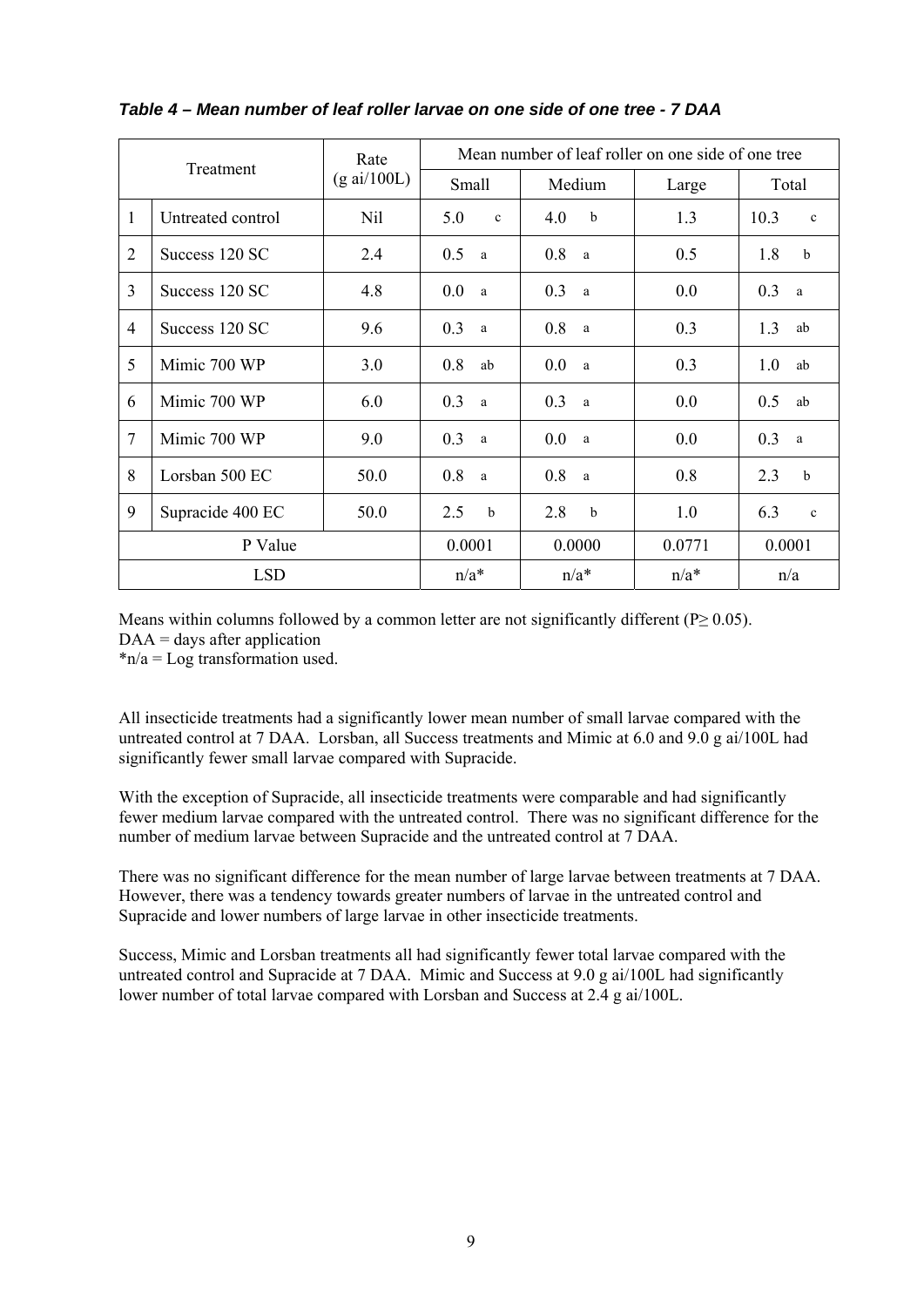## <span id="page-17-0"></span>**Discussion**

All insecticide treatments except Supracide achieved effective control of leaf rollers in coffee. Supracide variously reduced the number of small and medium larvae to a modest degree but this treatment was largely ineffective against this pest. Lorsban was highly effective for control of leaf roller in coffee but, as it is a broad spectrum insecticide, its use may be disruptive to predators and parasites of leaf roller and other coffee pests. For this reason, its use should be limited in IPM systems.

All Success and Mimic treatments achieved comparable results to Lorsban by 7 DAA but there were differences in the rate of knockdown between these and between rates of Success and Mimic. In this regard, Mimic was notably slower acting compared with Success. This was not unexpected due to the growth regulant mode of action of the former resulting in a lower acute toxicity to the target species in comparison to the latter product. Mimic did not appear to be effective until 3 DAA but feeding by larvae may have ceased prior to this.

Success at 4.8 and 9.6 g ai/100L were highly effective of controlling leaf rollers of all size classes throughout the trial. However, the lowest rate of Success used was less effective than Lorsban at 1 and 3 DAA, especially for control of large larvae. Therefore, Success applied at 4.8 and particularly 9.6 g ai/100L may be preferable under conditions of high pest pressure or where more rapid control is required. The recommended rate of Success for control of leaf roller in other crops is 4.8 g ai/100L and these results suggest a comparable rate should be used in coffee.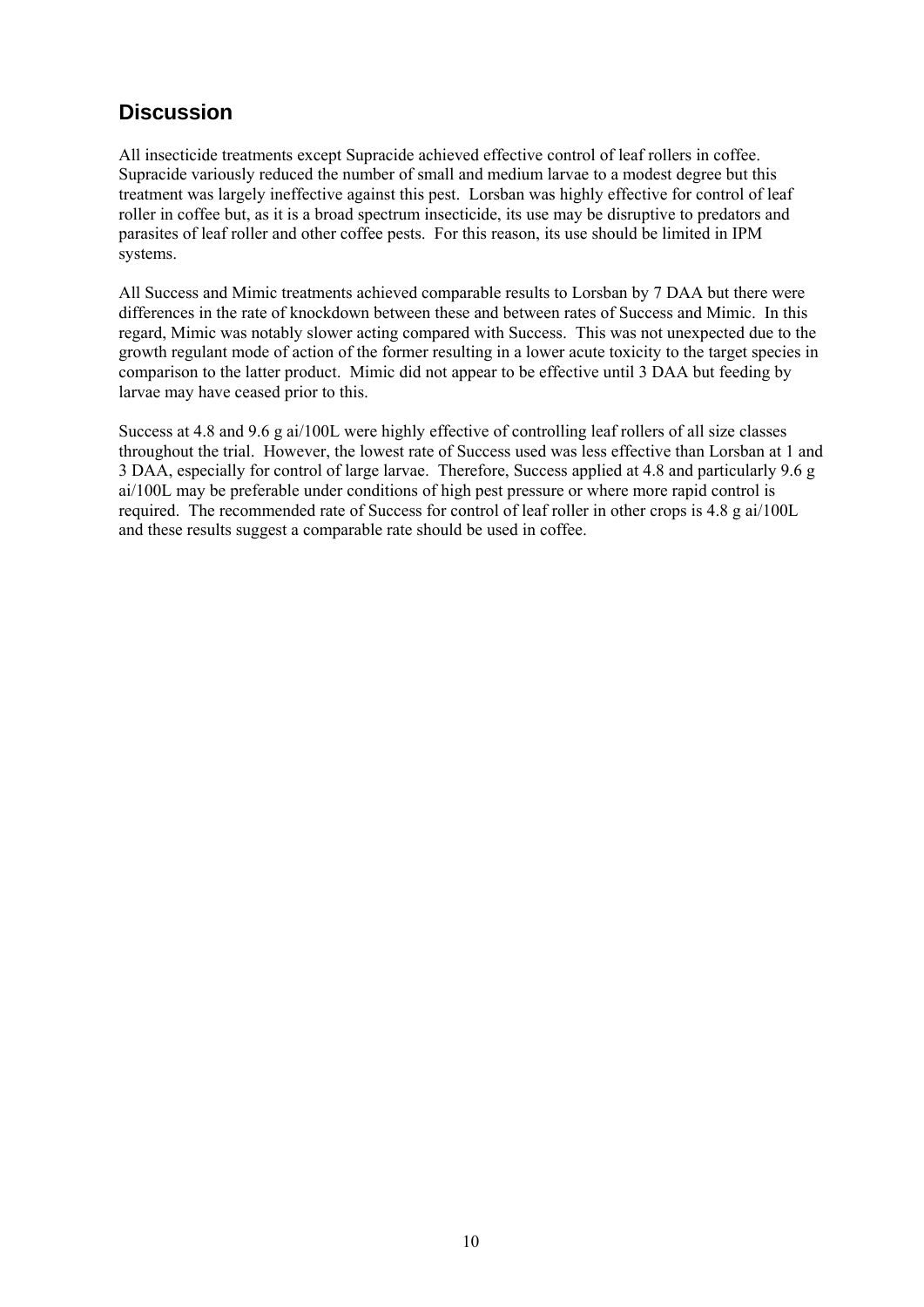## <span id="page-18-0"></span>**Avocado leaf roller trial 2005 season: Prodigy, Mimic and Success**

## **Methodology**

The trial was located at an established coffee plantation at Mareeba, North Queensland, during the 2005 season. The crop used in the trial was approximately 2.5 metres tall, five years old and had not been ratooned. The planting distance was 0.75 metres between plants and three metres between adjacent rows. The crop had just begun to set fruit and a new leaf flush had recently occurred. The trial was a randomised complete block design with four replications. Plot size was ten metres of row comprising approximately 12 trees. A space of two to three plants at either end of each plot was used to reduce spray drift between plots and replicates were separated by at least one row of untreated coffee. Treatments were Prodigy (methoxyfenozide) 240 SC at 30.0, 40.8 and 60.0 g ai/100L, Mimic (tebufenozide) 700 WP at 6.0 g ai/100L and Success (spinosad) at 4.8 g ai/100L. All insecticide treatments were applied with Agral® non ionic wetter at 10 mL/100L. Insecticide treatments were compared to an untreated control. Treatments were applied using a motorised backpack sprayer and high volume spray gun through a single D2 full cone nozzle with trees sprayed to run off. Prior to insecticide application, a preliminary assessment was conducted using eight non-treatment trees randomly selected from within the trial area. Efficacy assessments were conducted at one, three, eight and fifteen days after application (DAA). At each assessment, the number of larvae in ten randomly selected retreats were counted. Retreats were selected on the basis of being 'apparently infested'. As larvae die or vacate retreats they may quickly fall into disrepair, especially if formed from young leaves that have not yet fully expanded. Thus retreats were only selected if they appeared to be in relatively good condition with a strong likelihood of harbouring an active larva. Larvae were categorised as small (1<sup>st</sup> and  $2<sup>nd</sup>$  instar larvae), medium (3<sup>rd</sup> and 4<sup>th</sup> instar larvae) and large (5<sup>th</sup> and 6<sup>th</sup>) instar larvae). At the preliminary assessment, and at fifteen DAA, counts of the number of apparently infested retreats were conducted on five plants per plot to obtain an indication of the level of pest pressure in the crop before and after treatment.

Data from all assessments were analysed for equality of variance and a normal distribution. After appropriate transformation (if required), a general linear model analysis of variance was used to determine significance at the  $P = 0.05$  level. Treatment means were separated using the protected LSD technique at 95% confidence limits. Results are presented as the untransformed equivalents.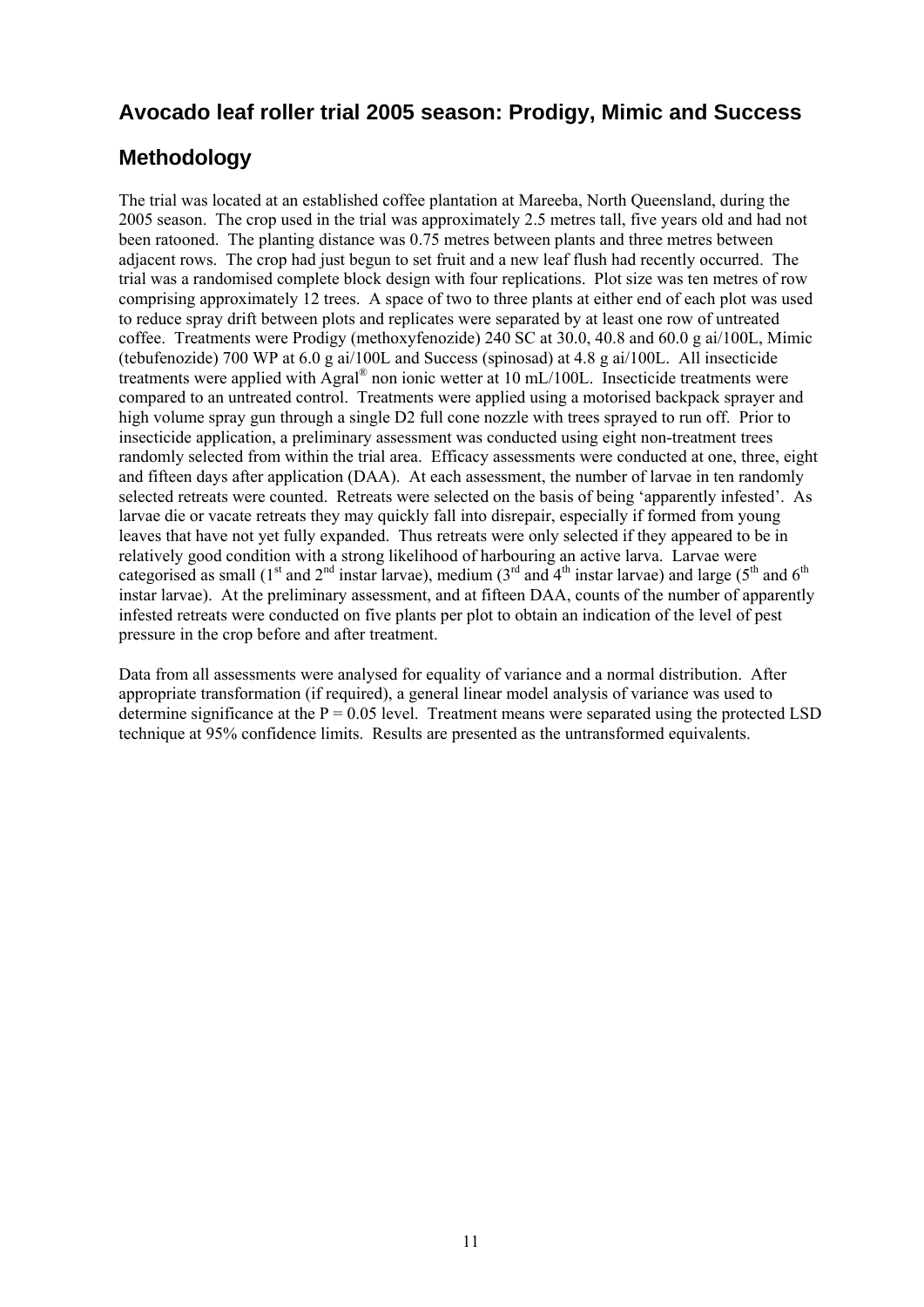### <span id="page-19-0"></span>**Results**

| Location       |       | Percentage of retreats occupied by larvae |       |       |  |  |  |  |
|----------------|-------|-------------------------------------------|-------|-------|--|--|--|--|
|                | Small | Medium                                    | Large | Total |  |  |  |  |
| $\mathbf{1}$   | 20    | 50                                        | 30    | 100   |  |  |  |  |
| $\overline{2}$ | 30    | 30                                        | 20    | 80    |  |  |  |  |
| $\overline{3}$ | 10    | 30                                        | 40    | 80    |  |  |  |  |
| $\overline{4}$ | 20    | 40                                        | 20    | 80    |  |  |  |  |
| 5              | 40    | 20                                        | 20    | 80    |  |  |  |  |
| 6              | 40    | 20                                        | 40    | 100   |  |  |  |  |
| $\overline{7}$ | 20    | 50                                        | 10    | 80    |  |  |  |  |
| 8              | 10    | 30                                        | 50    | 90    |  |  |  |  |
| Mean           | 23.8  | 33.8                                      | 28.8  | 86.3  |  |  |  |  |
| Std.Dev.       | 11.9  | 11.9                                      | 13.6  | 9.2   |  |  |  |  |

*Table 1 – Preliminary assessment of percentage of retreats occupied by live leaf roller larvae at the trial site (n=10)* 

A significant infestation of leaf roller larvae was observed at the site at the preliminary assessment. The distribution of larval size classes indicated that the population was well established. There were subtle variations in the distribution of size classes across the site but these appeared to be random and did not occur in any recognizable gradients. An average of 86.3 % of suspected inhabited retreats were infested by live larvae. Retreats that were empty had either been vacated or contained larvae killed by naturally occurring predators or parasites.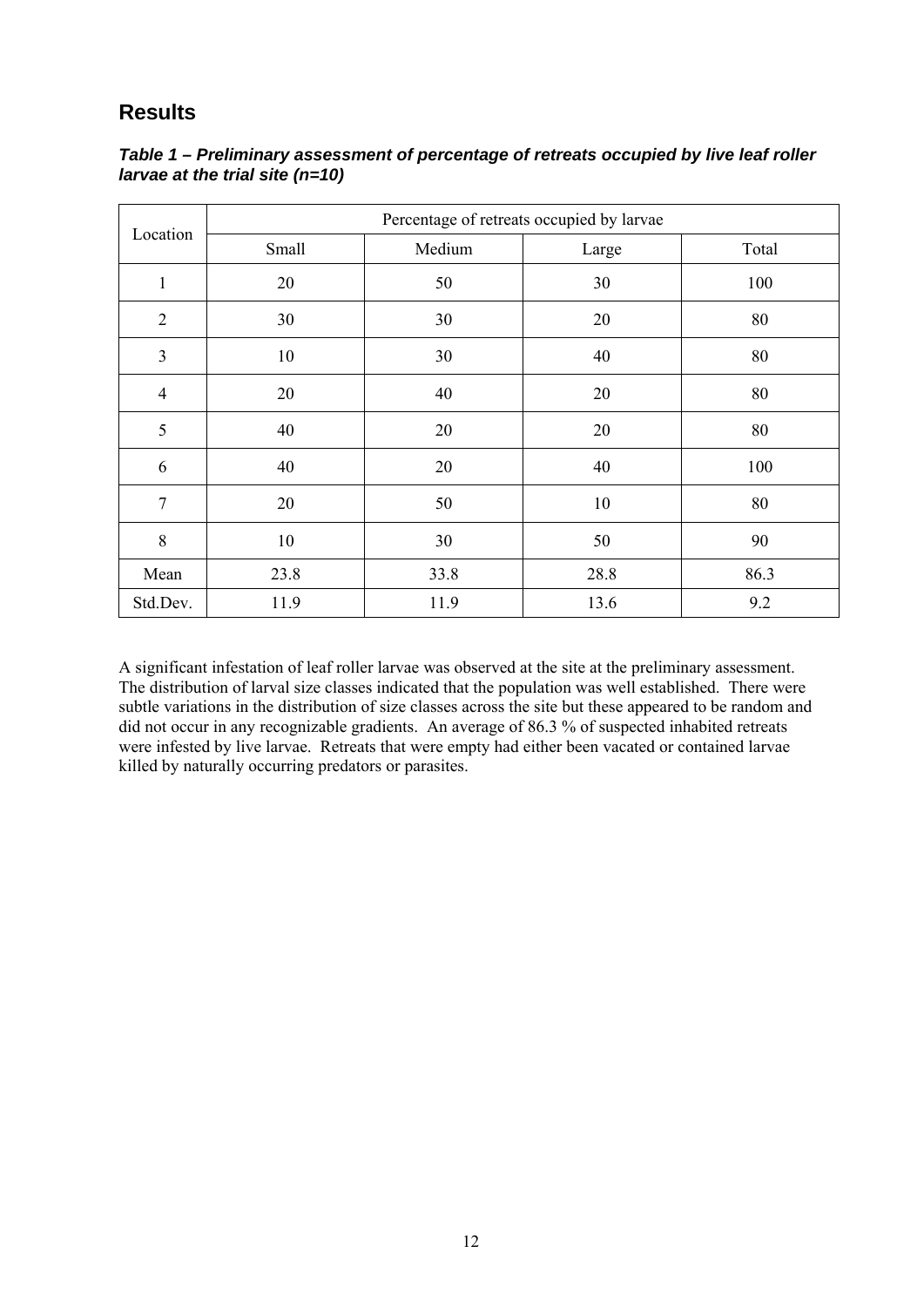|                | Treatment         | Rate<br>$(g \text{ ai}/100L)$ | 1 DAA                | 3 DAA                 | 8 DAA    | 15 DAA              |
|----------------|-------------------|-------------------------------|----------------------|-----------------------|----------|---------------------|
| 1              | Untreated control | Nil                           | 22.5<br>abc          | b<br>27.5             | b<br>7.5 | $\mathbf b$<br>15.0 |
| 2              | Prodigy 240 SC    | 30.0                          | 25.0<br>bc           | 0.0<br>a              | 0.0<br>a | 0.0<br>a            |
| 3              | Prodigy 240 SC    | 40.8                          | 20.0<br>ab           | 2.5 a                 | 0.0<br>a | $0.0\,$<br>a        |
| $\overline{4}$ | Prodigy 240 SC    | 60.0                          | 40.0<br>$\mathbf{c}$ | 2.5<br>$\overline{a}$ | 0.0<br>a | 0.0<br>a            |
| 5              | Mimic 700 WP      | 6.0                           | 27.5<br>bc           | $5.0 \text{ a}$       | 0.0<br>a | 5.0<br>ab           |
| 6              | Success 120 SC    | 4.8                           | 5.0<br>a             | 2.5<br>a              | 0.0<br>a | 5.0<br>ab           |
| P Value        |                   | 0.0230                        | 0.0004               | 0.0004                | 0.0167   |                     |
|                | <b>LSD</b>        |                               | 17.2                 | 10.3                  | $n/a^*$  | $n/a^*$             |

*Table 2 – Mean percentage of apparently infested retreats occupied by small larvae (n=10)* 

Means within columns followed by a common letter are not significantly different ( $P \ge 0.05$ ).  $DAA =$  days after application

 $n/a^*$  = Log transformation used.

At 1 DAA, there were significantly fewer retreats infested by small larvae in Success compared with Mimic and Prodigy at 30 and 60 g ai/100L. No insecticide treatments had significantly fewer small larvae compared with the untreated control.

All insecticide treatments had significantly fewer retreats occupied by small larvae compared with the untreated control at 3 and 8 DAA and there were no significant differences between insecticide treatments.

By 15 DAA, the percentage of retreats occupied by small larvae was significantly lower in all Prodigy treatments compared with the untreated control, but there were no significant differences between Success or Mimic and the untreated control. Despite this, both Success and Mimic did show a noticeable tendency towards reduced numbers of small larvae compared to the untreated control.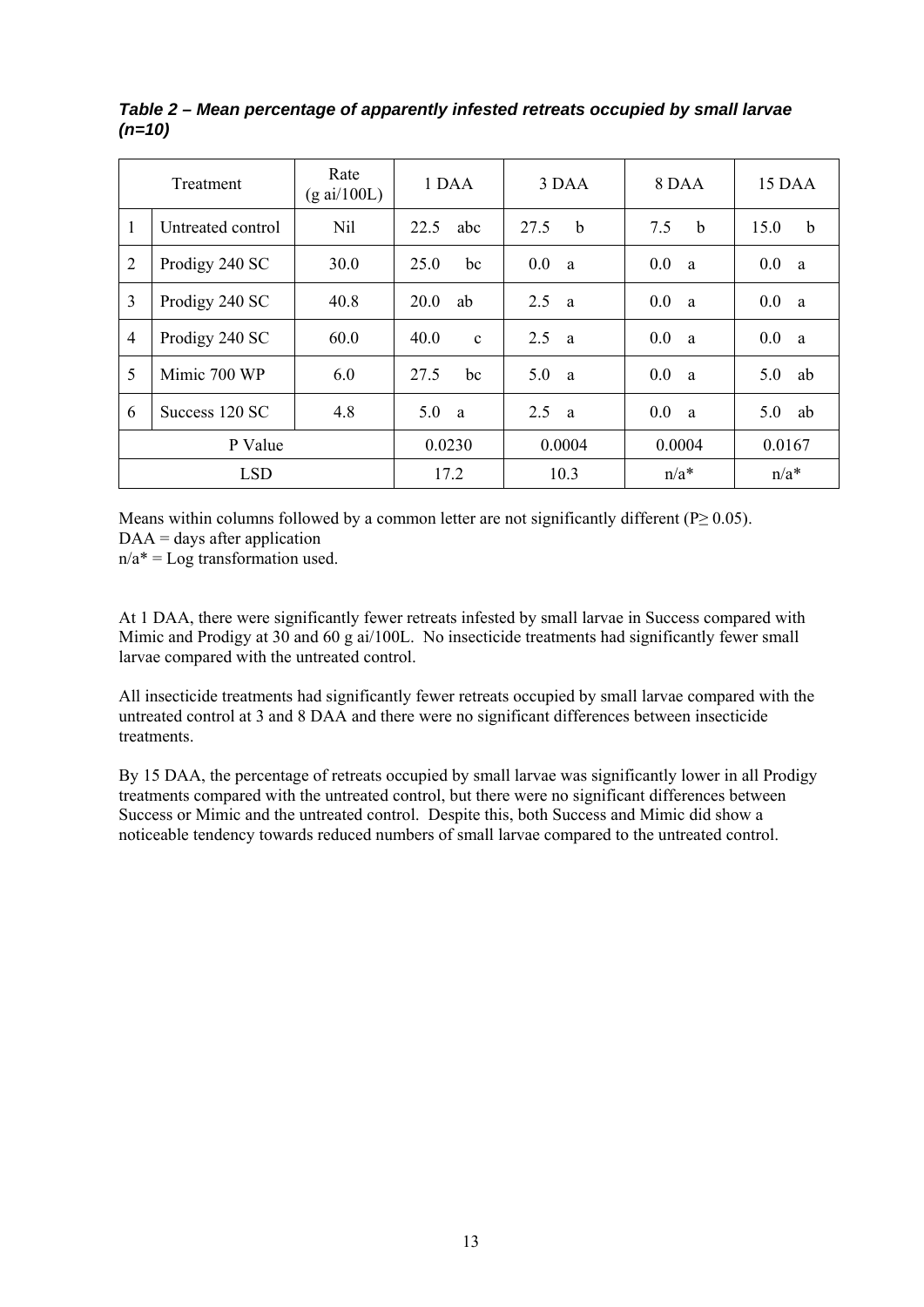|                | Treatment         | Rate<br>$(g \text{ ai}/100L)$ | 1 DAA               | 3 DAA                | 8 DAA               | 15 DAA    |
|----------------|-------------------|-------------------------------|---------------------|----------------------|---------------------|-----------|
| 1              | Untreated control | Nil                           | b<br>25.0           | 35.0<br>$\mathbf{c}$ | $\mathbf b$<br>30.0 | 22.5<br>b |
| $\overline{2}$ | Prodigy 240 SC    | 30.0                          | $\mathbf b$<br>40.0 | 12.5<br>ab           | 0.0<br>a            | 0.0<br>a  |
| $\overline{3}$ | Prodigy 240 SC    | 40.8                          | b<br>37.5           | 2.5<br><sub>a</sub>  | 0.0<br>a            | 0.0<br>a  |
| $\overline{4}$ | Prodigy 240 SC    | 60.0                          | $\mathbf b$<br>27.5 | 2.5<br><sub>a</sub>  | 0.0<br>a            | 0.0<br>a  |
| 5              | Mimic 700 WP      | 6.0                           | b<br>37.5           | 17.5<br>b            | 2.5<br>a            | 2.5<br>ab |
| 6              | Success 120 SC    | 4.8                           | 2.5<br><sup>a</sup> | 2.5<br><sub>a</sub>  | 0.0<br>a            | 2.5<br>ab |
| P Value        |                   | 0.0000                        | 0.0002              | 0.0000               | 0.0000              |           |
|                | <b>LSD</b>        |                               | $n/a^*$             | 12.1                 | $n/a*$              | $n/a*$    |

*Table 3 – Mean percentage of apparently infested retreats occupied by medium larvae (n=10)* 

Means within columns followed by a common letter are not significantly different ( $P \ge 0.05$ ).  $DAA =$  days after application

 $n/a = Log$  transformation used.

At 1 DAA, Success exhibited a significantly lower percentage of retreats occupied by medium sized larvae compared with all other treatments. There were no significant differences between the other insecticide treatments and the untreated control.

By 3 DAA, all insecticide treatments had significantly fewer retreats infested by medium larvae compared with the untreated control. Prodigy at 40.8 and 60 g ai/100L and Success had significantly fewer infested retreats compared with Mimic.

There were a significantly greater percentage of retreats occupied by medium larvae in the untreated control compared with all insecticide treatments at 8 DAA.

By 15 DAA, the percentage of retreats occupied by medium larvae was significantly lower in all Prodigy treatments compared with the untreated control, but there were no significant differences between Success or Mimic and the untreated control at this time. However, both Success and Mimic did show a strong tendency towards reduced numbers of medium larvae compared to the untreated control.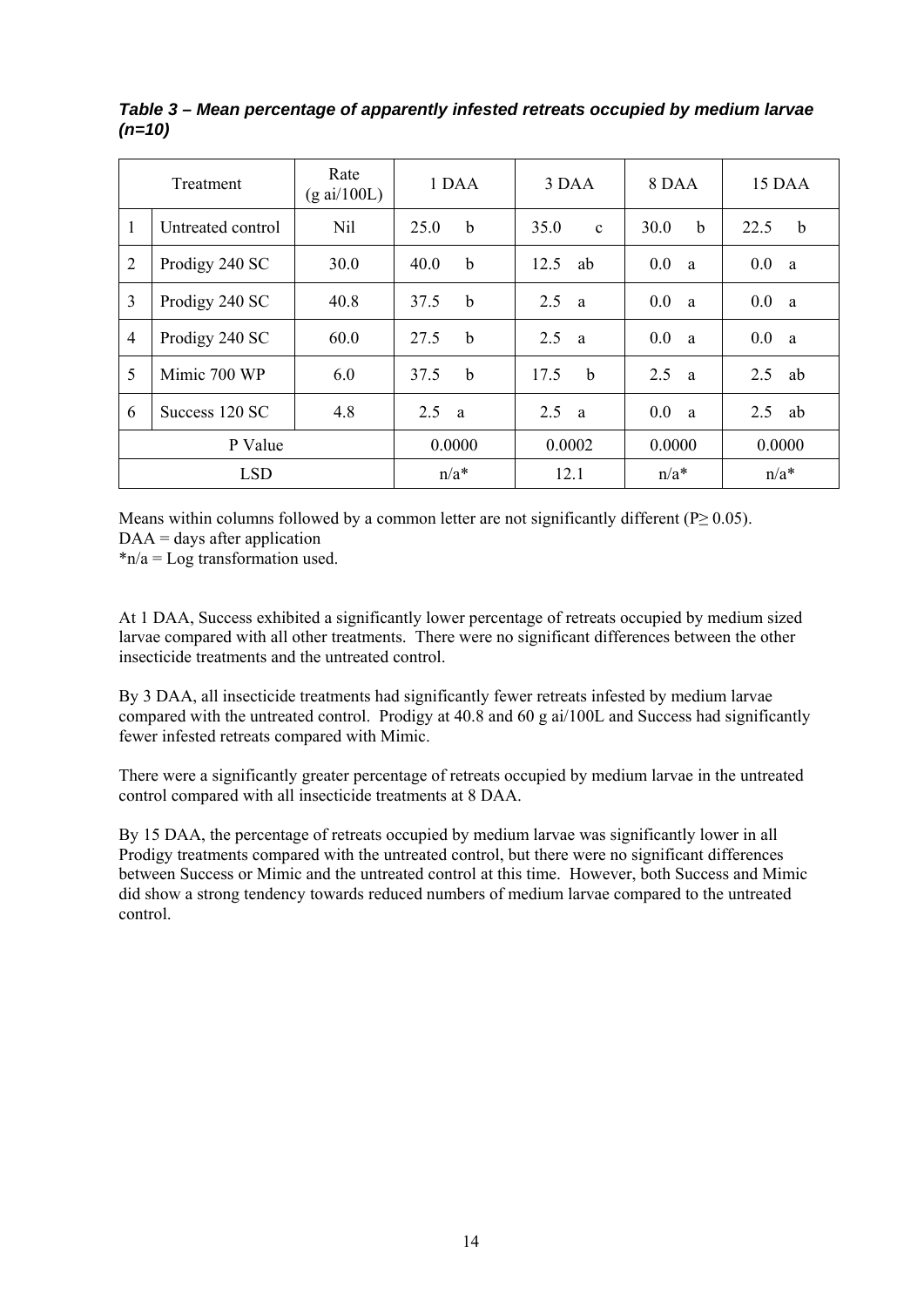| Treatment      |                   | Rate<br>$(g \text{ ai}/100L)$ | 1 DAA                | 3 DAA                   | 8 DAA               | 15 DAA              |
|----------------|-------------------|-------------------------------|----------------------|-------------------------|---------------------|---------------------|
| 1              | Untreated control | Nil                           | 30.0<br>$\mathbf{c}$ | 27.5<br>$\mathbf{c}$    | $\mathbf b$<br>25.0 | 17.5<br>b           |
| $\overline{2}$ | Prodigy 240 SC    | 30.0                          | 2.5<br><sub>a</sub>  | $0.0\,$<br><sub>a</sub> | $0.0\,$<br>a        | 0.0 a               |
| 3              | Prodigy 240 SC    | 40.8                          | 12.5<br>ab           | $0.0\,$<br><sub>a</sub> | 0.0<br>a            | 0.0 a               |
| $\overline{4}$ | Prodigy 240 SC    | 60.0                          | 5.0<br>ab            | $0.0\,$<br><sub>a</sub> | 0.0<br>a            | 0.0 a               |
| 5              | Mimic 700 WP      | 6.0                           | 20.0<br>bc           | 5.0<br>b                | $0.0\,$<br>a        | 2.5 a               |
| 6              | Success 120 SC    | 4.8                           | 10.0<br>ab           | 0.0<br><sub>a</sub>     | $0.0\,$<br>a        | 5.0<br><sub>a</sub> |
| P Value        |                   | 0.0286                        | 0.0000               | 0.0006                  | 0.0030              |                     |
|                | <b>LSD</b>        |                               | 16.6                 | 5.0                     | $n/a^*$             | 8.4                 |

*Table 4 – Mean percentage of apparently infested retreats occupied by large larvae (n=10)* 

Means within followed by a common letter are not significantly different ( $P \ge 0.05$ ).

 $DAA =$  days after application

 $n/a^*$  = Log transformation used.

All insecticide treatments except Mimic recorded a significantly lower percentage of retreats occupied by large larvae compared with the untreated control at 1 DAA. Prodigy at 30 g ai/100L had significantly fewer large larvae compared with Mimic, but there were no other differences among insecticide treatments.

At 3 DAA all insecticide treatments had significantly fewer retreats infested by large larvae compared with the untreated control. Mimic recorded significantly higher numbers of large larvae compared with Success and all Prodigy treatments.

At 8 DAA the percentage of retreats occupied y large larvae was significantly greater in the untreated control compared with all insecticide treatments.

There were significantly fewer retreats infested by large larvae in all insecticide treatments compared with the untreated control at 15 DAA. There were no significant differences among insecticide treatments at this time.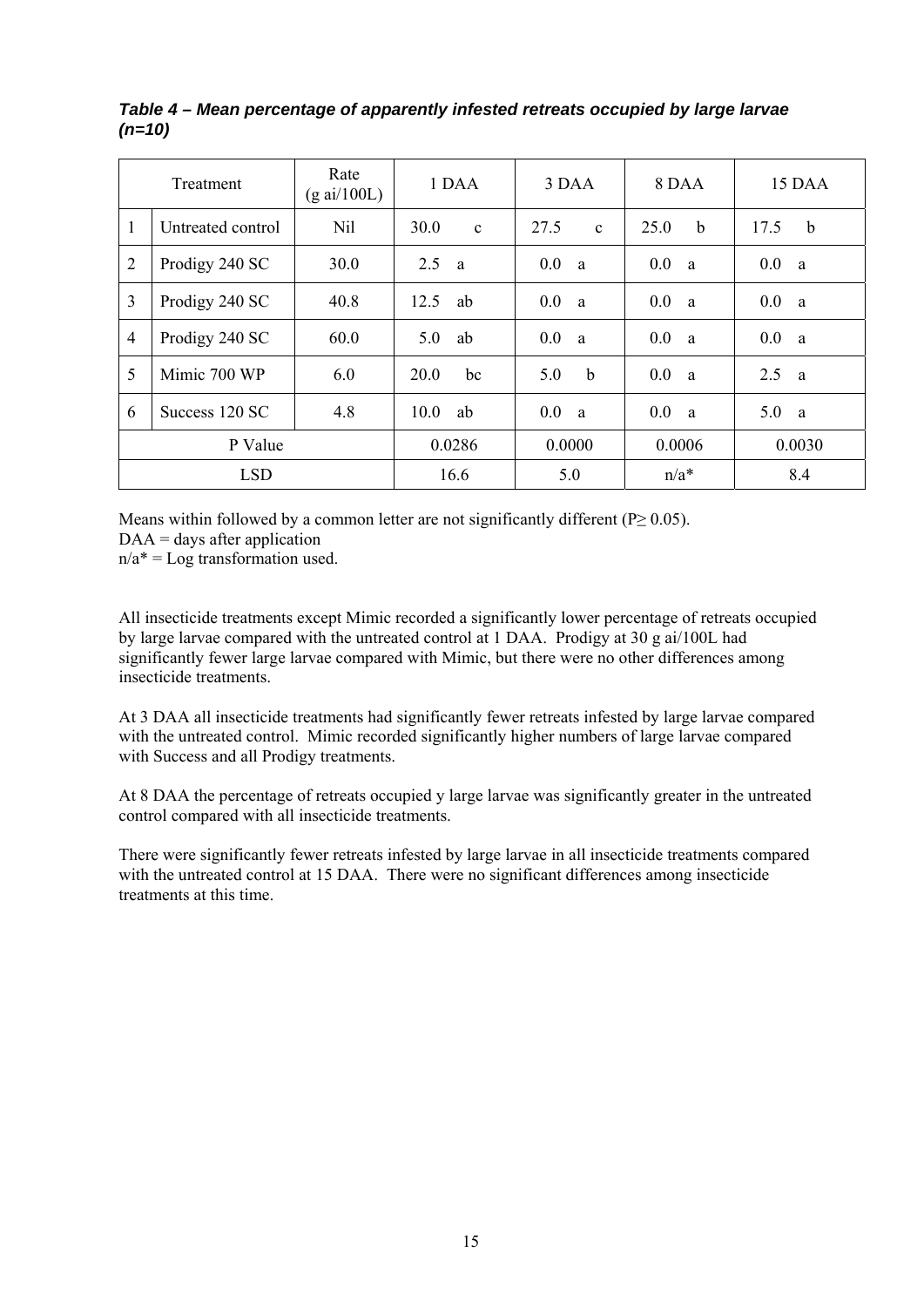|                | Treatment            | Rate<br>$(g \text{ ai}/100L)$ | 1 DAA               | 3 DAA                | 8 DAA *              | 15 DAA               |
|----------------|----------------------|-------------------------------|---------------------|----------------------|----------------------|----------------------|
| 1              | Untreated<br>control | <b>Nil</b>                    | 77.5<br>b           | 90.0<br>$\mathbf{c}$ | $\mathbf{h}$<br>62.5 | 55.0<br>$\mathbf{c}$ |
| $\overline{2}$ | Prodigy 240 SC       | 30.0                          | $\mathbf b$<br>67.5 | 12.5<br>a            | 0.0<br>a             | 0.0<br>a             |
| 3              | Prodigy 240 SC       | 40.8                          | 70.0<br>$\mathbf b$ | 5.0<br>a             | 0.0<br>a             | 0.0<br>a             |
| $\overline{4}$ | Prodigy 240 SC       | 60.0                          | $\mathbf b$<br>72.5 | 5.0<br>a             | 0.0<br>a             | 0.0<br>a             |
| 5              | Mimic 700 WP         | 6.0                           | $\mathbf b$<br>85.0 | $\mathbf b$<br>27.5  | 2.5<br>a             | $\mathbf b$<br>10.0  |
| 6              | Success 120 SC       | 4.8                           | 17.5<br>a           | 5.0<br>a             | 0.0<br>a             | b<br>12.5            |
| P Value        |                      | 0.0001                        | 0.0000              | 0.0000               | 0.0000               |                      |
|                | <b>LSD</b>           |                               | 20.7                | 14.2                 | $*_{n/a}$            | 7.1                  |

*Table 5 – Mean percentage of apparently infested retreats occupied by live larvae of all size categories (n=10)* 

Means within columns followed by a common letter are not significantly different  $(P> 0.05)$ .  $DAA =$  days after application

 $n/a^*$  = Log transformation used

There were a significantly lower percentage of retreats infested by leaf roller larvae in Success compared with all other treatments at 1 DAA. There were no other significant differences between

treatments for the percentage of occupied retreats at 1 DAA.

The untreated control had significantly greater percentage of infested retreats compared with all insecticide treatments at 3 DAA. Success and Prodigy at 40.8 and 60 g ai/100L had a significantly lower number of infested retreats compared with Mimic.

At 8 DAA the percentage of retreats occupied by live larvae was significantly greater in the untreated control compared with all insecticide treatments.

At 15 DAA, all insecticide treatments had a significantly lower level of infestation compared with the untreated control, and all Prodigy treatments had fewer infested retreats compared with both Mimic and Success.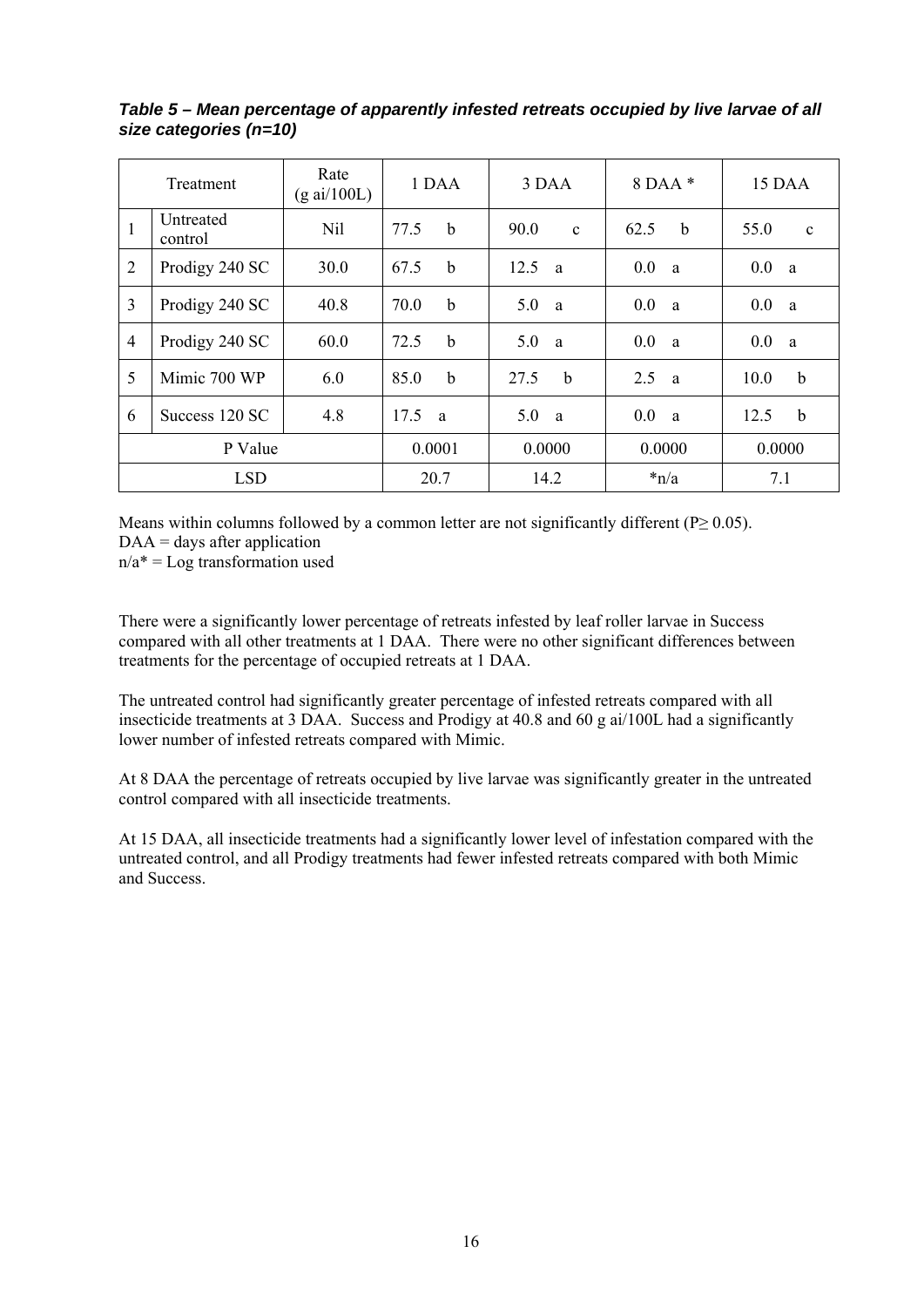| Treatment      |                   | Rate                  | Mean number of apparently infested retreats per plant |                    |
|----------------|-------------------|-----------------------|-------------------------------------------------------|--------------------|
|                |                   | $(g \text{ ai}/100L)$ | Preliminary assessment                                | 15 DAA             |
| 1              | Untreated control | Nil                   | 5.9                                                   | $\mathbf b$<br>2.8 |
| $\overline{2}$ | Prodigy 240 SC    | 30.0                  | 6.7                                                   | 1.0<br>a.          |
| 3              | Prodigy 240 SC    | 40.8                  | 6.8                                                   | $1.1 \text{ a}$    |
| $\overline{4}$ | Prodigy 240 SC    | 60.0                  | 4.7                                                   | 0.4 a              |
| 5              | Mimic 700 WP      | 6.0                   | 9.6                                                   | 1.0 a              |
| 6              | Success 120 SC    | 4.8                   | 4.1                                                   | 0.6 a              |
| P Value        |                   | 0.0609                | 0.0192                                                |                    |
| <b>LSD</b>     |                   | $n/a*$<br>n/a         |                                                       |                    |

*Table 6 – Mean number of apparently infested retreats per tree (n= 5 trees /plot)* 

Means within columns followed by a common letter are not significantly different ( $P \ge 0.05$ ).

 $DAA = \text{days after application}$ 

 $n/a =$ Log transformation used.

The mean number of apparently infested retreats per tree was moderately high in all treatments prior to treatment application. By 15 DAA, the mean number of retreats per tree had declined in all plots but remained significantly higher in the untreated control compared with all insecticide treatments. There was no difference between insecticide treatments although there was a slight tendency towards lower numbers of retreats in Prodigy at 60 g ai/100L and Success compared with other treatments.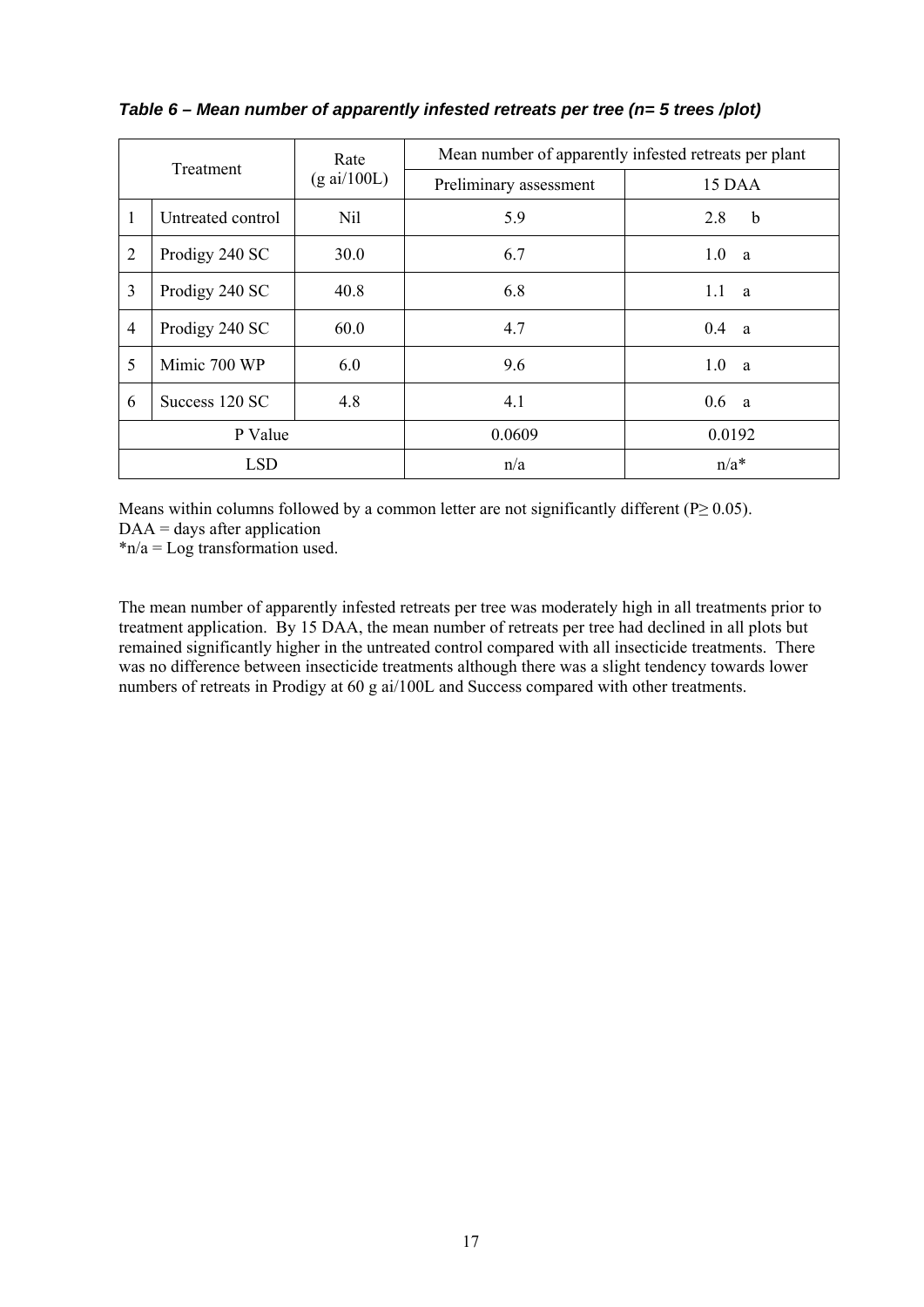## <span id="page-25-0"></span>**Discussion**

There was a significant infestation of leaf roller larvae present at the site at the time of insecticide application. An average of 80% of apparently active retreats contained live larvae with approximately equal proportions of the three larvae size classes represented. This indicated that the population was maturing at the time of the preliminary assessment. A natural decline in the number of leaf roller retreats per plant, and a decline in the percentage of apparently active retreats containing live larvae occurred over the trial period, most likely due to the progression of larvae to adults in the absence of new recruitment of young larvae into the population. Despite this decline, clear treatment effects were observed.

All insecticide treatments except Mimic successfully reduced the percentage of large larvae in retreats at one day after application, but only Success significantly reduced medium and small larvae at this time. This result was expected as Success is a contact and stomach poison whereas Prodigy and Mimic are insect growth regulators requiring slightly longer periods to kill larvae. Prodigy at 40.8 and 60.0 g ai/100L appeared to act more rapidly than Mimic, significantly reducing the percentage of live medium, large and total larvae compared to Mimic at 3 DAA. Mimic interferes with the moulting process and, although insects may stop feeding shortly after application, larvae are known to survive for up to 7 days. This is consistent with results at 8 DAA, at which stage all insecticide treatments were equally effective and provided a high level of control of leaf roller larvae in all size classes. No larvae were observed in any Prodigy treatments at 15 DAA. There were a significantly higher percentage of live larvae in Success and Mimic compared with all Prodigy treatments at 15 DAA. This suggested a slightly greater period of residual activity for Prodigy at all rates applied. Despite this difference the level of control achieved for all insecticide treatments was very high.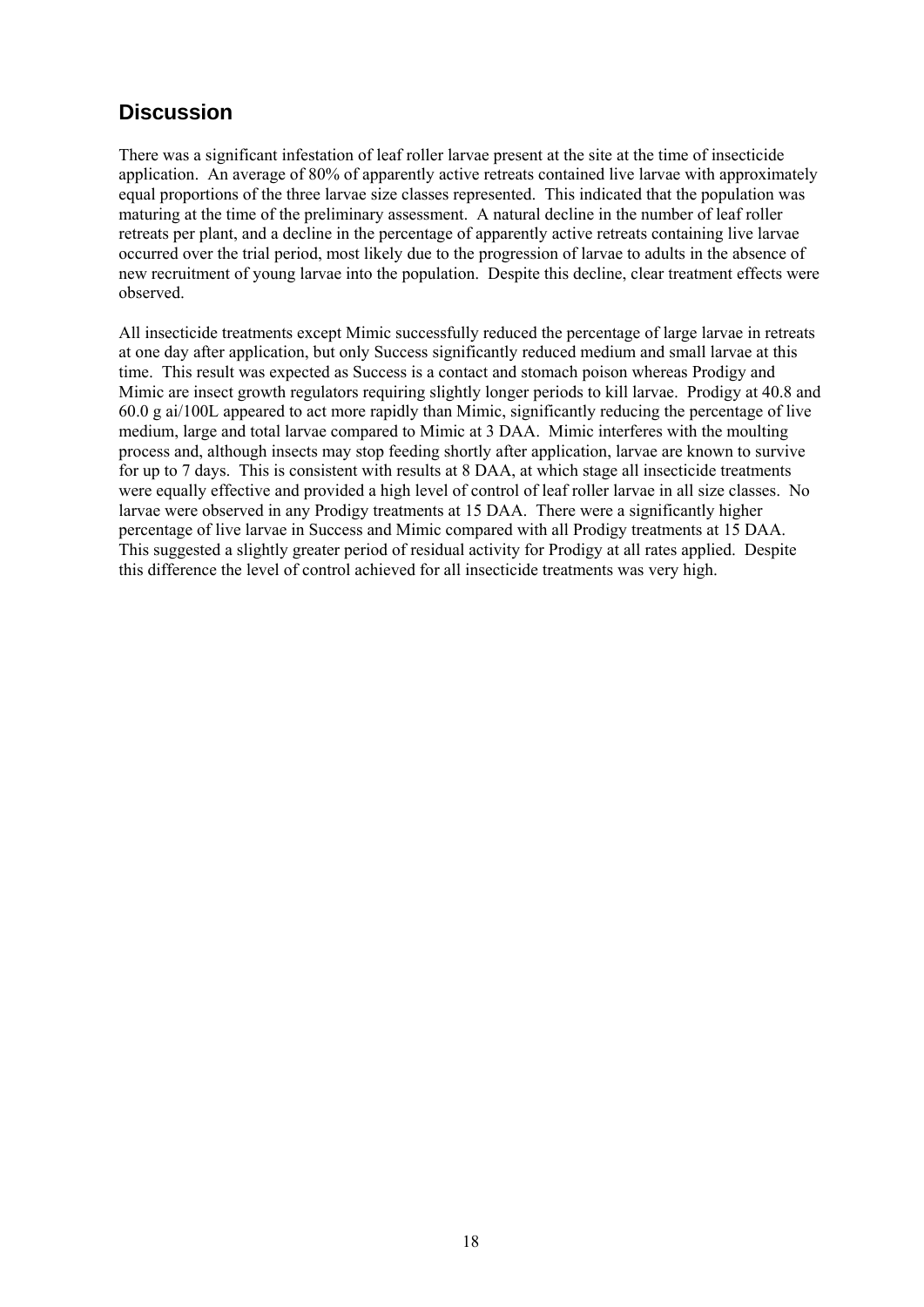## <span id="page-26-0"></span>**Coffee leaf roller trials 2006 season: Prodigy, Mimic and Lorsban**

### **Introduction**

During the 2005 season, Prodigy 240 SC was assessed for the control of avocado leaf roller in coffee at rates of 30 - 60 g ai/100L. The rates used in these trials were subsequently found to be above those recommended by the manufacturer for the control of this pest in avocado. In avocado, the recommended rate of application for Prodigy is 6 gai/100L, and two further trials were thus conducted during the 2006 season to justify the use of this rate of application for the control of avocado leaf roller in coffee.

## **Methodology**

The trials were located at Walkamin, North Queensland, during the 2006 season. At commencement of the trials, the crop was bearing young "pinhead" fruit with some late flowers still present. Row spacing was 2.5 m with trees grown as a hedgerow 1.4 m high. There was abundant new vegetative growth flush and the crop was heavily infested with the target pest.

Trials were designed as randomised complete blocks with four replications. Plot size was ten metres of row comprising approximately 12 trees. A space of two to three plants at either end of each plot was used to reduce spray drift between plots and replicates were separated by two rows of untreated coffee.

Treatments applied were Prodigy 240 SC at 6 g ai/100L and Lorsban 500 EC at 50 g ai/100L in trial 1, and both Prodigy and Mimic 700 WP at 6 g ai/100L in trial 2. A single spray application was made for both trials using a Solo backpack mister with spray mix applied to run off. Prior to application, the pest infestation was assessed by opening ten leaf roller retreats in each plot and recording the number and size category of all larvae found. Larvae were categorised as small  $(1<sup>st</sup>$  and  $2<sup>nd</sup>$  instar larvae), medium ( $3<sup>rd</sup>$  and  $4<sup>th</sup>$  instar larvae) and large ( $5<sup>th</sup>$  and  $6<sup>th</sup>$  instar larvae). Only retreats which appeared to be in good condition, with a strong likelihood of holding live larvae, were inspected. Efficacy assessments were similarly conducted at four, seven and 14 days after application (DAA).

Data from all assessments were analysed for equality of variance and a normal distribution. After appropriate transformation (if required), a general linear model analysis of variance was used to determine significance at the  $P = 0.05$  level. Treatment means were separated using the protected LSD technique at 95% confidence limits. Results are presented as the untransformed equivalents.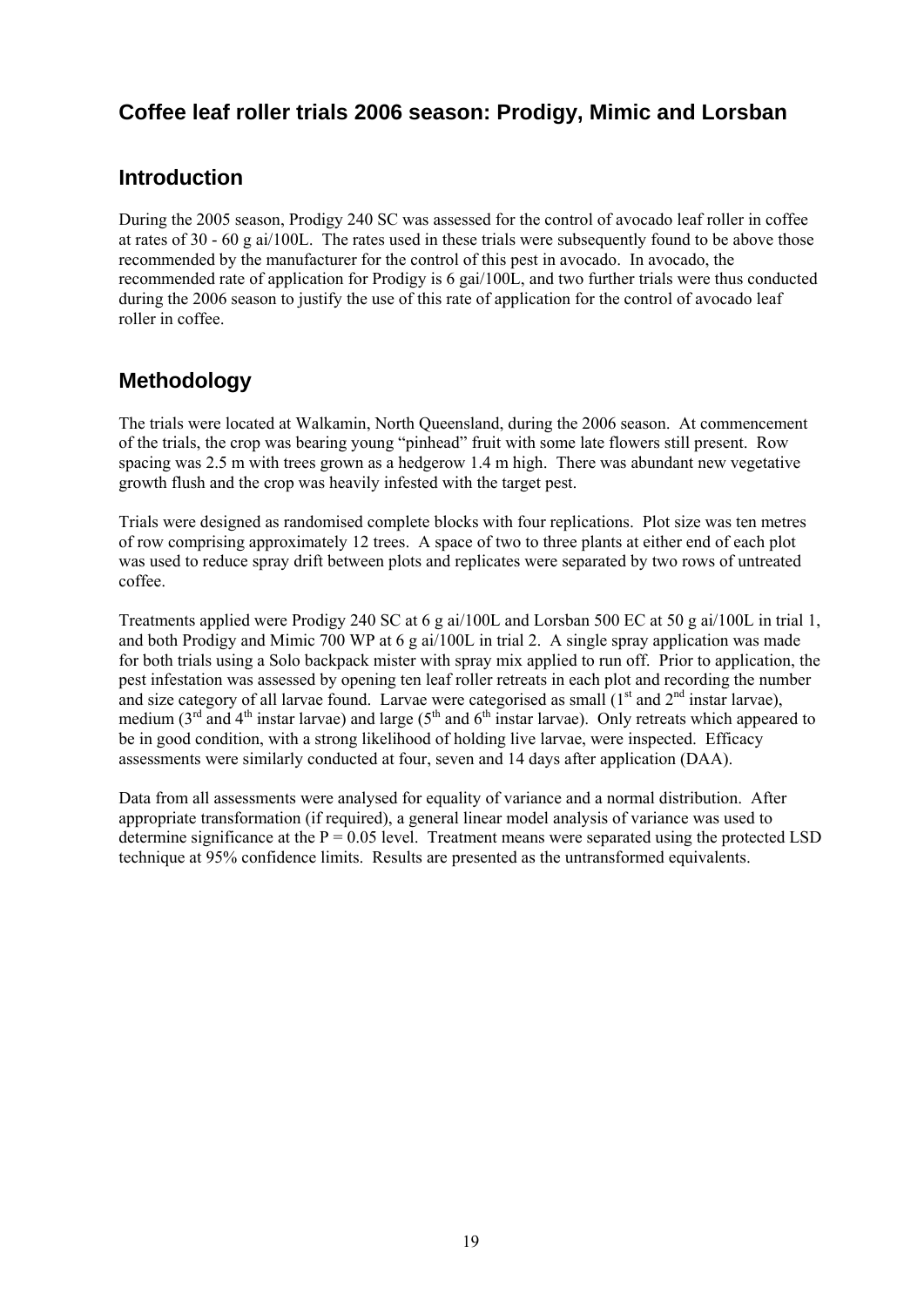### <span id="page-27-0"></span>**Results – Trial 1 – Prodigy vs. Lorsban**

| Treatment       | <b>Product Rate</b><br>(mL/100L) | <b>Active Rate</b><br>$(g \text{ ai}/100L)$ | Small  | Medium | Large  | Total |
|-----------------|----------------------------------|---------------------------------------------|--------|--------|--------|-------|
| 1. Untreated    | <b>Nil</b>                       | <b>Nil</b>                                  | 2.8    | 4.0    | 2.5    | 9.3   |
| 2. Prodigy      | 25                               | 6                                           | 2.8    | 3.3    | 2.8    | 8.8   |
| 3. Lorsban      | 100                              | 50                                          | 4.0    | 2.5    | 2.5    | 9.0   |
|                 | P Value                          | 0.4383                                      | 0.3331 | 0.9434 | 0.8477 |       |
| $LSD$ (Pr=0.05) |                                  |                                             | N/A    | N/A    | N/A    | N/A   |

#### *Table 1 – Pre Spray assessment - 23/11/06 - Mean number of live leaf rollers occupying 10 retreats per plot*

 $N/A =$  Log transformation or Pr>0.05

Prior to insecticide application there were no significant differences for the mean number of live larvae in any size category occupying 10 retreats per plot. Similarly, there were no significant differences between treatments for the total number of larvae in 10 retreats.

| Treatment       | <b>Product Rate</b><br>mL/100L) | <b>Active Rate</b><br>$(g \text{ ai}/100L)$ | Small               | Medium              | Large  | Total               |
|-----------------|---------------------------------|---------------------------------------------|---------------------|---------------------|--------|---------------------|
| 1. Untreated    | Nil                             | <b>Nil</b>                                  | 3.8<br>b            | 2.3<br>$\mathbf b$  | 2.0    | 8.0<br>b            |
| 2. Prodigy      | 25                              | 6                                           | 0.0<br>a            | 0.8<br>ab           | 0.0    | 0.8<br><sub>a</sub> |
| 3. Lorsban      | 100                             | 50                                          | 0.0<br><sub>a</sub> | 0.3<br><sub>a</sub> | 0.8    | 1.0<br><sub>a</sub> |
| P Value         |                                 |                                             | 0.0024              | 0.0485              | 0.0730 | 0.0000              |
| $LSD$ (Pr=0.05) |                                 |                                             | 1.7                 | N/A                 | N/A    | 1.4                 |

*Table 2 – Mean number of live leaf rollers occupying 10 retreats per plot - 4 DAA* 

Means within columns followed by a common letter are not significantly different (Pr=0.05)  $N/A =$  Log transformation or Pr>0.05

At 4 DAA, The mean number of small larvae found in 10 retreats per plot was significantly lower in both insecticide treatments compared with untreated control. There were significantly lower mean numbers of medium larvae in Lorsban compared with the untreated control at 4 DAA. For Prodigy, the mean number of medium larvae was lower in comparison with untreated control, but was not significantly different at 95% confidence limits. There were no significant treatment effects for large larvae, although numbers were markedly lower in both insecticide treatments. For total larvae, the mean number found in 10 retreats per plot was significantly lower for both insecticide treatments in comparison with the untreated control. Both insecticides performed similarly at 4 DAA.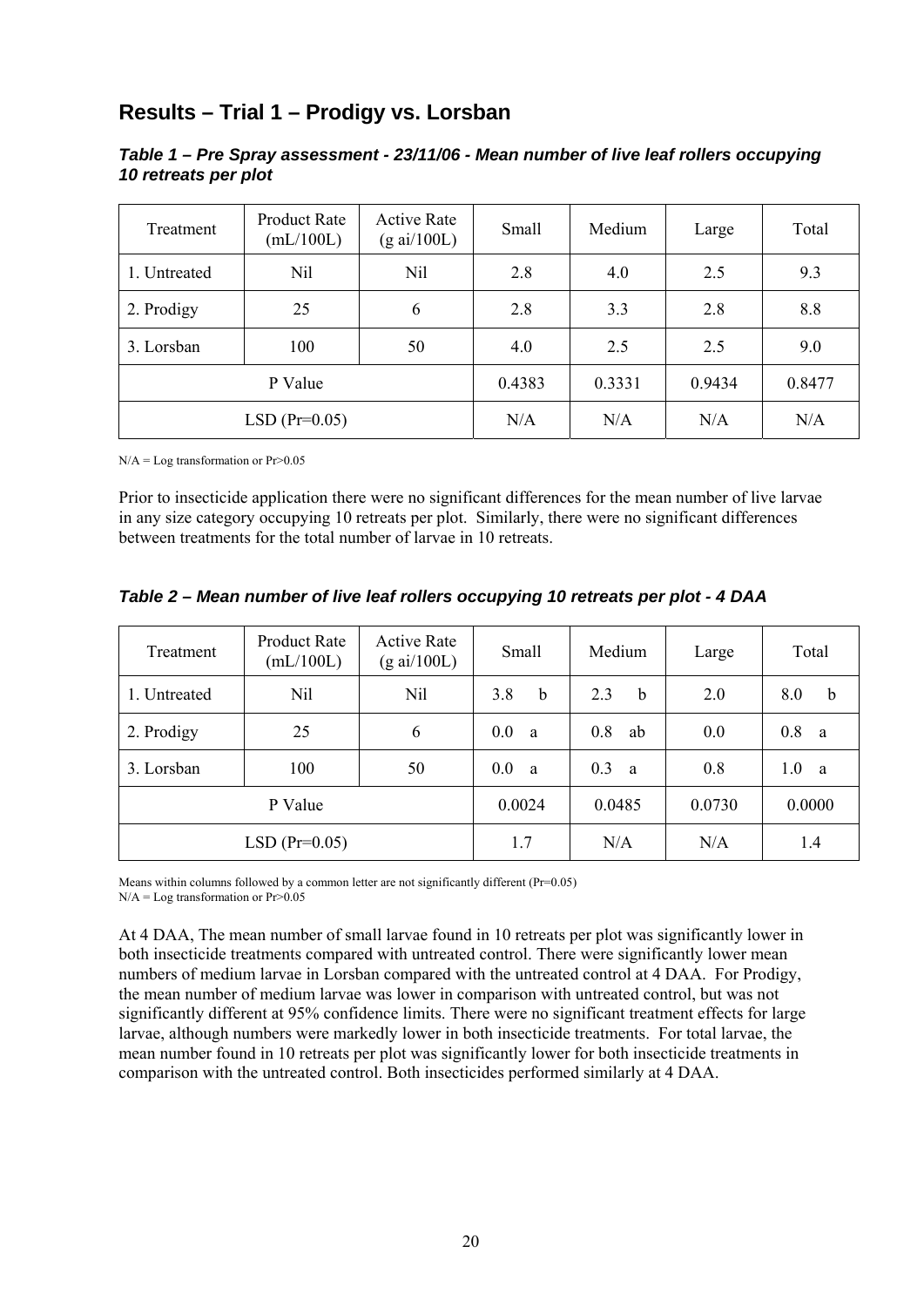| Treatment       | <b>Product Rate</b><br>(mL/100L) | <b>Active Rate</b><br>$(g \text{ ai}/100L)$ | Small              | Medium   | Large               | Total              |
|-----------------|----------------------------------|---------------------------------------------|--------------------|----------|---------------------|--------------------|
| 1. Untreated    | Nil                              | Nil                                         | 2.5<br>$\mathbf b$ | b<br>2.8 | 3.3<br>$\mathbf b$  | $\mathbf b$<br>8.0 |
| 2. Prodigy      | 25                               | 6                                           | 0.0<br>a           | 0.0<br>a | 0.0<br>a            | 0.0<br>a           |
| 3. Lorsban      | 100                              | 50                                          | 0.3<br>a           | 0.3<br>a | 0.5<br><sub>a</sub> | 1.0<br>a           |
| P Value         |                                  | 0.0066                                      | 0.0287             | 0.0218   | 0.0000              |                    |
| $LSD$ (Pr=0.05) |                                  | 1.3                                         | 2.0                | 2.2      | 1.3                 |                    |

#### *Table 3 – Mean number of live leaf rollers occupying 10 retreats per plot - 7 DAA*

Means within columns followed by a common letter are not significantly different (Pr=0.05)  $N/A =$  Log transformation or Pr>0.05

At 7 DAA, the mean number of larvae in all size categories, and the total number of larvae occupying 10 retreats per plot, was significantly lower for both insecticide treatments in comparison to the untreated control.

|  |  | Table 4 - Mean number of live leaf rollers occupying 10 retreats per plot - 14 DAA |  |
|--|--|------------------------------------------------------------------------------------|--|
|  |  |                                                                                    |  |

| Treatment       | <b>Product Rate</b><br>mL/100L) | <b>Active Rate</b><br>$(g \text{ ai}/100L)$ | Small    | Medium             | Large               | Total               |
|-----------------|---------------------------------|---------------------------------------------|----------|--------------------|---------------------|---------------------|
| 1. Untreated    | Nil                             | Nil                                         | b<br>2.5 | $\mathbf b$<br>3.3 | $\mathbf b$<br>3.0  | 9.3<br>$\mathbf{c}$ |
| 2. Prodigy      | 25                              | 6                                           | 0.0<br>a | 0.0<br>a           | 0.0<br><sub>a</sub> | 0.0<br>a            |
| 3. Lorsban      | 100                             | 50                                          | 0.3<br>a | 1.3<br>a           | 0.8<br><sub>a</sub> | 2.5<br>b            |
| P Value         |                                 | 0.0007                                      | 0.0190   | 0.0006             | 0.0000              |                     |
| $LSD$ (Pr=0.05) |                                 | 1.0                                         | 2.0      | 1.0                | 1.4                 |                     |

Means within columns followed by a common letter are not significantly different (Pr=0.05)  $N/A =$  Log transformation or Pr>0.05

At 14 DAA, the mean numbers of larvae in small, medium and large categories were significantly lower in both insecticide treatments compared with the untreated control. Prodigy exhibited complete control of the pest at this time, whilst low numbers of larvae in all size categories were found in Lorsban. As a result, the total number of larvae in Lorsban was significantly greater in comparison with Prodigy at this time, but numbers remained significantly lower in this treatment in comparison with the untreated control.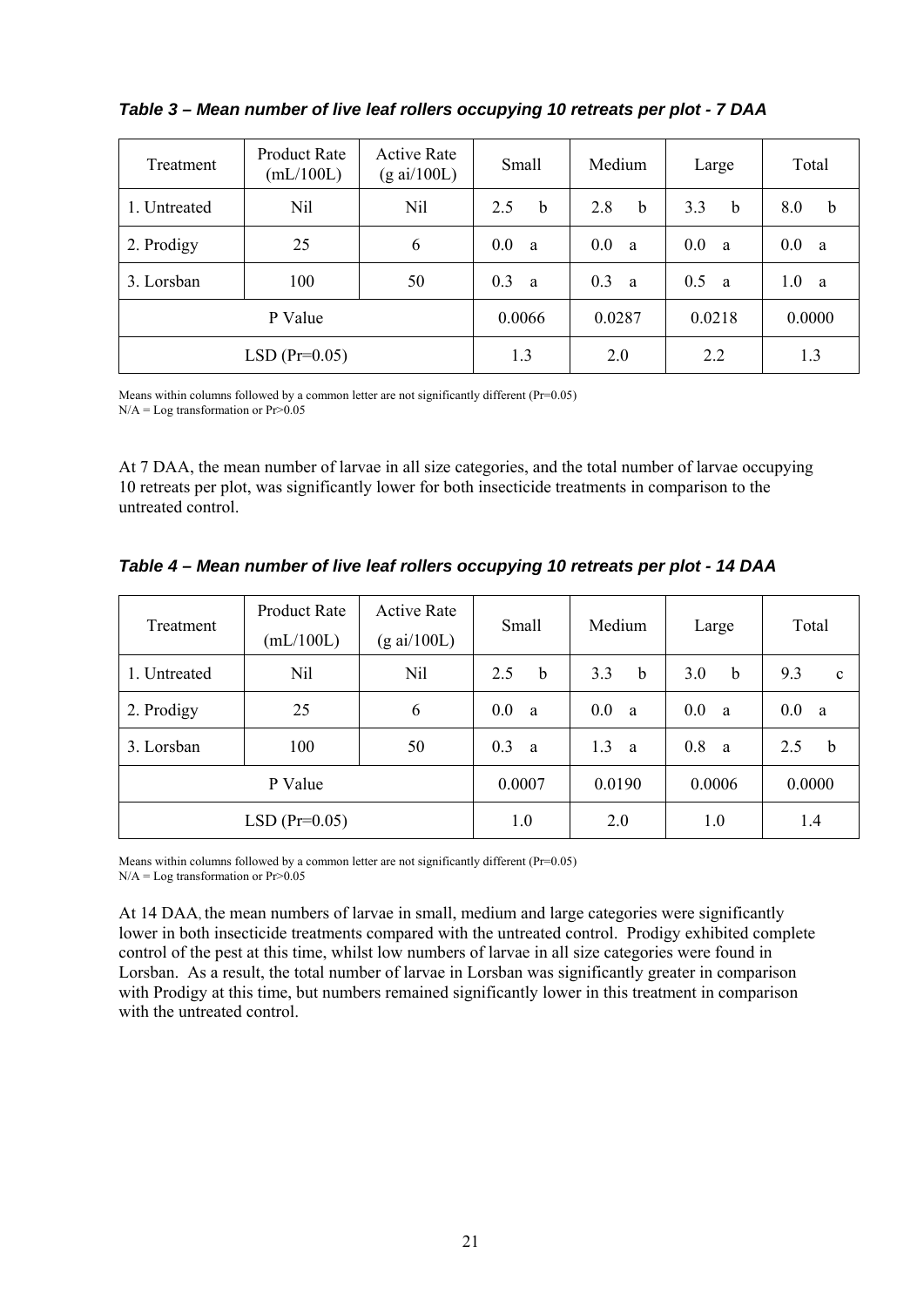| Treatment       | <b>Product Rate</b><br>(mL/100L) | <b>Active Rate</b><br>$(g \text{ ai}/100L)$ | 0 DAA  | 4 DAA               | 7 DAA     | 14 DAA               |
|-----------------|----------------------------------|---------------------------------------------|--------|---------------------|-----------|----------------------|
| 1. Untreated    | Nil                              | <b>Nil</b>                                  | 92.5   | 80.0<br>b           | 85.0<br>b | 92.5<br>$\mathbf{c}$ |
| 2. Prodigy      | 25                               | 6                                           | 87.5   | 7.5<br><sub>a</sub> | 0.0<br>a  | $0.0\,$<br>a         |
| 3. Lorsban      | 100                              | 50                                          | 90.0   | 10.0<br>a           | 10.0<br>a | $\mathbf b$<br>25.0  |
| P Value         |                                  | 0.8477                                      | 0.0000 | 0.0000              | 0.000     |                      |
| $LSD$ (Pr=0.05) |                                  | N/A                                         | 13.8   | 12.9                | 14.4      |                      |

#### *Table 5 – Mean percentage of retreats occupied by live larvae*

Means within columns followed by a common letter are not significantly different (Pr=0.05)  $N/A =$  Log transformation or Pr>0.05

There were no significant differences for the mean percentage of retreats occupied by live larvae for any treatment prior to insecticide application.

At 4 and 7 DAA, the mean percentage of retreats occupied by live larvae was significantly lower in both insecticide treatments compared with the untreated control. At 14 DAA, Lorsban recorded a significantly higher mean number of retreats with live larvae compared with Prodigy, but a significantly lower percentage in comparison with the untreated control.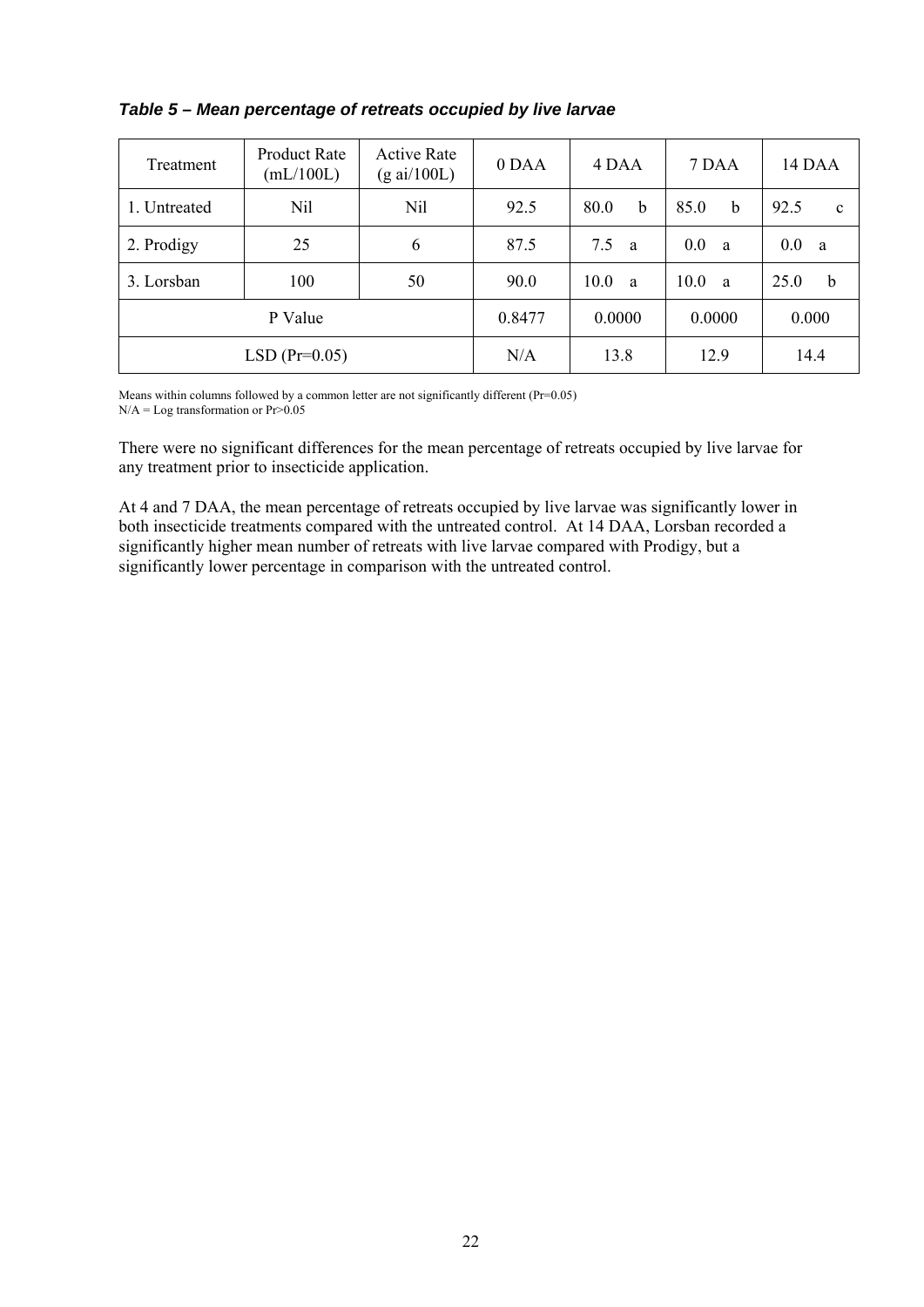### <span id="page-30-0"></span>**Results – Trial 2 – Prodigy vs. Mimic**

| Treatment       | <b>Product Rate</b><br>$(mL \text{ or } g/100L)$ | <b>Active Rate</b><br>$(g \text{ ai}/100L)$ | Small  | Medium | Large  | Total  |
|-----------------|--------------------------------------------------|---------------------------------------------|--------|--------|--------|--------|
| 1. Untreated    | Nil                                              | <b>Nil</b>                                  | 2.5    | 3.8    | 2.3    | 8.5    |
| 2. Prodigy      | $25 \text{ mL}$                                  | 6                                           | 1.8    | 3.8    | 2.5    | 8.0    |
| 3. Mimic        | 8.6 g                                            | 6                                           | 3.8    | 2.5    | 1.8    | 8.0    |
| P Value         |                                                  |                                             | 0.1021 | 0.1985 | 0.7484 | 0.5120 |
| $LSD$ (Pr=0.05) |                                                  |                                             | N/A    | N/A    | N/A    | N/A    |

#### *Table 1 – Pre Spray assessment - 27/11/06 - Mean number of live leaf rollers occupying 10 retreats per plot*

N/A = Log transformation or Pr>0.05

There were no significant differences for the mean number of larvae in any size category or for the total number of larvae occupying 10 retreats per plot for any treatment prior to insecticide application.

| Table 2 - Mean number of live leaf rollers occupying 10 retreats per plot - 4 DAA |  |
|-----------------------------------------------------------------------------------|--|
|-----------------------------------------------------------------------------------|--|

| Treatment       | <b>Product Rate</b><br>(mL or g/100L) | <b>Active Rate</b><br>$(g \text{ ai}/100L)$ | Small              | Medium   | Large               | Total    |
|-----------------|---------------------------------------|---------------------------------------------|--------------------|----------|---------------------|----------|
| 1. Untreated    | Nil                                   | Nil                                         | 3.5<br>$\mathbf b$ | 3.3<br>b | 2.0<br>$\mathbf b$  | b<br>8.8 |
| 2. Prodigy      | $25 \text{ mL}$                       | 6                                           | 0.0<br>a           | 0.3<br>a | 0.3<br><sup>a</sup> | 0.5<br>a |
| 3. Mimic        | 8.6 g                                 | 6                                           | 1.0<br>a           | 0.0<br>a | 0.3<br><sub>a</sub> | 1.3<br>a |
| P Value         |                                       | 0.0106                                      | 0.0001             | 0.0062   | 0.0001              |          |
| $LSD$ (Pr=0.05) |                                       | 1.9                                         | 0.8                | 1.0      | 2.0                 |          |

Means within columns followed by a common letter are not significantly different (Pr=0.05)  $N/A =$  Log transformation or Pr>0.05

At 4 DAA, the mean numbers of larvae in all size categories, and total larvae were significantly lower in both insecticide treatments compared with the untreated control. Differences for Prodigy and Mimic were not significant.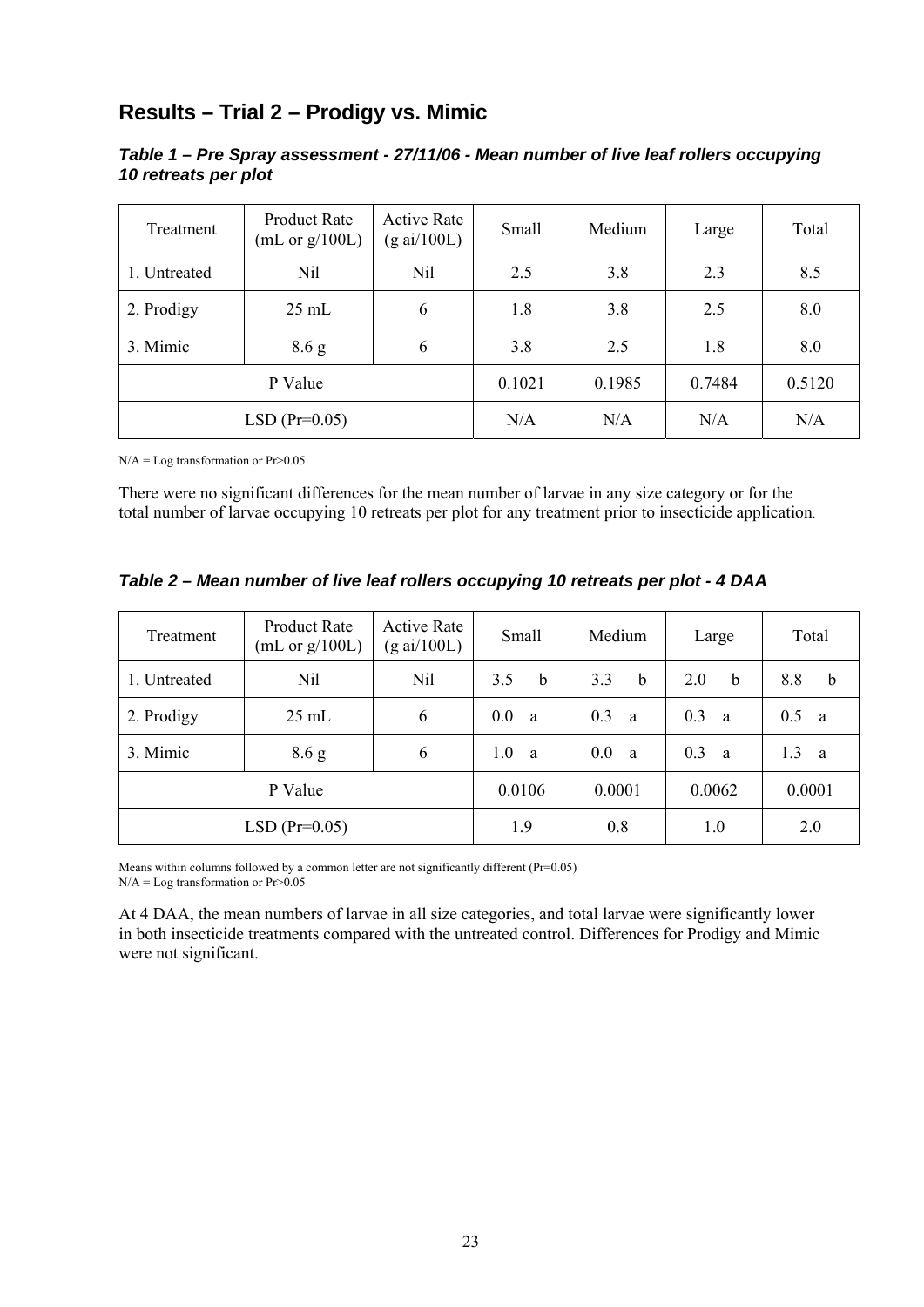| Treatment       | <b>Product Rate</b><br>$(mL \text{ or } g/100L)$ | <b>Active Rate</b><br>$(g \text{ ai}/100L)$ | Small  | Medium   | Large              | Total              |
|-----------------|--------------------------------------------------|---------------------------------------------|--------|----------|--------------------|--------------------|
| 1. Untreated    | Nil                                              | Nil                                         | 2.0    | 5.0<br>b | 2.3<br>$\mathbf b$ | 9.3<br>$\mathbf b$ |
| 2. Prodigy      | $25 \text{ mL}$                                  | 6                                           | 0.3    | 0.0<br>a | 0.0<br>a           | 0.3<br>a           |
| 3. Mimic        | 8.6 <sub>g</sub>                                 | 6                                           | 0.8    | 0.0<br>a | 0.0<br>a           | 0.8<br>a           |
| P Value         |                                                  | 0.0776                                      | 0.0002 | 0.0017   | 0.0000             |                    |
| $LSD$ (Pr=0.05) |                                                  | N/A                                         | 1.4    | 1.0      | 1.4                |                    |

#### *Table 3 – Mean number of live leaf rollers occupying 10 retreats per plot - 7 DAA*

Means within columns followed by a common letter are not significantly different (Pr=0.05)  $N/A =$  Log transformation or Pr>0.05

At 7 DAA, both Prodigy and Mimic significantly controlled leaf roller and only very few live larvae were found in these. In contrast there were significantly higher numbers of medium, large and total larvae in the untreated control with markedly higher numbers noted for small larvae in comparison with insecticide treatments.

|           |                                                                                  | .     |        |      |     |
|-----------|----------------------------------------------------------------------------------|-------|--------|------|-----|
| Treatment | Product Rate   Active Rate  <br>$(\ldots L_{\cdots 1} - (100L) + (\ldots 100L))$ | Small | Medium | arge | Tot |

*Table 4 – Mean number of live leaf rollers occupying 10 retreats per plot - 14 DAA* 

| Treatment       | <b>Product Rate</b><br>$(mL \text{ or } g/100L)$ | <b>Active Rate</b><br>$(g \text{ ai}/100L)$ | Small  | Medium    | Large                   | Total               |
|-----------------|--------------------------------------------------|---------------------------------------------|--------|-----------|-------------------------|---------------------|
| 1. Untreated    | Nil                                              | Nil                                         | 2.8    | b<br>4.0  | $\mathbf b$<br>2.5      | 9.3<br>$\mathbf{c}$ |
| 2. Prodigy      | $25 \text{ mL}$                                  | 6                                           | 0.8    | 0.0<br>a  | $0.0\,$<br><sub>a</sub> | 0.8<br><sub>a</sub> |
| 3. Mimic        | 8.6 g                                            | 6                                           | 2.8    | 0.5<br>a. | $0.0\,$<br><sub>a</sub> | 3.3<br>b            |
| P Value         |                                                  | 0.2267                                      | 0.0025 | 0.0001    | 0.0002                  |                     |
| $LSD$ (Pr=0.05) |                                                  | N/A                                         | 1.7    | 0.6       | 2.2                     |                     |

Means within columns followed by a common letter are not significantly different (Pr=0.05)  $N/A =$  Log transformation or Pr>0.05

At 14 DAA, the mean numbers of medium and large larvae in both insecticide treatments were significantly lower compared with the untreated control. There were no significant treatment effects for small larvae, but numbers were noticeably lower in Prodigy compared with Mimic and the untreated control. For total larvae, both insecticide treatments recorded a significantly lower mean number in 10 retreats compared with the untreated control, but numbers were significantly lower with Prodigy compared with Mimic.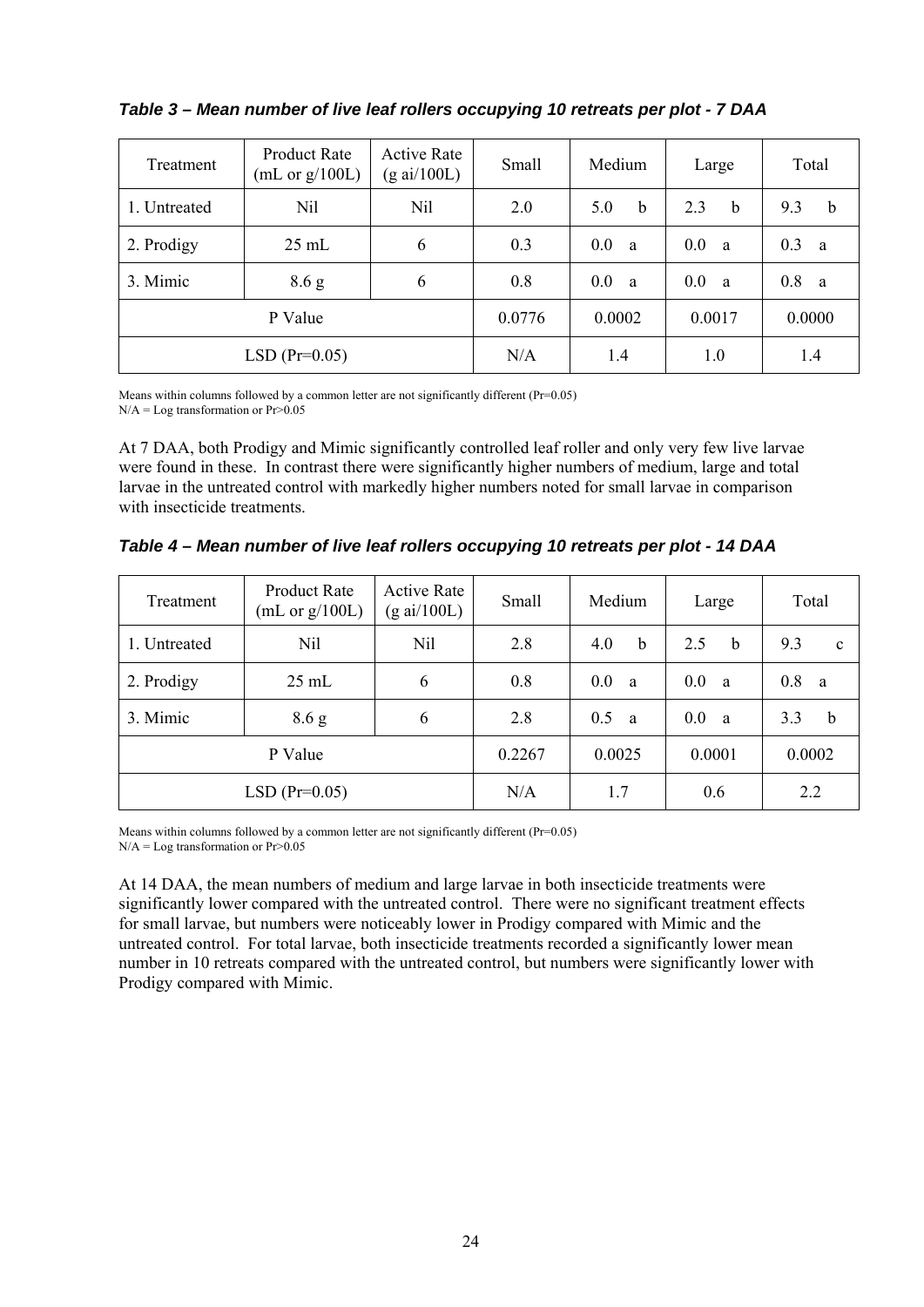| Treatment       | <b>Product Rate</b><br>$(mL \text{ or } g/100L)$ | <b>Active Rate</b><br>$(g \text{ ai}/100L)$ | 0 DAA  | 4 DAA                | 7 DAA                         | 14 DAA               |
|-----------------|--------------------------------------------------|---------------------------------------------|--------|----------------------|-------------------------------|----------------------|
| 1. Untreated    | Nil                                              | Nil                                         | 85.0   | 87.5<br>b            | 92.5<br>b                     | 92.5<br>$\mathbf{c}$ |
| 2. Prodigy      | $25 \text{ mL}$                                  | 6                                           | 80.0   | 5.0<br><sub>a</sub>  | $2.5^{\circ}$<br><sub>a</sub> | 7.5<br><sub>a</sub>  |
| 3. Mimic        | 8.6 g                                            | 6                                           | 80.0   | 12.5<br><sub>a</sub> | 7.5<br>a                      | $\mathbf b$<br>32.5  |
| P Value         |                                                  | 0.5120                                      | 0.0001 | 0.000                | 0.0002                        |                      |
| $LSD$ (Pr=0.05) |                                                  | N/A                                         | 20.2   | 14.1                 | 22.3                          |                      |

#### *Table 5 – Mean percentage of retreats occupied by live larvae*

Means within columns followed by a common letter are not significantly different (Pr=0.05)  $N/A =$  Log transformation or Pr>0.05

There were no significant differences for the mean percentage of retreats occupied by live larvae for any treatment prior to insecticide application,

The mean percentage of retreats occupied by live larvae was significantly lower for both insecticide treatments at all post application assessments, but Prodigy had a significantly lower mean number of retreats occupied compared with Mimic at 14 DAA.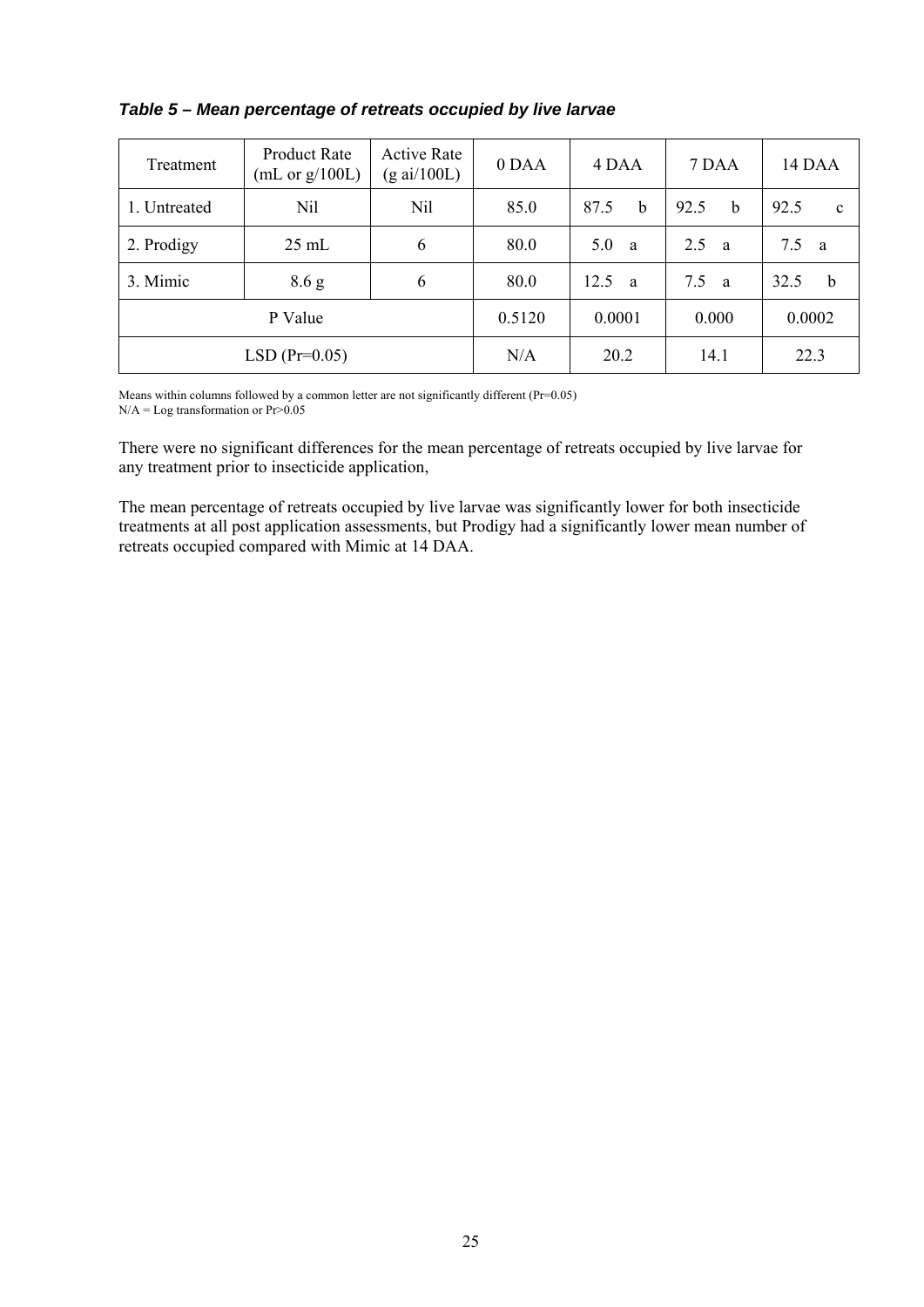## <span id="page-33-0"></span>**Discussion**

The crop was heavily infested with avocado leaf roller prior to insecticide application. All insecticides applied were very efficacious for controlling the pest, particularly Prodigy. In this respect, there were more larvae surviving in Lorsban at 7 and 14 DAA compared with Prodigy. Similarly there were higher numbers of small larvae found in Mimic compared with Prodigy at 14 DAA. In both Prodigy and Mimic treatments, at 4 DAA, a small number of large larvae appeared to have died very recently indicating that the full effect of these products probably occurred some days after application. Examples showing the appearance of these severely intoxicated larvae at 4 DAA are shown below.

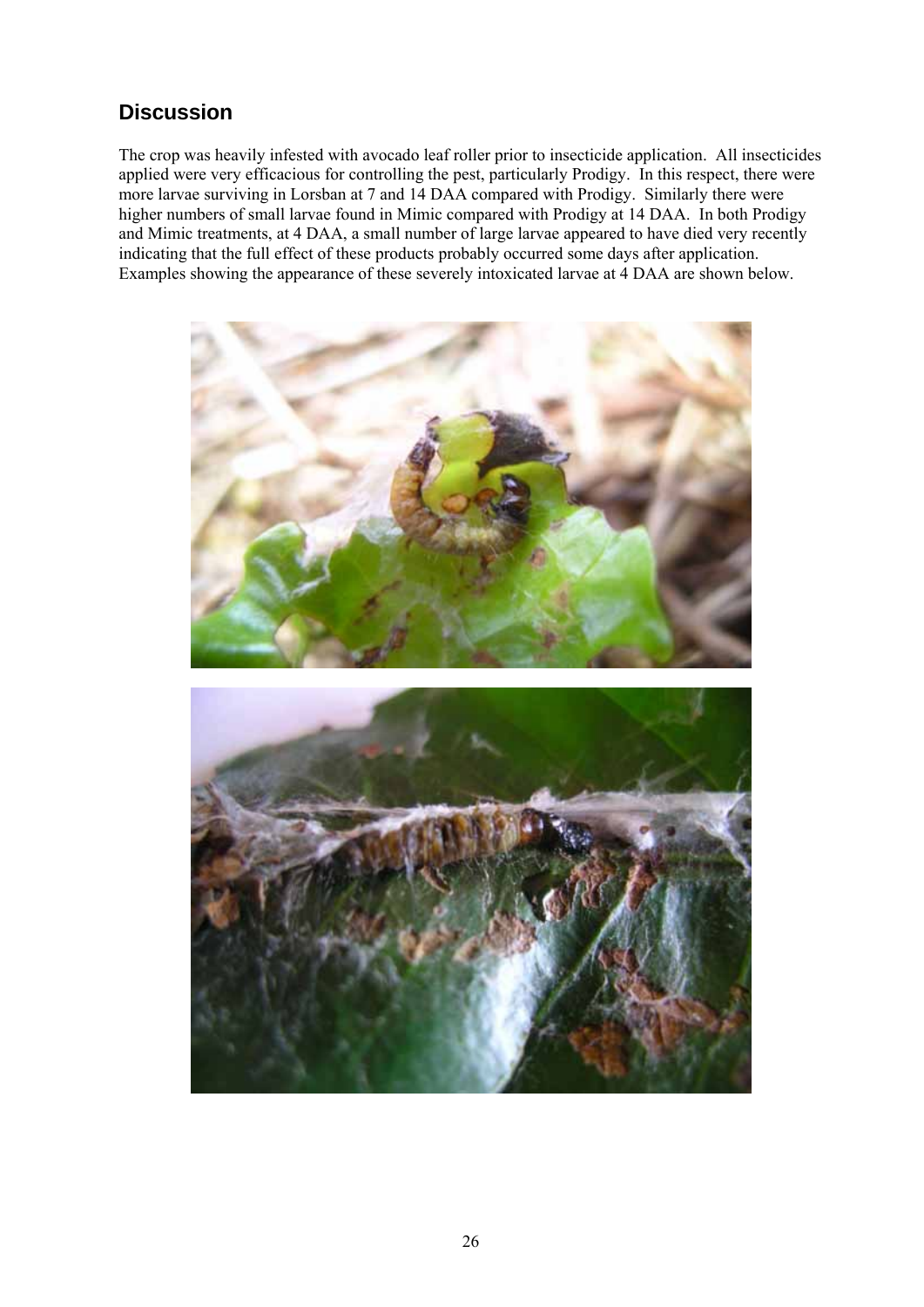<span id="page-34-0"></span>From 4 DAA, it was clear that retreats in all insecticide treatments, in both trials, were not being maintained, and some had begun to come apart as leaves expanded. By 7 DAA retreats appearing to be in good condition were scarce in insecticide treatments, and there was little sign of re-infestation particularly with Prodigy and Mimic.

The site appeared to be under ongoing pressure from leaf roller as shown by the presence of relatively constant numbers of small larvae found in the untreated control at all assessments. There was some evidence that Prodigy may have a longer residual activity compared with both Lorsban and Mimic, as there were significantly higher numbers of total larvae at 14 DAA after application in these treatments, in comparison with Prodigy. This difference was mainly due to the presence of higher numbers of small larvae in Mimic compared with Prodigy at 14 DAA, perhaps indicating that the insecticide residue had depleted to a greater extent in the former compared with the latter.

There were no phytotoxic effects on the crop resulting from the application of the insecticides

## **Conclusions**

- 1. A single application of Lorsban 500 EC at 50 g ai/100L, and both Mimic 700 WP and Prodigy 240 SC at 6 g ai/100L, significantly controlled a heavy infestation of avocado leaf roller in coffee.
- 2. Larvae in all size categories were controlled.
- 3. Under conditions of sustained pressure from avocado leaf roller, Prodigy appeared to possess a longer residual activity compared with Lorsban and Mimic.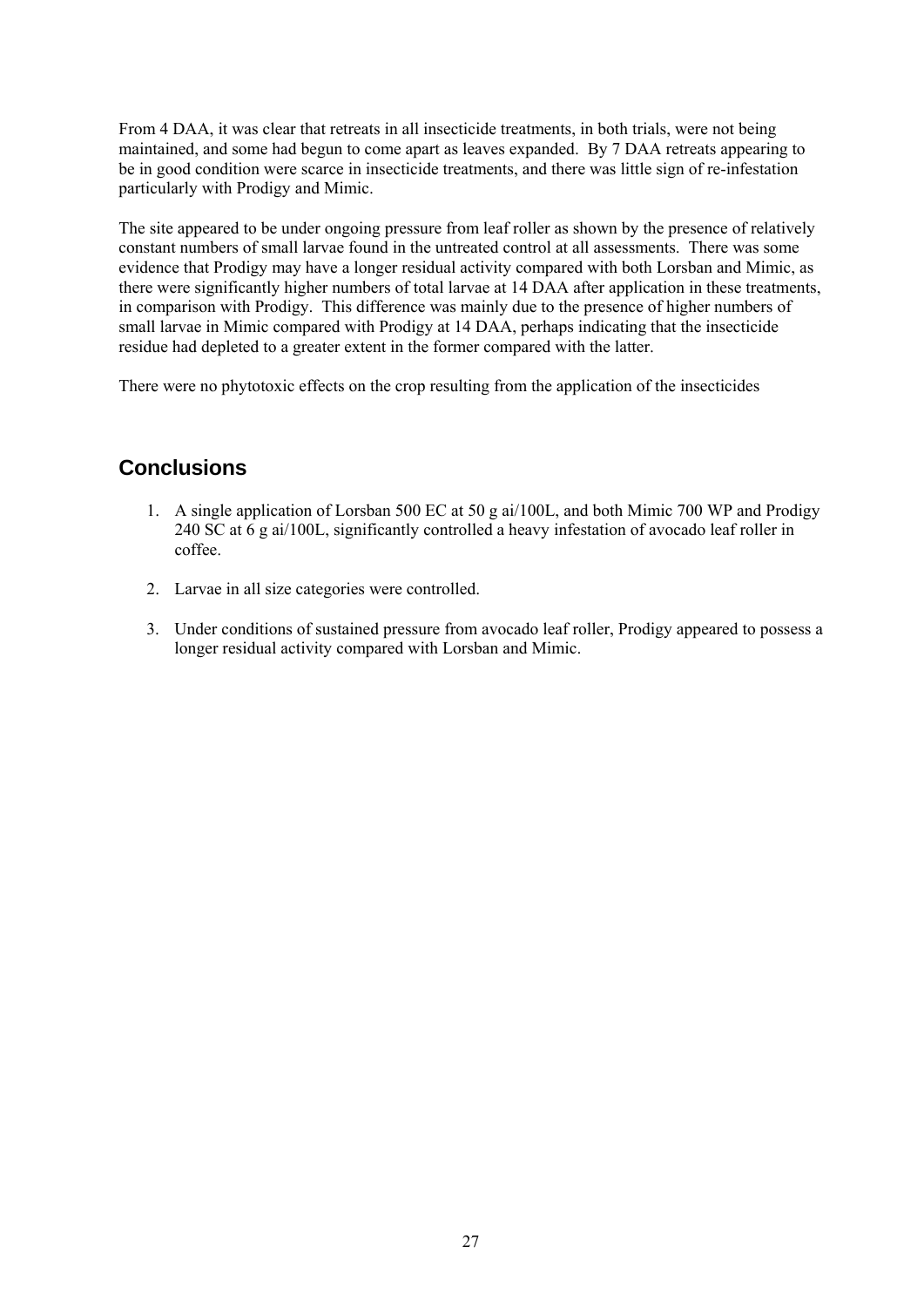## <span id="page-35-0"></span>**Chapter 2: Hemispherical scale**

## **Introduction**

Scale insects (HEMI: coccidae) and mealy bugs (HEMI: pseudococcidae) are common pests in a wide range of fruit crops in North Queensland. In coffee, mealy bugs are found within clusters of developing and mature berries. Scale insects, in particular hemispherical scale, (*Saissetia coffeae*), are commonly found infesting fruit clusters, but also infest flowers, leaves and young stems. The feeding activity of these pests may reduce plant vigour and the production of copious amounts of honeydew provides a substrate for the development of sooty mould. The presence of honeydew attracts ants that attempt to protect the resource by defending scale insects and mealy bugs from predators and parasitoids that play an important role in the natural control of scale insects and mealy bugs in coffee crops.

Where dense populations of scale insects or mealy bugs have developed, the application of insecticides may be necessary. In order to preserve the population of beneficial insects selective insecticides that have minimal impact on these are preferred.

Buprofezin (Applaud<sup>®</sup>) and pyriproxyfen (Admiral<sup>®</sup>) are insect growth regulator insecticides with activity against scale insects. Applaud is also known to be effective for the control of mealy bug. The development of these products for use by coffee growers would fulfil the need for IPM compatible insecticides in this crop, and would provide a more environmentally safe alternative to the broad spectrum organo phosphate insecticides generally used for the control of these pests.

The aim of two trials conducted in North Queensland during the 2005 and 2006 seasons was to develop two insect growth regulator insecticides, buprofezin and pyriproxyfen, for use in integrated pest management systems in coffee.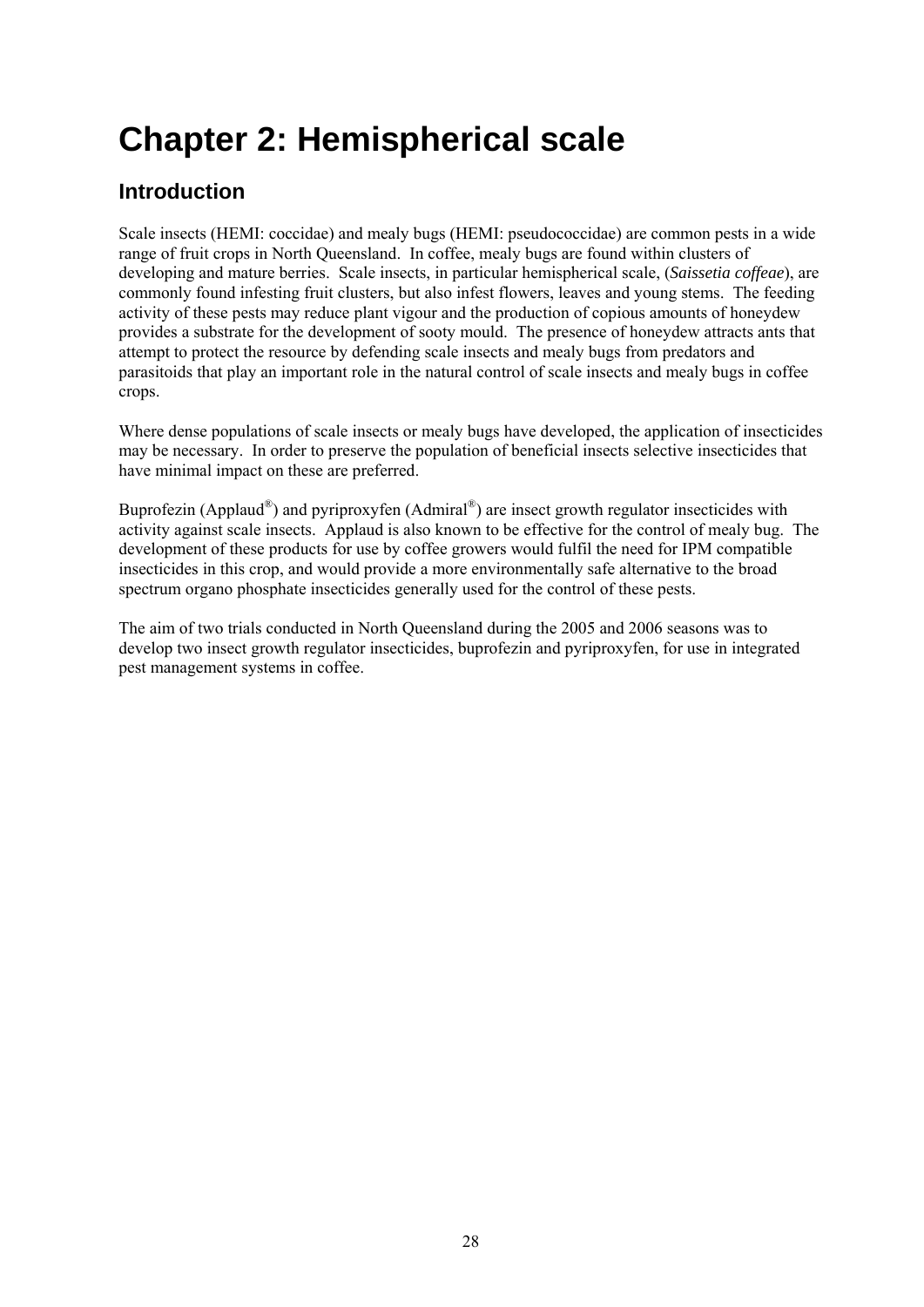## <span id="page-36-0"></span>**Hemispherical scale insect trial 2005 season: Admiral and Applaud**

## **Methodology**

The trial was located at an established coffee (cv. Catuai) plantation at Mareeba, North Queensland, during the 2005 season. The crop was eight years old with tree height ranging from 2 to 2.5 metres. Crop spacing was one metre between plants at a row spacing of four metres. At trial commencement, the crop was actively producing new leaves, and flower buds were beginning to emerge in leaf axils.

The trial was a randomised complete block design with four replicates. Each plot was comprised of four trees. A space of two or three trees at either end of each plot was used to reduce spray drift between plots, and replicates were separated by at least one row of untreated coffee trees. Insecticide treatments were Admiral (pyriproxyfen) 100 EC at 2.5 and 5.0 g ai/100L and Applaud (buprofezin) 440 SC at 13.2 and 26.4 g ai/100L. Insecticide treatments were compared with an untreated control. Insecticides were applied using a motorised backpack mister and D2 full cone nozzle with spray mix applied to point of run off.

A preliminary assessment of the pest population was conducted immediately prior to application. Insecticide efficacy assessments were conducted at two, five and eight weeks after application (WAA). At each assessment, 20 terminals per plot were randomly selected, and the presence or absence of a scale insect infestation was recorded. In addition, five infested terminals in each plot were collected, and the number of scale insects nymphs, healthy mature scale insects and dead mature scale insects on these were counted. A terminal was defined as a vegetative stem (crop was not bearing fruit) from tip to leaf axil of the third pair of fully mature leaves.

Data from all assessments were analysed for equality of variance and a normal distribution. After appropriate transformation (if required), a general linear model analysis of variance was used to determine significance at the  $P = 0.05$  level. Treatment means were separated using the protected LSD technique at 95% confidence limits. Results are presented as the untransformed equivalents.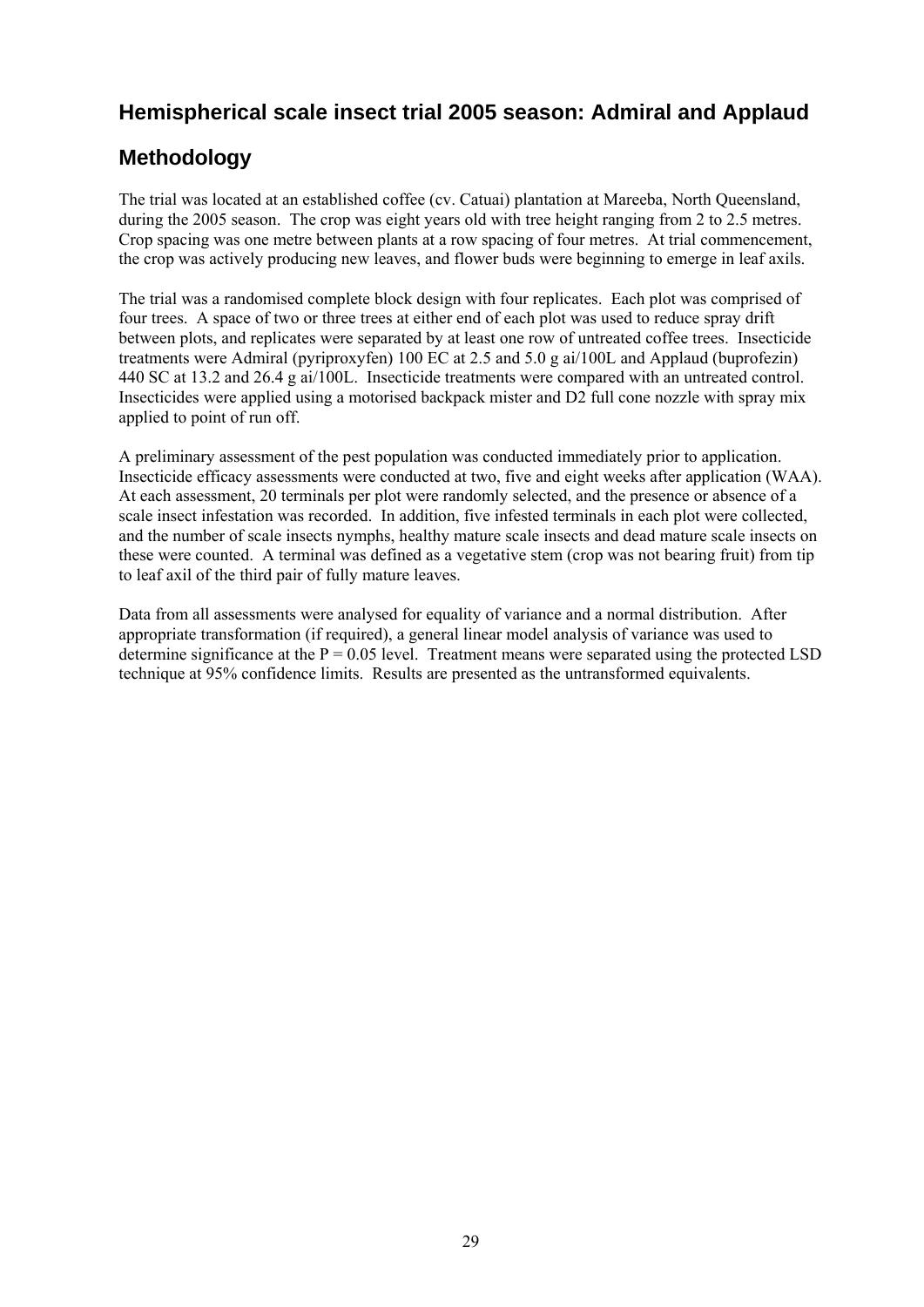### <span id="page-37-0"></span>**Results**

| Treatment |                   | Rate<br>$(g \text{ ai}/100L)$ | Preliminary | 2 WAA     | 5 WAA                | <b>8 WAA</b> |
|-----------|-------------------|-------------------------------|-------------|-----------|----------------------|--------------|
| 1         | Untreated control | Nil                           | 62.0        | 100.6     | 81.7<br>$\mathbf{c}$ | 8.0          |
| 2         | Admiral 100 EC    | 2.5                           | 42.7        | 17.4      | 4.5<br><sub>a</sub>  | 12.4         |
| 3         | Admiral 100 EC    | 5.0                           | 35.4        | 26.6      | 15.1<br>ab           | 21.7         |
| 4         | Applaud 440 SC    | 13.2                          | 10.8        | 46.3      | 8.4<br>a             | 11.4         |
| 5         | Applaud 440 SC    | 26.4                          | 32.8        | 26.2      | 38.1<br>bc           | 15.3         |
| P Value   |                   |                               | 0.3915      | 0.1671    | 0.0126               | 0.6929       |
|           | $LSD (Pr = 0.05)$ |                               | $*_{n/a}$   | $*_{n/a}$ | n/a                  | $*_{n/a}$    |

#### *Table 1 – Mean number of live hemispherical scale insects (nymphs and adults) per terminal based on 5 terminals per plot.*

Means within columns followed by a common letter are not significantly different  $(P>0.05)$ .

 $WAA$  = weeks after application

 $n/a =$ Log transformation used.

There were no significant treatment effects for the mean number of live scale insects of any life stage at the preliminary assessment.

At 2 WAA, there were no significant treatment effects for the mean number of scale insects per terminal, although there were markedly greater numbers of scale insects in the untreated control compared with all insecticide treatments. Slightly higher numbers of scale insects were observed in Applaud at 13.2 g ai/100L compared with other insecticide treatments.

At 5 WAA, there were significantly greater numbers of scale insects in the untreated control compared with all insecticide treatments with the exception of Applaud at 26.4 g ai/100L. Despite this, numbers were markedly lower in this treatment compared with the untreated control. Admiral at 2.5 g ai/100L and Applaud at 13.2 g ai/100L had significantly fewer live scale insects per terminal compared with Applaud at 26.4 g ai/100L.

There were no significant treatment effects for the mean number of scale insects per terminal at 8 WAA.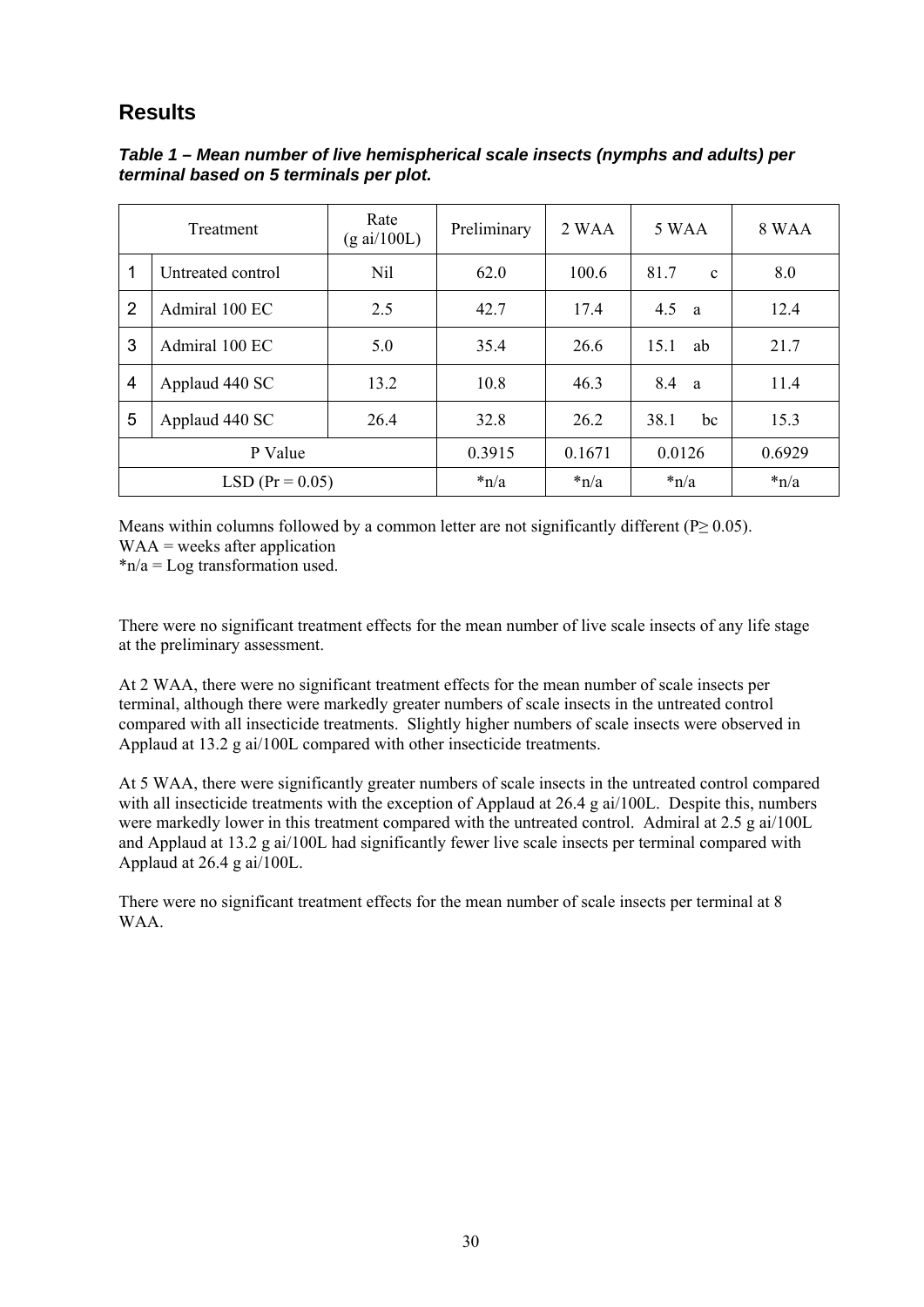|                   | Treatment         | Rate<br>$(g \text{ ai}/100L)$ | Preliminary | 2 WAA     | 5 WAA                | <b>8 WAA</b> |
|-------------------|-------------------|-------------------------------|-------------|-----------|----------------------|--------------|
| 1                 | Untreated control | <b>Nil</b>                    | 56.3        | 95.7      | 80.6<br>$\mathbf{c}$ | 7.9          |
| 2                 | Admiral 100 SC    | 2.5                           | 36.0        | 16.1      | 4.1<br>a             | 12.4         |
| 3                 | Admiral 100 SC    | 5.0                           | 29.5        | 20.1      | 15.0<br>ab           | 21.6         |
| $\overline{4}$    | Applaud 440 SC    | 13.2                          | 8.3         | 39.4      | $7.6 \text{ a}$      | 11.4         |
| 5                 | Applaud 440 SC    | 26.4                          | 26.2        | 22.0      | 36.2<br>bc           | 15.3         |
| P Value           |                   | 0.3818                        | 0.1575      | 0.0116    | 0.6715               |              |
| $LSD (Pr = 0.05)$ |                   | $*_{n/a}$                     | $*_{n/a}$   | $*_{n/a}$ | n/a<br>(pr > 0.05)   |              |

*Table 2 – Mean number of hemispherical scale insect nymphs per terminal based on 5 terminals per plot.* 

Means within columns followed by a common letter are not significantly different  $(P>0.05)$ .

 $WAA$  = weeks after application

 $n/a =$ Log transformation used.

There were no significant differences for the mean number scale insect nymphs per terminal at the preliminary assessment, despite a tendency towards fewer of nymphs in Applaud at 13.2 g ai/100L.

Although there was a markedly greater mean numbers of scale insect nymphs per terminal in the untreated control compared with all insecticide treatments, differences were not significant at 2 WAA.

At 5 WAA, there were significantly greater numbers of scale insect nymphs in the untreated control compared with all insecticide treatments, with the exception of Applaud at 26.4 g ai/100L. Admiral and Applaud at 2.5 and 13.2 g ai/100L respectively had significantly lower mean numbers of nymphs per terminal compared with Applaud at 26.4 g ai/100L.

There were no significant treatment effects for the mean number of scale insect nymphs per terminal at 8 WAA.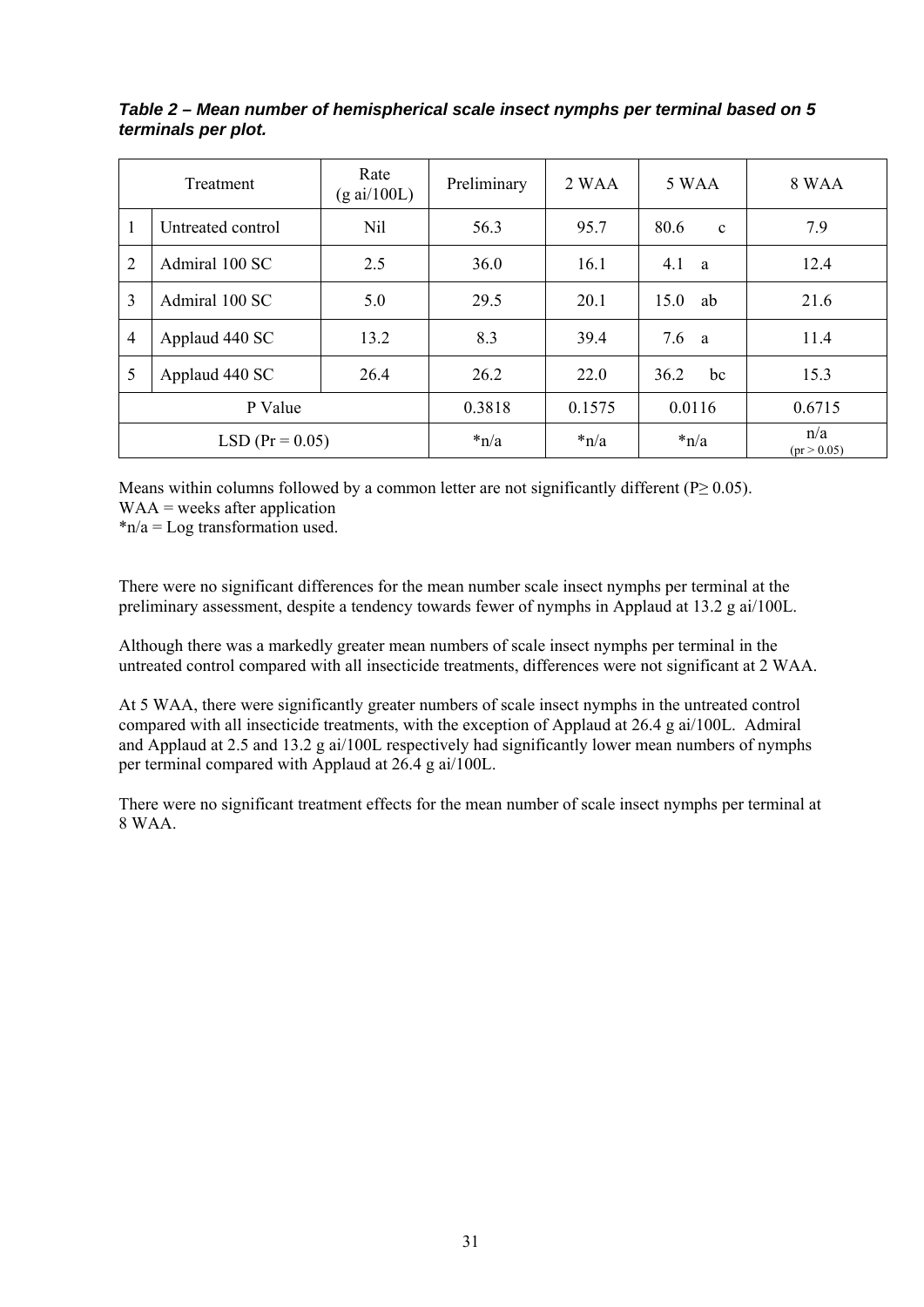| Treatment         |                   | Rate<br>$(g \text{ ai}/100L)$ | Preliminary | 2 WAA     | 5 WAA               | <b>8 WAA</b> |
|-------------------|-------------------|-------------------------------|-------------|-----------|---------------------|--------------|
| 1                 | Untreated control | Nil                           | 5.7         | 4.9       | 1.2<br>bc           | 0.1          |
| $\overline{2}$    | Admiral 100 SC    | 2.5                           | 6.8         | 1.3       | 0.4<br>ab           | 0.0          |
| 3                 | Admiral 100 SC    | 5.0                           | 5.9         | 6.5       | 0.1<br><sub>a</sub> | 0.2          |
| $\overline{4}$    | Applaud 440 SC    | 13.2                          | 2.5         | 7.0       | 0.9<br>abc          | 0.0          |
| 5                 | Applaud 440 SC    | 26.4                          | 6.7         | 4.2       | 1.9<br>$\mathbf{c}$ | 0.0          |
| P Value           |                   | 0.6378                        | 0.3163      | 0.0234    | n/a                 |              |
| $LSD (Pr = 0.05)$ |                   | $*_{n/a}$                     | n/a         | $*_{n/a}$ | n/a<br>(pr > 0.05)  |              |

*Table 3 – Mean number of live mature hemispherical scale insects per terminal based on 5 terminals per plot.* 

Means within columns followed by a common letter are not significantly different ( $P \ge 0.05$ ).

 $WAA$  = weeks after application

 $n/a =$ Log transformation used.

The numbers of live mature scale insects on terminals was broadly similar between treatments at the preliminary assessment, although Applaud at 13.2 g ai/100L showed slightly lower numbers of mature scale insects per terminal compared with other treatments.

There were no significant treatment effects for the mean number of live mature scale insects per terminal at 2 WAA.

At 5 WAA, only Admiral at 5.0 g ai/100L recorded significantly fewer live mature scale insects per terminal compared with the untreated control. Admiral at both 2.5 g ai/100L and 5.0 g ai/100L had significantly lower mean numbers of live mature scale insects per terminal in comparison to Applaud at 26.4 g ai/100L and had fewer mature scale insects per terminal compared with Applaud at 13.2 g ai/100L.

The numbers of live mature scale insects was too low to enable comparison between treatments at 8 WAA.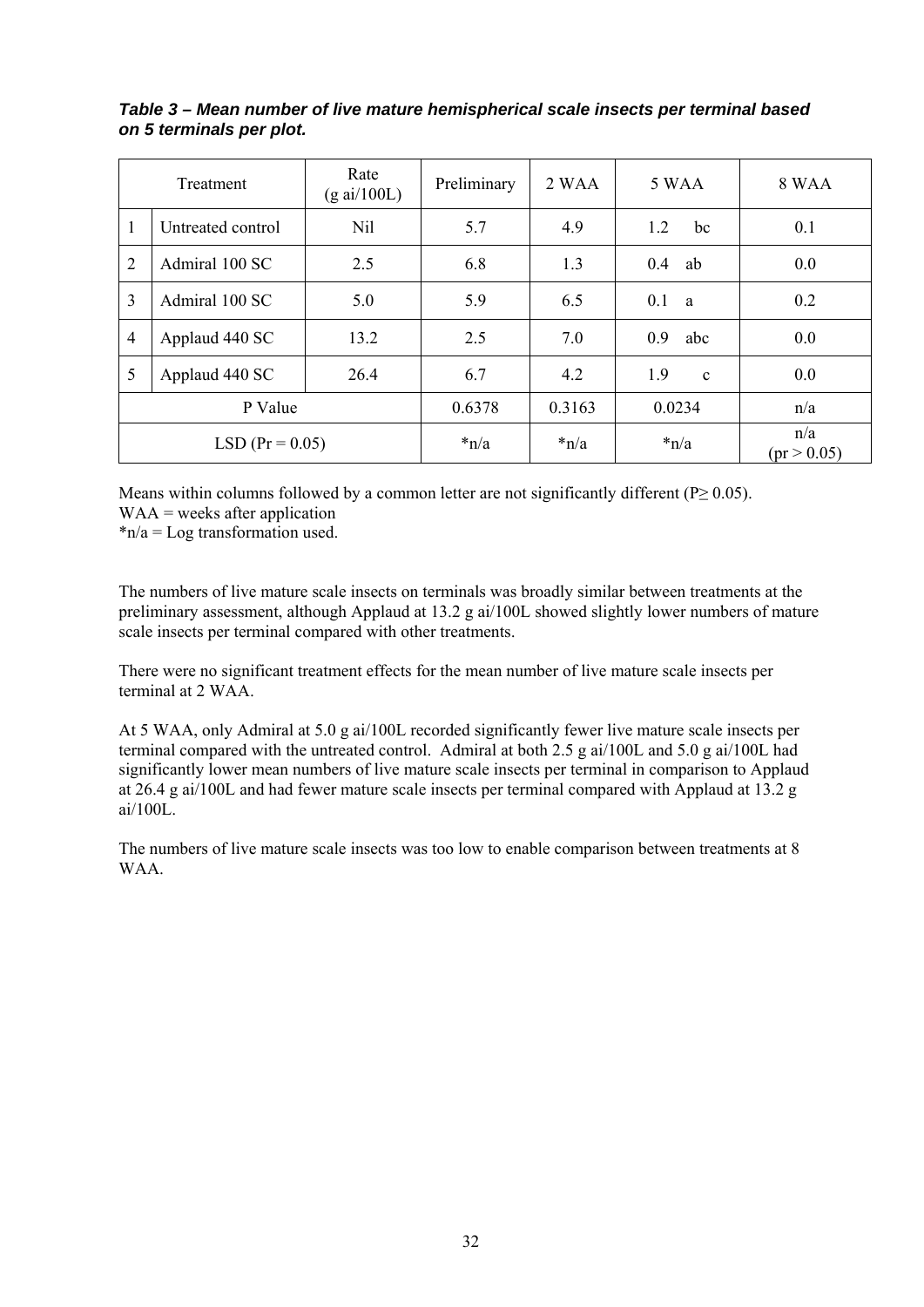*Table 4 – Mean percentage of live mature hemispherical scale insects tests based on the total number of tests on 5 terminals per plot.* 

|                   | Treatment         | Rate<br>$(g \text{ ai}/100L)$ | Preliminary        | 2 WAA  | 5 WAA                | <b>8 WAA</b> |
|-------------------|-------------------|-------------------------------|--------------------|--------|----------------------|--------------|
| 1                 | Untreated control | Nil                           | 91.4               | 69.7   | 25.3<br>$\mathbf{c}$ | 1.8          |
| $\overline{2}$    | Admiral 100 SC    | 2.5                           | 91.2               | 65.6   | $\mathbf b$<br>9.4   | 0.0          |
| 3                 | Admiral 100 SC    | 5.0                           | 84.0               | 66.2   | 0.6<br><sub>a</sub>  | 7.5          |
| $\overline{4}$    | Applaud 440 SC    | 13.2                          | 81.7               | 67.8   | 23.1<br>$\mathbf{c}$ | 0.0          |
| 5                 | Applaud 440 SC    | 26.4                          | 84.9               | 75.1   | 13.1<br>bc           | 0.0          |
| P Value           |                   | 0.6866                        | 0.8433             | 0.0003 | 0.2265               |              |
| $LSD (Pr = 0.05)$ |                   | n/a<br>(pr > 0.05)            | n/a<br>(pr > 0.05) | $n/a*$ | $n/a^*$              |              |

Means within columns followed by a common letter are not significantly different  $(P>0.05)$ .

 $WAA$  = weeks after application

 $n/a^*$  = Log transformation used.

Eighty to ninety percent of mature scale insects were alive at the preliminary assessment with no significant differences between treatments.

At 2 WAA, there were no significant treatment effects for the percentage of live mature scale insects comprising the population. All treatments showed a decline in the percentage of live scale insects compared with values obtained at the preliminary assessment.

The percentage of live scale insects in the pest population declined considerably in all treatments from 2 - 5 WAA. The percentage of live mature scale insects was significantly lower in Admiral at 2.5 and 5.0 g ai/100L compared with the untreated control. There were no significant differences between Applaud treatments and the untreated control. Admiral at 2.5 g ai/100L had a significantly a lower percentage of live mature scale insects compared with Applaud at 13.2 g ai/100L but not compared to Applaud at 26.4 g ai/100L. Admiral at 5.0 g ai/100L recorded a significantly lower percentage of live mature scale insects compared with all other insecticide treatments.

At 8 WAA, there were virtually no live adult scale insects present at the site and there were no discernable treatment effects.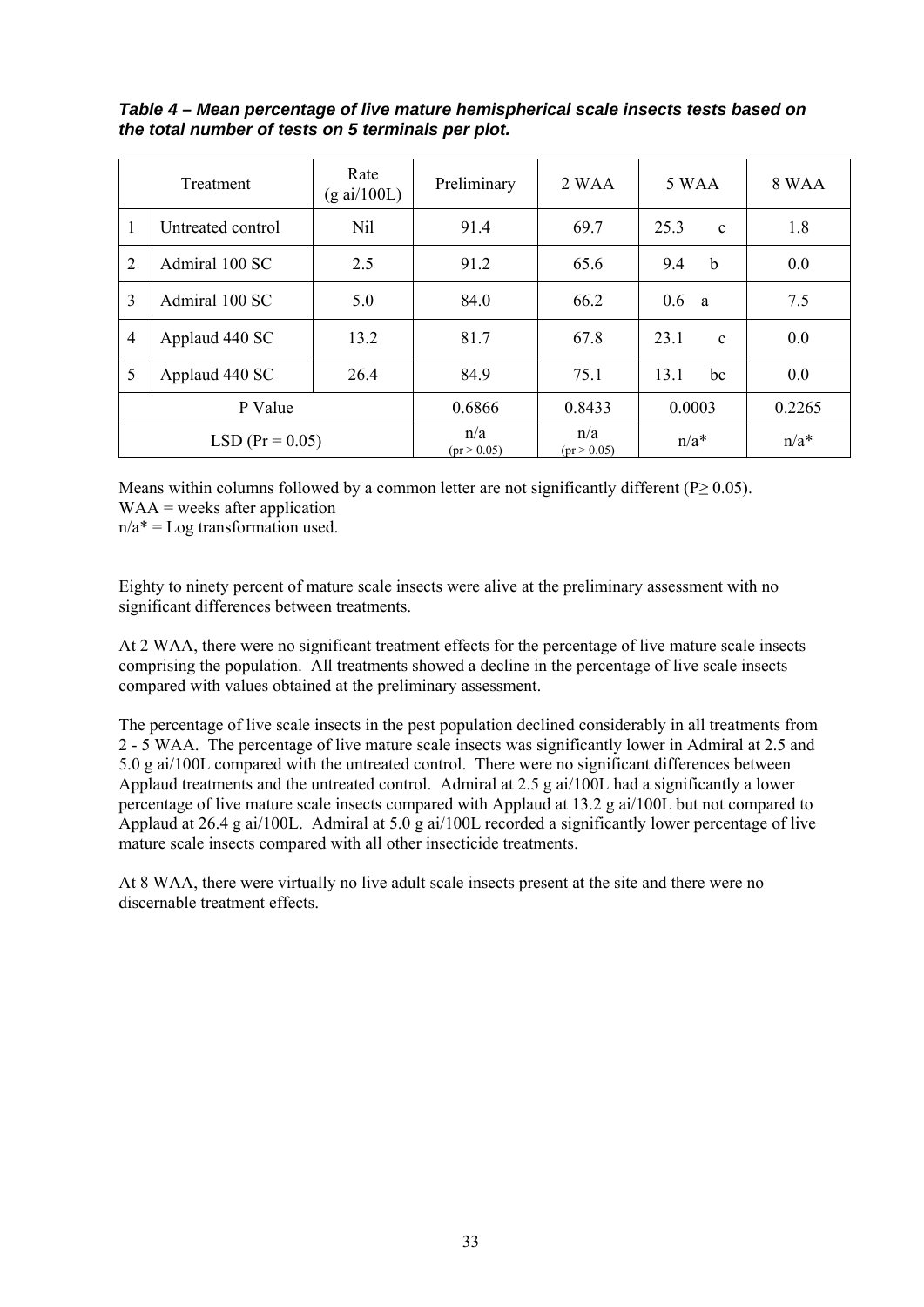*Table 5 – Percentage of terminals infested with hemispherical scale insects of any life stage based on 20 terminals per plot.* 

|                   | Treatment         | Rate<br>$(g \text{ ai}/100L)$ | Preliminary        | 2 WAA              | 5 WAA              | <b>8 WAA</b> |
|-------------------|-------------------|-------------------------------|--------------------|--------------------|--------------------|--------------|
| 1                 | Untreated control | <b>Nil</b>                    | 53.8               | 55.0               | 45.0               | 23.8         |
| $\overline{2}$    | Admiral 100 SC    | 2.5                           | 40.0               | 41.3               | 26.3               | 8.8          |
| 3                 | Admiral 100 SC    | 5.0                           | 66.3               | 60.0               | 40.0               | 23.8         |
| $\overline{4}$    | Applaud 440 SC    | 13.2                          | 61.3               | 60.0               | 33.8               | 13.8         |
| 5                 | Applaud 440 SC    | 26.4                          | 67.5               | 58.8               | 40.0               | 22.5         |
| P Value           |                   | 0.2260                        | 0.6467             | 0.5203             | 0.5064             |              |
| $LSD (Pr = 0.05)$ |                   | n/a<br>(pr > 0.05)            | n/a<br>(pr > 0.05) | n/a<br>(pr > 0.05) | n/a<br>(pr > 0.05) |              |

 $* =$ Log transformation used.

There were no significant differences between treatments for the percentage of terminals infested by hemispherical scale insects at the preliminary assessment. There were no significant treatment effects for the mean percentage of terminals infested by scale insects at 2, 5 or 8 WAA.

The percentage of terminals infested with scale insects of any life stage at 2 WAA remained broadly similar to levels observed during the preliminary assessment. By 5 WAA, the percentage of terminals infested had declined in all treatments, and by 8 WAA, only a low level of infestation was observed throughout.

None of the treatments applied were phytotoxic to the crop.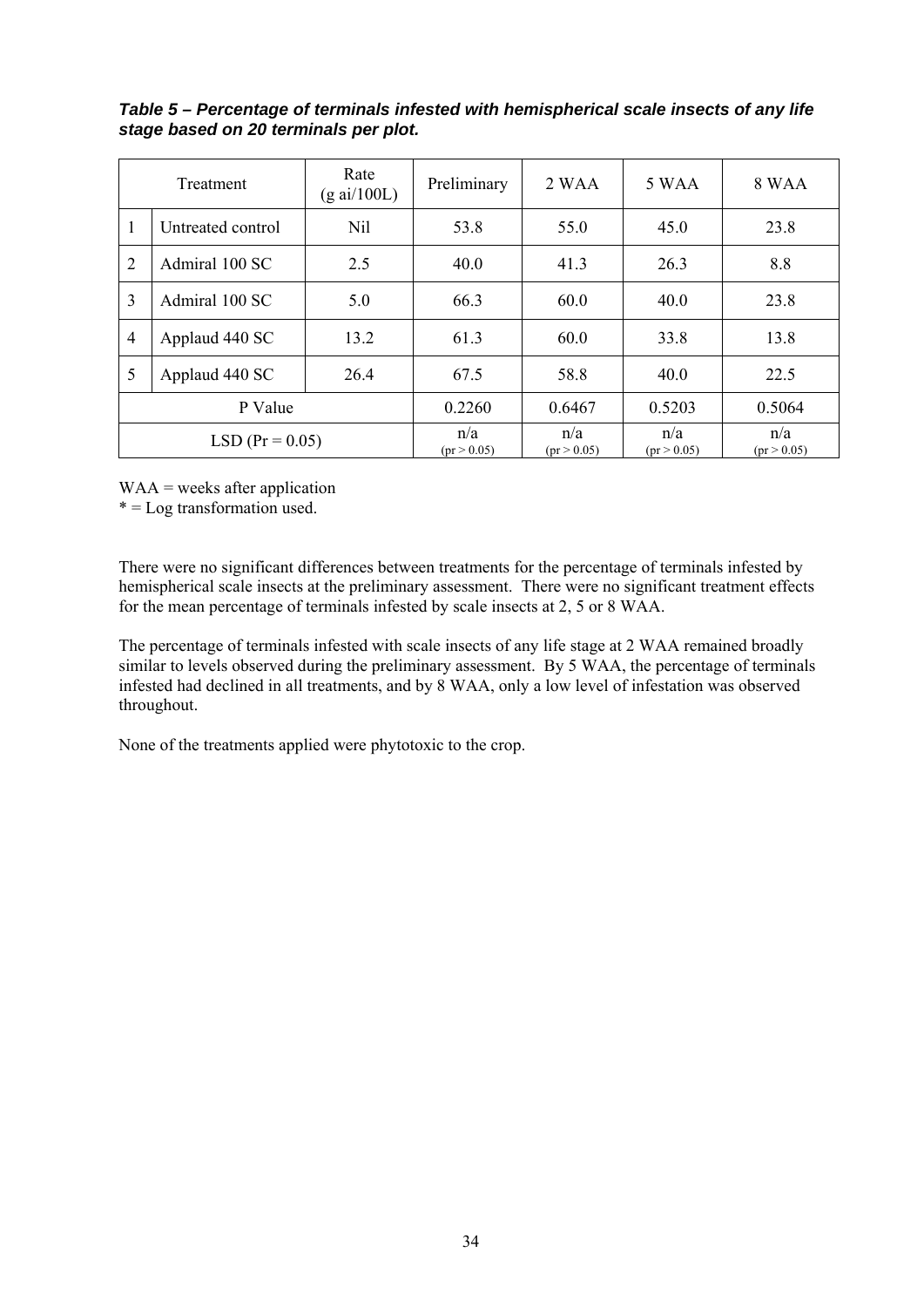## <span id="page-42-0"></span>**Discussion**

At the preliminary assessment, there was a significant infestation of hemispherical scale insects in the crop, and approximately 60 % of new leaf terminals were infested throughout the site. Although the percentage of terminals infested was relatively uniform, there was some natural variation between treatments for the mean number of live scale insects per terminal, most notably, a weaker infestation in Applaud at 13.2 g ai/100L. The lower mean number of live scale insects observed in this treatment in the preliminary assessment was attributed to the chance occurrence of unusually poor infestations in two replicates. Overall, most variability of this nature was successfully accommodated by the careful blocking of replicates. Additionally, there was considerable variation in the numbers of live scale insects within plots.

Despite variation of scale insect numbers within and between treatments, some evidence of treatment effects were noted from 2 WAA when it was observed that in that the mean number of live scale insect nymphs per terminal had increased considerably in the untreated control but not in insecticide treatments. This suggested that the insecticides applied were principally active against the immature life stages rather than adults. This effect was not unexpected, as both Admiral and Applaud are insect growth regulators interfering with the moulting process of juvenile life stages of insects.

By 5 WAA, all insecticide treatments, except Applaud at 26.4 g ai/100L, reduced the total number of live scale insects (nymphs and adults) compared with the untreated control. There was some tendency towards greater efficacy in Admiral treatments compared to Applaud, but reliable comparisons were difficult due to increasing variability between plots. For this reason, the percentage of live mature scale insects comprising the population was analysed in order to reduce the effect of natural variation in the number of scale insects between terminals. Results indicated that, not only was Applaud at 13.2 g ai/100L less effective than both Admiral treatments, but that both rates of Applaud were not significantly different in comparison with the untreated control. Applaud at 26.2 g ai/100L was most comparable to Admiral at 2.5 g ai/100L whilst Admiral at 5.0 g ai/100L was more effective in reducing the percentage of live mature scale insects compared with all other insecticide treatments. The results more clearly showed that both Admiral treatments had resulted in significantly reduced viability of the adult scale insect population by 5 WAA. Applaud at 26.4 g ai/100L had achieved an acceptable level of control of adults by 5 WAA but Applaud at 13.2 g ai/100L had not significantly affected the mature scale insect population at that time.

The number of live scale insects in the untreated control had declined slightly by 5 WAA and, by 8 WAA, scale insect numbers were very low. Virtually no live adults were observed in any treatment at this time, and no significant differences were detected between treatments. Aside from the role of insecticide treatments, the decline of the adults in the crop was most likely due to the activity of parasitoids, predators and pathogenic fungi that were regularly observed in all treatments.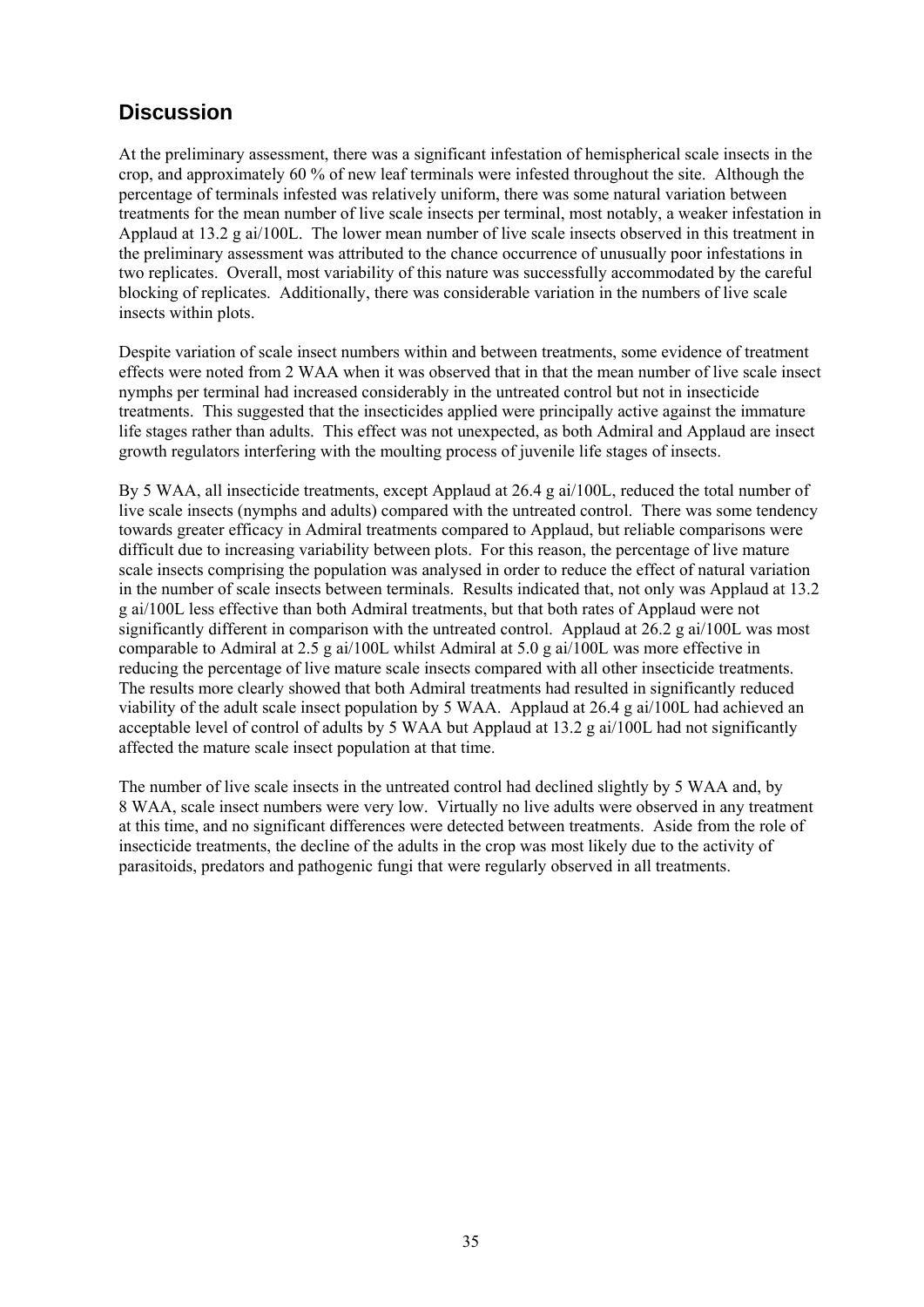## <span id="page-43-0"></span>**Hemispherical scale insect and mealy bug trial 2006 season: Admiral, Applaud, Lorsban and D-C-Tron Plus**

## **Methodology**

The trial was located at an established coffee (cv. Catuai) plantation at Mareeba, North Queensland, during the 2006 season. The crop was four years old, varying in height from 1.5 to 2 metres. Planting distance was 1.5 metres between plants at a row spacing of 2.5 metres. At application, the crop was nearing harvest, and most plants possessed bright red and near ripe berries. Hard green berries were still found on some trees, particularly on lower laterals of dense bushes.

The trial was a randomised complete block design with four replicates. Each plot comprised eight trees with plots separated by at least two trees to reduce spray drift between plots. Treated rows were separated by a single guard row of untreated crop. Insecticide treatments applied were Admiral 100 EC at 5.0 g ai/100L, Applaud 440 SC at  $26.4$  g ai/100L, Lorsban 500 EC at 50 g ai/100L and D-C -Tron Plus petroleum oil at 1.25 L/100L compared with an untreated control. Treatments were applied using a motorised backpack sprayer with a high volume Hardi spray gun and full cone D2 nozzle. Trees were sprayed to point of run off, using approximately four litres of spray mixture per plot.

A preliminary assessment comprising counts of hemispherical scale insects nymphs and adults and the numbers of mealy bugs on 12 berry clusters at each of six locations within the trial area was conducted prior to insecticide application. Assessments of insecticide effects were conducted at one, three and five weeks after application (WAA). At each assessment, the number of hemispherical scale insects nymphs and adults and the numbers of mealy bugs on 12 randomly selected berry clusters per plot were counted. A berry cluster was defined as all berries and stems arising from paired leaf nodes on a coffee stem. Typically, there were four main fruit stems for each pair of leaves, each bearing from one to many berries. Only clusters of berries that were comparatively dense (numbering greater than sixteen berries) were considered suitable sampling sites for hemispherical scale insects and mealy bugs.

Data from all assessments were analysed for equality of variance and a normal distribution. After appropriate transformation (if required), a general linear model analysis of variance was used to determine significance at the  $P = 0.05$  level. Treatment means were separated using the protected LSD technique at 95% confidence limits. Results are presented as the untransformed equivalents.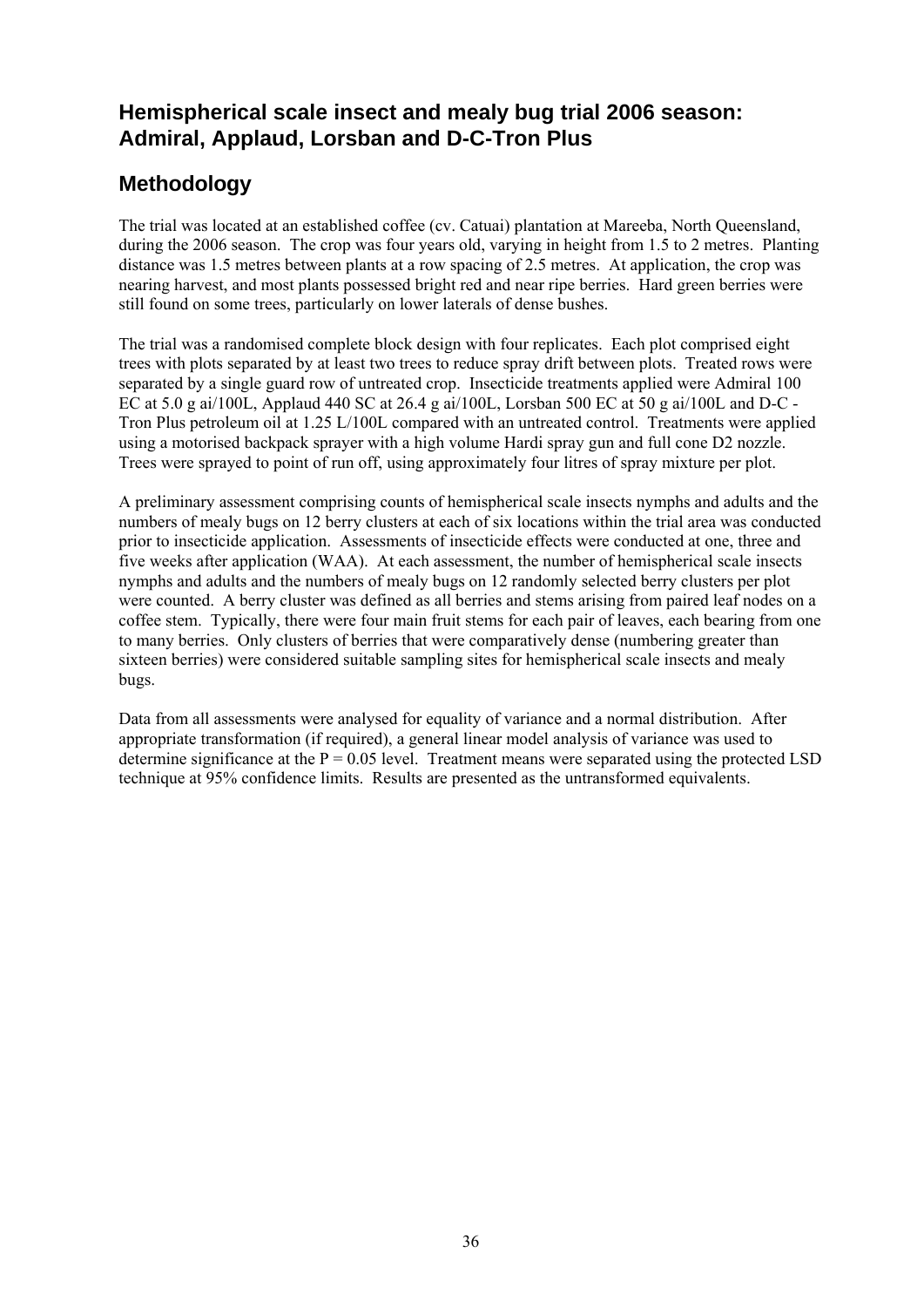### <span id="page-44-0"></span>**Results**

|                     | Mean level of infestation per berry cluster  |                                                     |                                             |                                                       |                                 |                                                 |  |
|---------------------|----------------------------------------------|-----------------------------------------------------|---------------------------------------------|-------------------------------------------------------|---------------------------------|-------------------------------------------------|--|
| Location            | Mean<br>number of<br>scale insects<br>nymphs | % clusters<br>infested by<br>scale insect<br>nymphs | Mean<br>number of<br>scale insect<br>adults | $%$ clusters<br>infested by<br>scale insect<br>adults | Mean<br>number of<br>mealy bugs | % clusters<br>infested by<br>live mealy<br>bugs |  |
| 1                   | 3.3                                          | 58.3                                                | 0.1                                         | 8.3                                                   | 0.8                             | 50.0                                            |  |
| $\overline{2}$      | 13.4                                         | 75.0                                                | 1.4                                         | 33.3                                                  | 10.3                            | 33.3                                            |  |
| 3                   | 45.8                                         | 75.0                                                | 0.4                                         | 25.0                                                  | 27.1                            | 66.7                                            |  |
| $\overline{4}$      | 26.1                                         | 75.0                                                | 0.5                                         | 25.0                                                  | 3.2                             | 50.0                                            |  |
| 5                   | 9.3                                          | 83.3                                                | 0.2                                         | 8.3                                                   | 12.3                            | 50.0                                            |  |
| 6                   | 33.3                                         | 58.3                                                | 0.3                                         | 16.7                                                  | 1.3                             | 16.7                                            |  |
| Trial Mean          | 21.9                                         | 70.8                                                | 0.5                                         | 19.4                                                  | 9.2                             | 44.4                                            |  |
| <b>Trial St Dev</b> | 16.1                                         | 10.2                                                | 0.5                                         | 10.1                                                  | 10.0                            | 17.2                                            |  |

*Table 1 – Preliminary assessment of pest population (n=12 fruit clusters)* 

 $WAA$  = weeks after application

The majority of the scale insect population at the site was comprised of nymphs. Adult scale insects were only present in very low numbers. The mean number of adults per cluster was broadly similar throughout the crop but the mean number of live scale insects nymphs varied considerably. Despite this variation, the percentage of clusters that were infested by scale insects was relatively consistent. The number of mealy bugs present in coffee clusters also varied throughout the site. The percentage of clusters infested by mealy bugs was generally lower than that of scale insects and slightly more variable.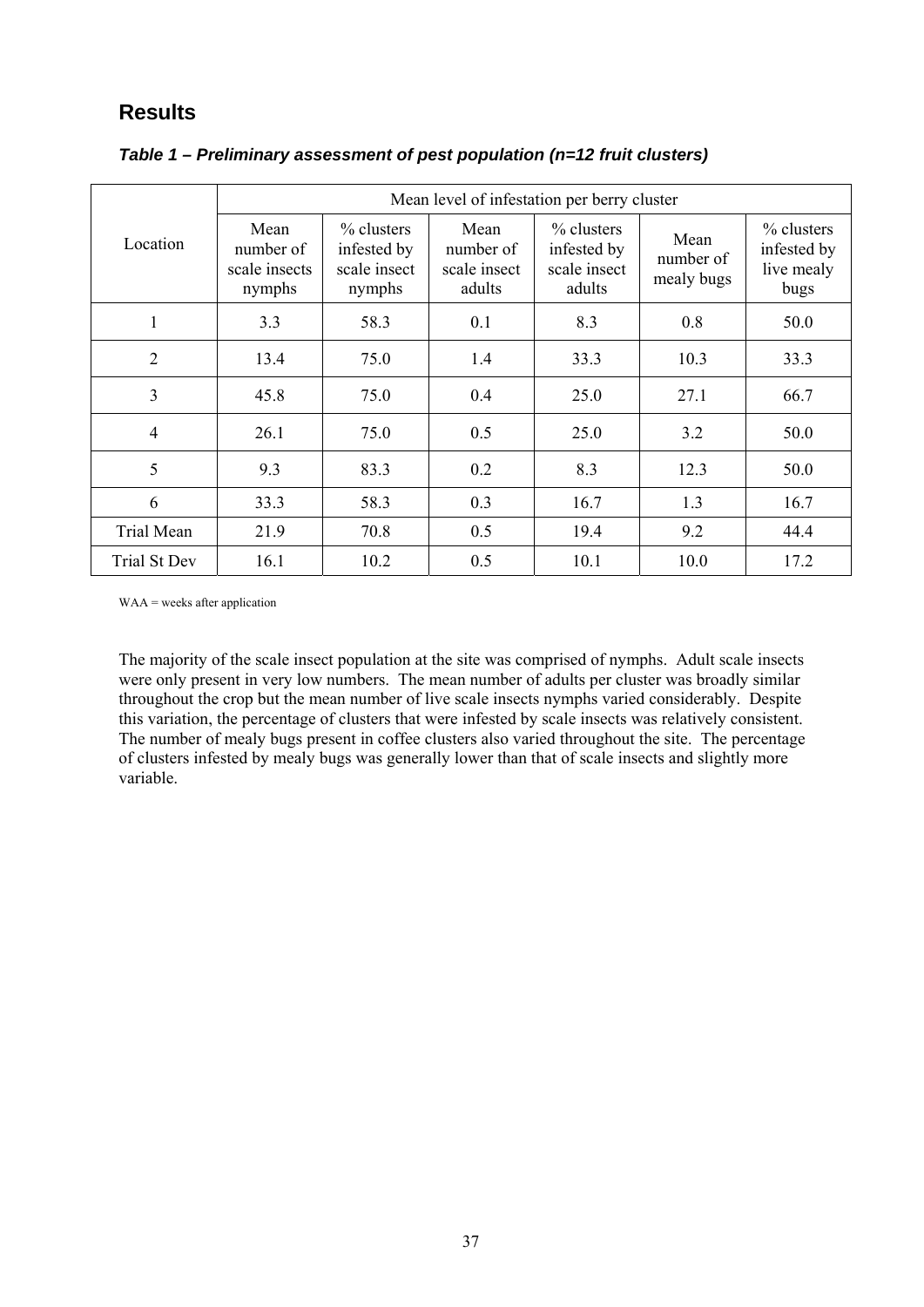|                   | Treatment         | Rate<br>$(g \text{ ai}/100L)$ | 1 WAA                | 3 WAA              | 5 WAA              |
|-------------------|-------------------|-------------------------------|----------------------|--------------------|--------------------|
| 1                 | Untreated control | <b>Nil</b>                    | b<br>24.7            | 26.5               | 10.6               |
| 2                 | Admiral 100 EC    | 5.0                           | 9.3<br>a             | 5.6                | 7.5                |
| 3                 | Applaud 440 SC    | 26.4                          | 10.9<br><sub>a</sub> | 14.2               | 6.4                |
| $\overline{4}$    | Lorsban 500 EC    | 50.0                          | 14.0<br>ab           | 12.0               | 13.1               |
| 5                 | D-C-Tron Plus     | 1.25L                         | 5.1<br><sub>a</sub>  | 11.1               | 5.3                |
| P Value           |                   |                               | 0.0463               | 0.0725             | 0.8084             |
| $LSD (Pr = 0.05)$ |                   |                               | 12.4                 | n/a<br>(pr > 0.05) | n/a<br>(pr > 0.05) |

#### *Table 2 – Mean number of hemispherical scale insect nymphs per cluster (n=12)*

Means followed by a common letter are not significantly different (P≥ 0.05). WAA = weeks after application

At 1 WAA, there were significantly greater numbers of live hemispherical scale insects nymphs in the untreated control compared with Admiral, Applaud and D-C-Tron Plus. There was no significant difference in the number of nymphs between the untreated control and Lorsban although the infestation was lower in the latter. The mean number of scale insect nymphs for Lorsban did not differ significantly in comparison to other insecticide treatments.

At 3 WAA, all treatments exhibited notably lower mean numbers of scale insect nymphs per cluster compared with the untreated control although differences were not significant at the p=0.05 level. Admiral recorded a lower mean value for the number of nymphs per terminal in comparison to other insecticide treatments.

There were no significant treatment effects for the mean number of hemispherical scale insect nymphs per terminal at 5 WAA.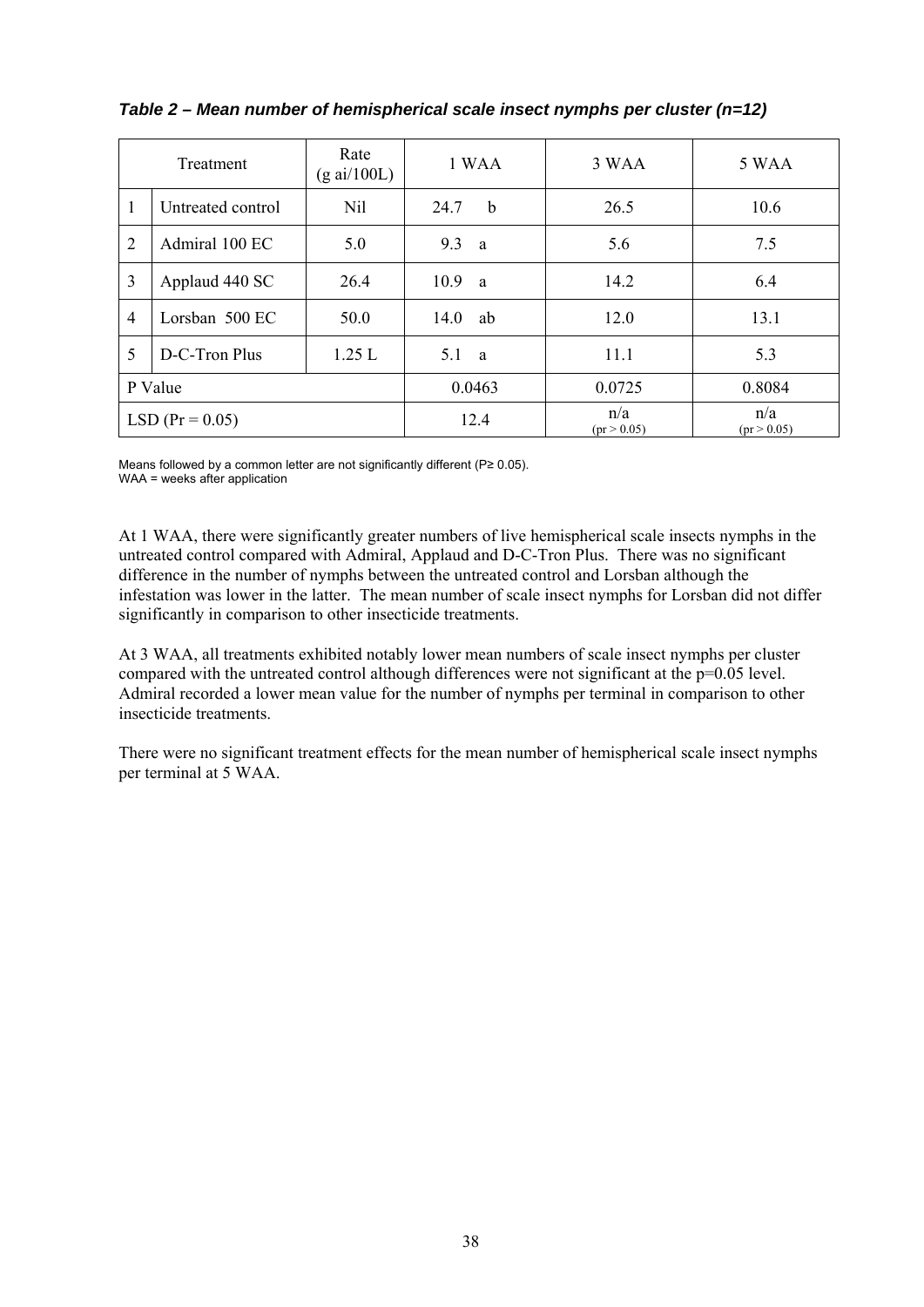|                   | Treatment         | Rate<br>$(g \text{ ai}/100L)$ | 1 WAA  | 3 WAA              | 5 WAA   |
|-------------------|-------------------|-------------------------------|--------|--------------------|---------|
| 1                 | Untreated control | Nil                           | 0.8    | 1.0                | 0.6     |
| $\overline{2}$    | Admiral 100 EC    | 5.0                           | 0.6    | 0.5                | 0.3     |
| 3                 | Applaud 440 SC    | 26.4                          | 1.1    | 1.0                | 1.0     |
| $\overline{4}$    | Lorsban 500 EC    | 50.0                          | 1.4    | 2.9                | 2.9     |
| 5                 | D-C-Tron Plus     | 1.25L                         | 0.4    | 0.5                | 0.9     |
| P Value           |                   | 0.8159                        | 0.1969 | 0.5680             |         |
| $LSD (Pr = 0.05)$ |                   |                               | $n/a*$ | n/a<br>(pr > 0.05) | $n/a^*$ |

*Table 3 – Mean number of live mature hemispherical scale insects per cluster (n=12)* 

 $* =$ Log transformation used.

There were no significant treatment effects for the mean number of live hemispherical scale insects adults at  $1, 3$  or  $5$  WAA.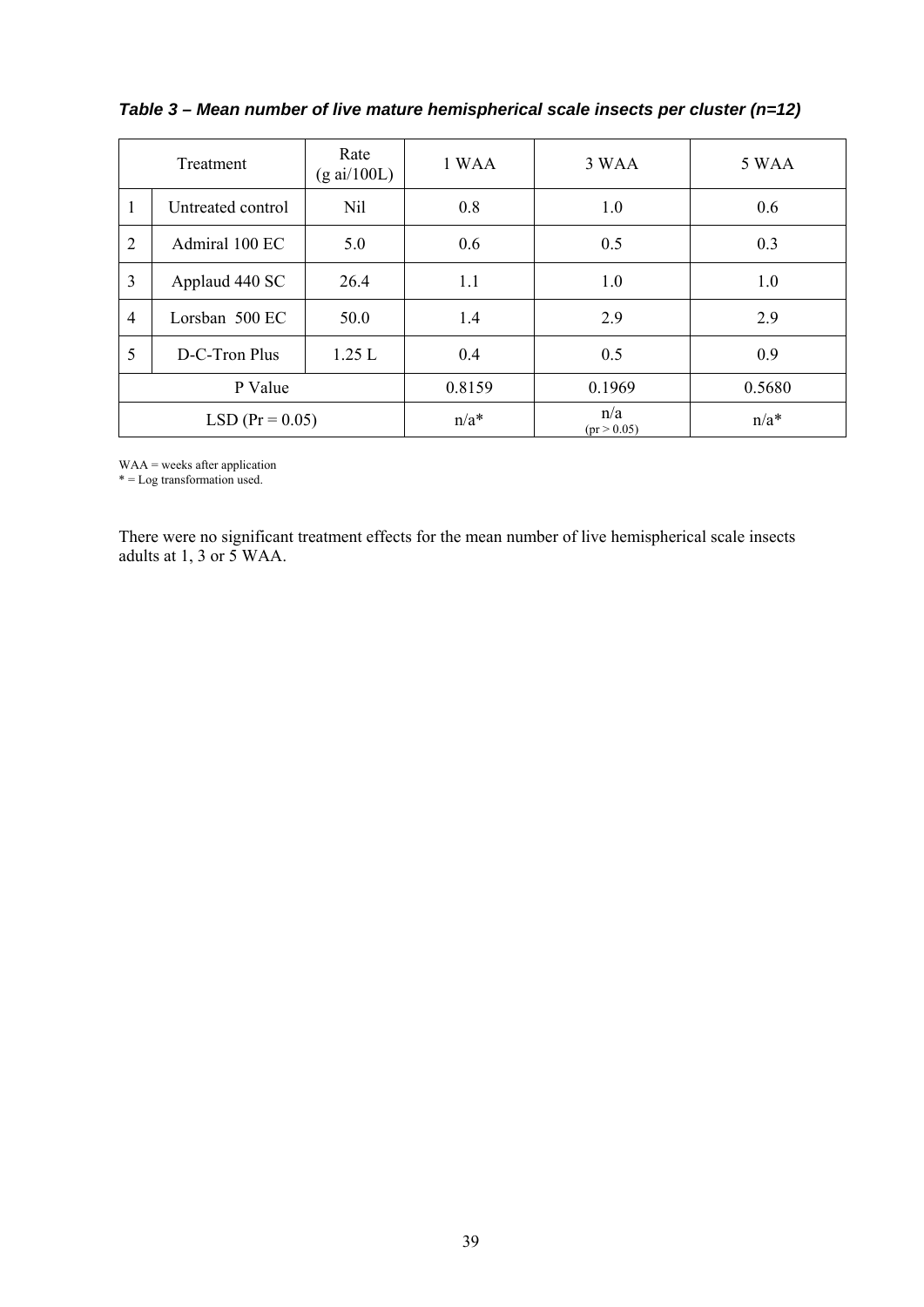|                   | Treatment         | Rate<br>$(g \text{ ai}/100L)$ | 1 WAA                 | 3 WAA                 | 5 WAA                 |
|-------------------|-------------------|-------------------------------|-----------------------|-----------------------|-----------------------|
|                   | Untreated control | Nil                           | 77.1                  | 70.8                  | 66.7                  |
| $\overline{2}$    | Admiral 100 EC    | 5.0                           | 50.0                  | 54.2                  | 52.1                  |
| 3                 | Applaud 440 SC    | 26.4                          | 56.3                  | 50.0                  | 39.6                  |
| 4                 | Lorsban 500 EC    | 50.0                          | 50.0                  | 60.4                  | 77.1                  |
| 5                 | D-C-Tron Plus     | 1.25L                         | 50.0                  | 68.8                  | 50.0                  |
| P Value           |                   |                               | 0.1326<br>(pr > 0.05) | 0.5111<br>(pr > 0.05) | 0.2427<br>(pr > 0.05) |
| $LSD (Pr = 0.05)$ |                   |                               | n/a                   | n/a                   | n/a                   |

*Table 4 – Mean percentage of clusters infested with hemispherical scale insect nymphs* 

There were no significant treatment effects for the percentage of clusters infested by scale insects nymphs at 1 WAA. Despite this, there was a noticeable tendency towards a greater percentage of infested clusters in the untreated control compared with insecticide treatments.

There were no significant treatment effects for mean percentage of fruit clusters infested with hemispherical scale insects nymphs at 3 WAA, but the lowest percentage of infested clusters was seen in Applaud and Admiral treatments.

There were no significant treatment effects for the mean percentage of fruit clusters infested with scale insect nymphs at 5 WAA.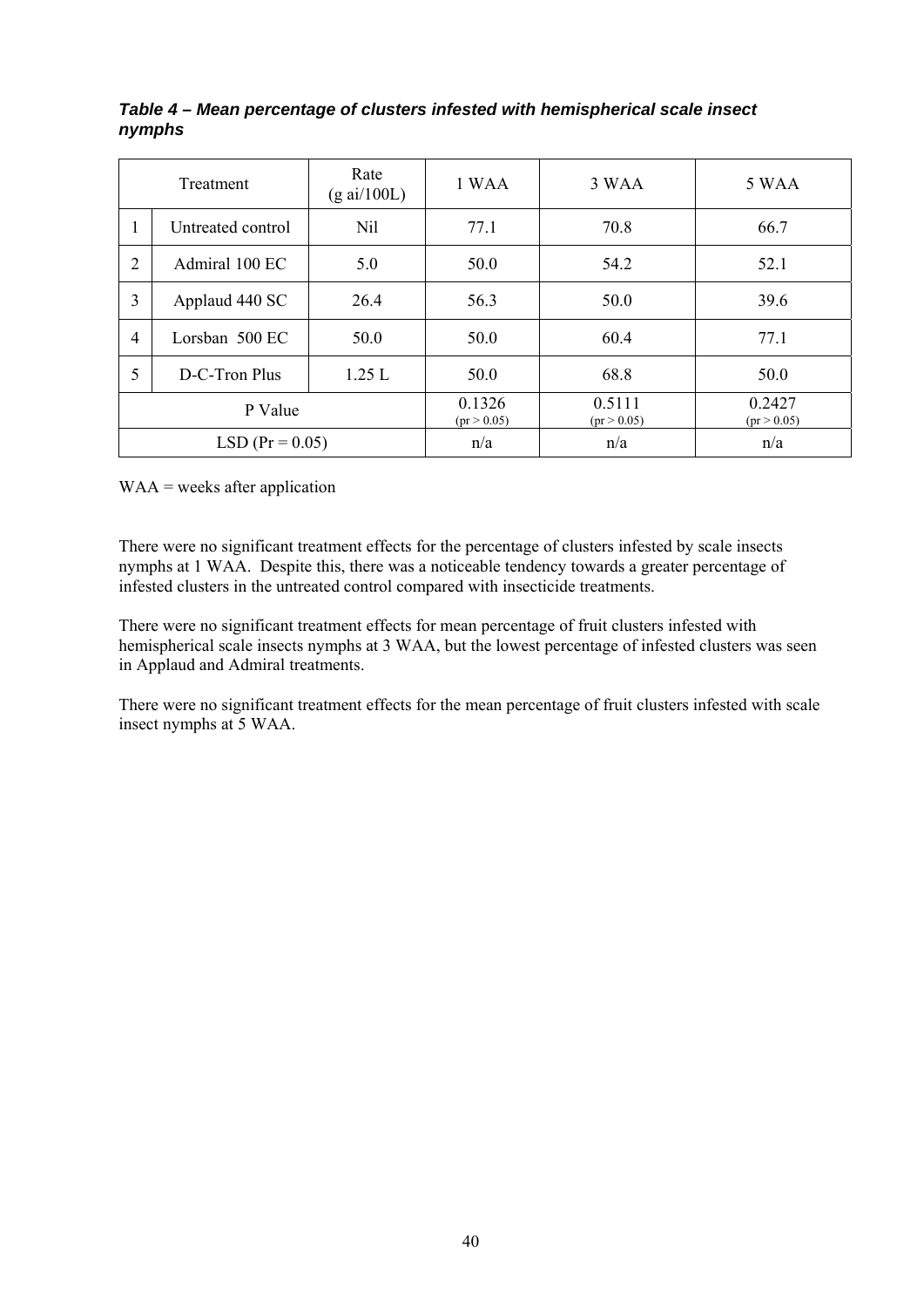|                   | Treatment         | Rate<br>$(g \text{ ai}/100L)$ | 1 WAA              | 3 WAA              | 5 WAA     |
|-------------------|-------------------|-------------------------------|--------------------|--------------------|-----------|
| 1                 | Untreated control | Nil                           | 18.8               | 27.1               | 22.9      |
| $\overline{2}$    | Admiral 100 EC    | 5.0                           | 14.6               | 14.6               | 10.4      |
| 3                 | Applaud 440 SC    | 26.4                          | 25.0               | 18.8               | 25.0      |
| $\overline{4}$    | Lorsban 500 EC    | 50.0                          | 31.3               | 25.0               | 33.3      |
| 5                 | D-C-Tron Plus     | 1.25L                         | 14.6               | 14.6               | 18.8      |
| P Value           |                   |                               | 0.6679             | 0.2281             | 0.7052    |
| $LSD (Pr = 0.05)$ |                   |                               | n/a<br>(pr > 0.05) | n/a<br>(pr > 0.05) | $*_{n/a}$ |

*Table 5 – Mean percentage of clusters infested with live hemispherical scale insect adults* 

\* = Log transformation used.

There were no significant treatment effects for the percentage of clusters infested by scale insects adults at 1, 3 or 5 WAA. Admiral recorded the lowest percentage of clusters infested by scale insect adults at 5 WAA.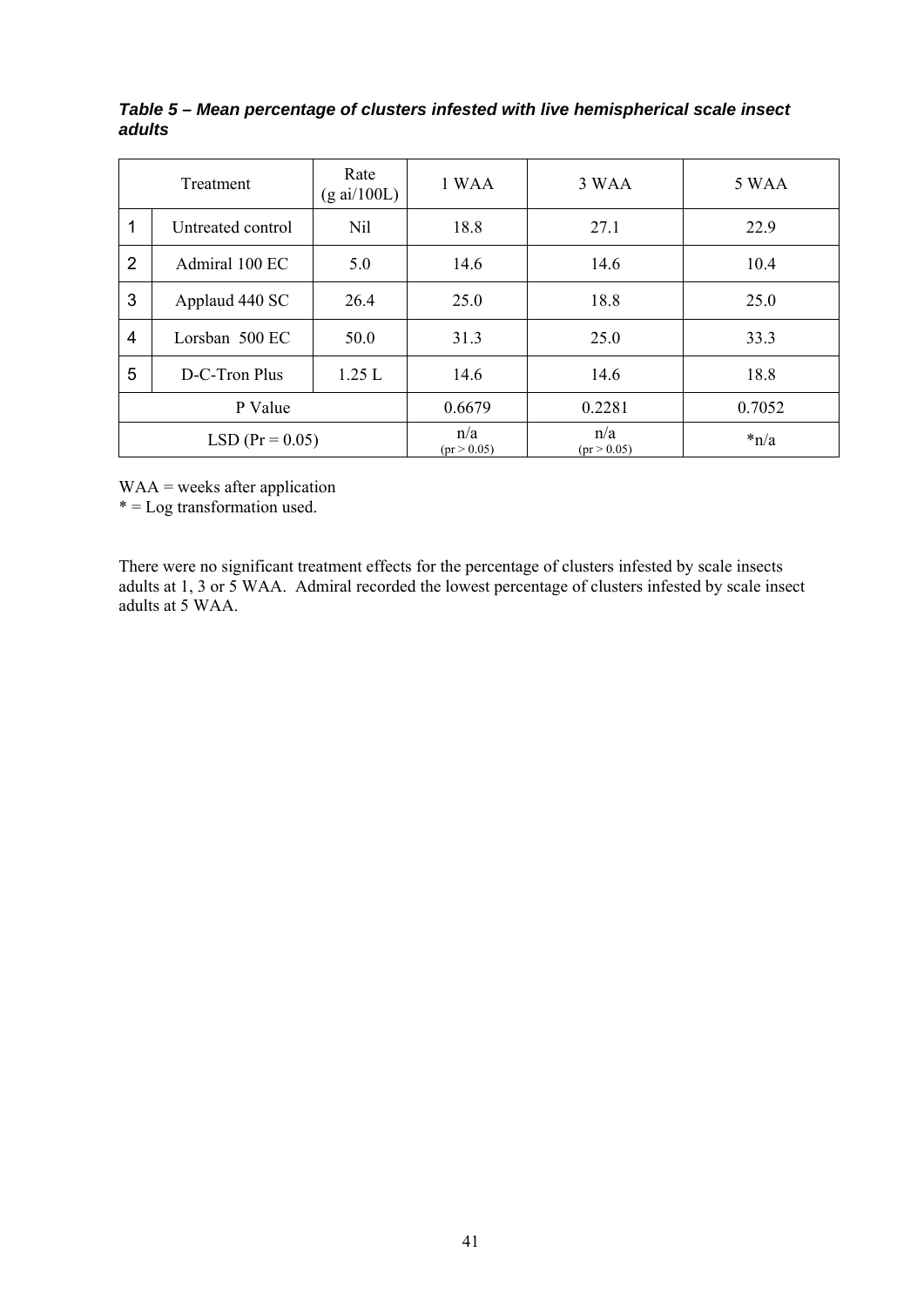|                     | Treatment         | Rate<br>$(g \text{ ai}/100L)$ | 1 WAA   | 3 WAA              | 5 WAA  |
|---------------------|-------------------|-------------------------------|---------|--------------------|--------|
| 1                   | Untreated control | Nil                           | 6.6     | $\mathbf b$<br>3.0 | 3.5    |
| $\overline{2}$      | Admiral 100 EC    | 5.0                           | 4.6     | $\mathbf b$<br>3.2 | 2.6    |
| 3                   | Applaud 440 SC    | 26.4                          | 1.4     | 1.5<br>a           | 2.6    |
| $\overline{4}$      | Lorsban 500 EC    | 50.0                          | 1.3     | 1.2<br>a           | 1.3    |
| 5                   | D-C-Tron Plus     | 1.25L                         | 3.8     | $\mathbf b$<br>4.0 | 0.6    |
| P Value             |                   | 0.1946                        | 0.0283  | 0.0926             |        |
| LSD ( $Pr = 0.05$ ) |                   |                               | $n/a^*$ | $n/a*$             | $n/a*$ |

#### *Table 6 – Mean number of live mealy bugs per fruit cluster (n=12)*

Means within columns followed by a common letter are not significantly different ( $P \ge 0.05$ ).

 $WAA$  = weeks after application

 $* =$ Log transformation used.

At 1 WAA, there were no significant treatment effects for the mean number of mealy bugs per fruit cluster. There was a tendency towards greater numbers of mealy bugs in the untreated control compared with insecticide treatments and for lower numbers of mealy bugs in Lorsban and Applaud compared with other insecticide treatments.

By 3 WAA, there were significantly fewer mealy bugs in Applaud and Lorsban compared with other treatments.

There were no significant treatment effects for the mean number of mealy bugs per fruit cluster at 5 WAA although there was a tendency towards lower numbers of mealy bugs in Lorsban and D-C-Tron Plus compared with other treatments.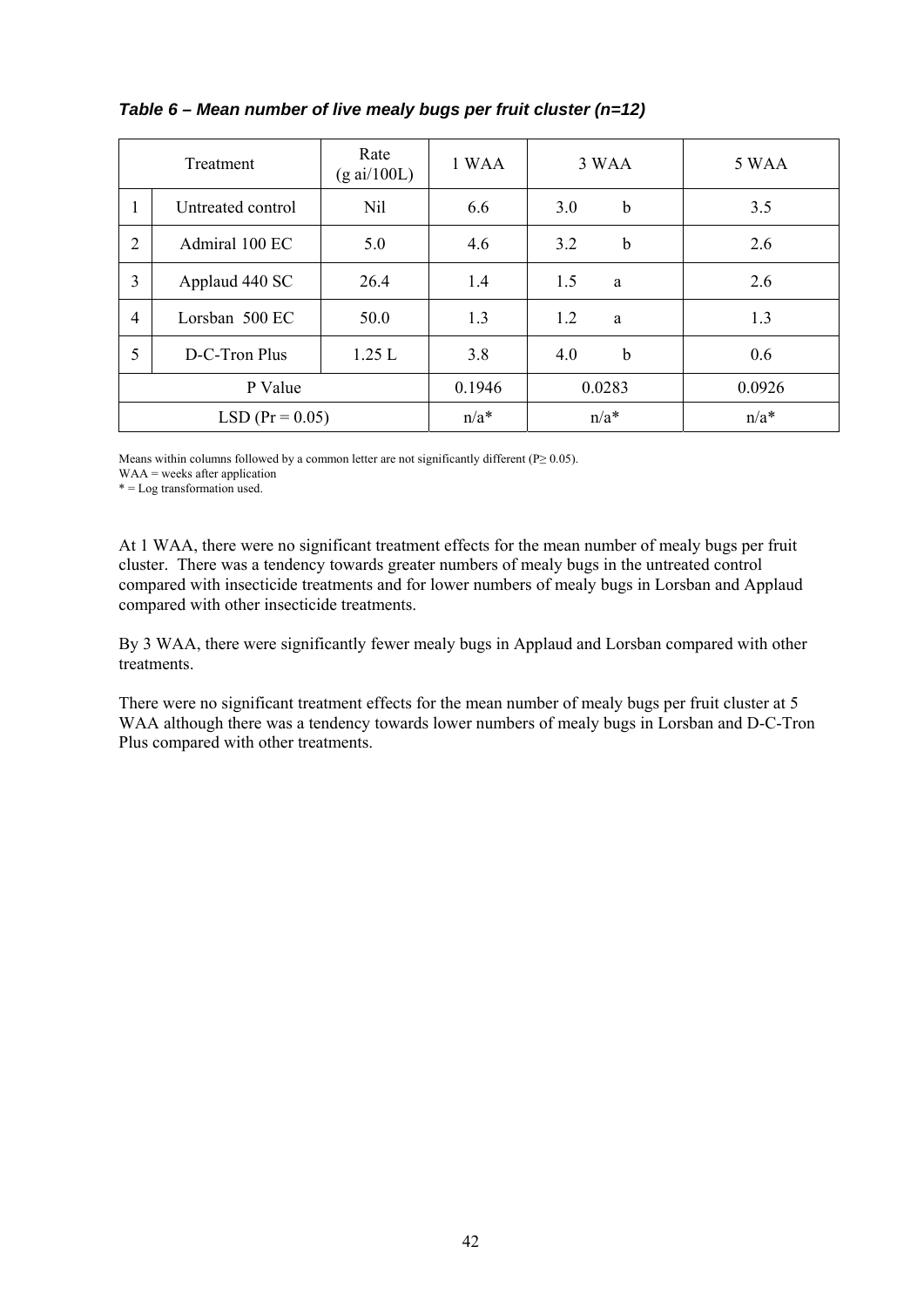|                | Treatment         | Rate<br>$(g \text{ ai}/100L)$ | 1 WAA                | 3 WAA                | 5 WAA                |
|----------------|-------------------|-------------------------------|----------------------|----------------------|----------------------|
| 1              | Untreated control | Nil                           | 58.3<br>$\mathbf{c}$ | 54.2<br>b            | 64.6<br>b            |
| $\overline{2}$ | Admiral 100 EC    | 5.0                           | 50.0<br>bc           | $\mathbf b$<br>52.1  | 50.0<br>ab           |
| 3              | Applaud 440 SC    | 26.4                          | 31.3<br>ab           | 31.3<br><sub>a</sub> | 39.6<br>a            |
| 4              | Lorsban 500 EC    | 50.0                          | 25.0<br><sub>a</sub> | 27.1<br><sub>a</sub> | 29.2<br><sub>a</sub> |
| 5              | D-C-Tron Plus     | 1.25L                         | 56.3<br>$\mathbf{c}$ | 37.5 ab              | 29.2 a               |
| P Value        |                   |                               | 0.0081               | 0.0224               | 0.0383               |
|                | $LSD (Pr = 0.05)$ |                               | 19.5                 | 18.2                 | 24.5                 |

#### *Table 7 – Mean percentage of clusters infested with live mealy bugs*

Means followed by a common letter are not significantly different (P≥ 0.05). WAA = weeks after application

There were a significantly lower percentage of clusters infested with mealy bugs in Applaud and Lorsban compared with the untreated control and D-C-Tron Plus at 1 WAA. Lorsban had a significantly lower percentage of infested fruit clusters compared with Admiral but Applaud did not.

At 3 WAA, Lorsban and Applaud had a significantly lower percentage of infested clusters compared with Admiral and the untreated control. D-C-Tron Plus was intermediate in effect and was not significantly different compared with other insecticide treatments or the untreated control.

There were a significantly greater percentage of fruit clusters infested by mealy bugs in the untreated control compared with all insecticide treatments except Admiral at 5 WAA. There were no significant differences between insecticide treatments.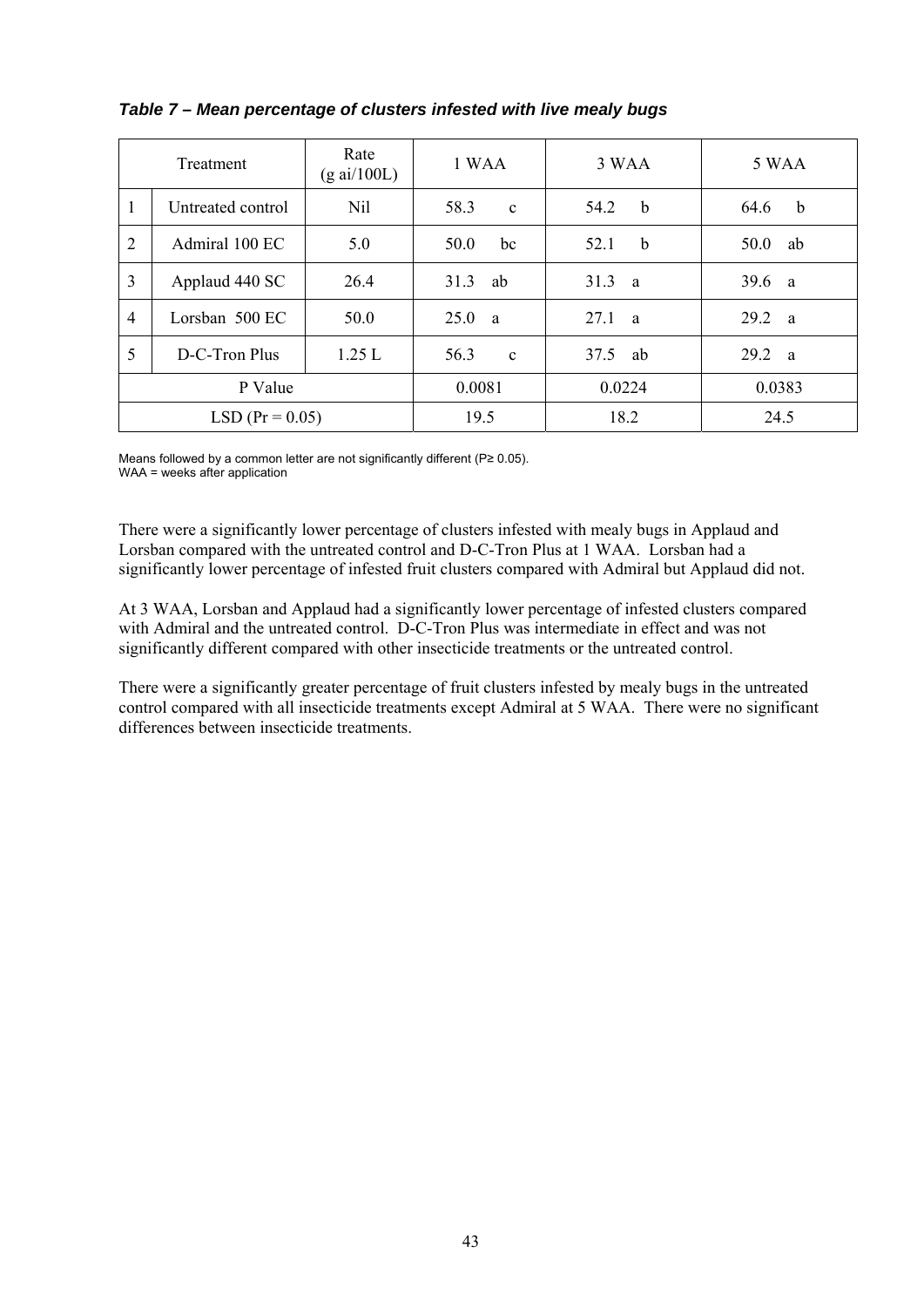## <span id="page-51-0"></span>**Discussion**

There was a moderate infestation of mealy bugs and hemispherical scale insects at the site with an average of 44.4 and 70.8% of coffee berry clusters infested respectively prior to treatment application. The majority of the scale insect population was comprised of nymphs. Although the number of hemispherical scale insect adults within clusters was relatively uniform between samples, the number of scale insect nymphs and mealy bugs varied considerably. The trial site was blocked and samples were standardised in an attempt to reduce some of this variation but large differences between berry clusters within plots still occurred. This variation limited the ability to distinguish treatment effects, especially for hemispherical scale insects. A natural reduction in the number of scale insect nymphs was also evident in the untreated control over the duration of the trial. Observations in the field indicated that actively growing berries (those that are still unripe) tended to attract greater populations of scale insects. Therefore, the observed decline in the pest population may be related to berry maturity near harvest.

All insecticide treatments except Lorsban significantly reduced the number of hemispherical scale insect nymphs by 1 WAA. There was a slight tendency towards further reduction in nymphs in Admiral at 3 WAA but, by 5 WAA, the population of nymphs was relatively consistent across all treatments. No significant changes in the number of adults or in the percentage of berry clusters infested by scale insect nymphs or adults was observed. A slight reduction over time in the percentage of clusters infested by scale insect adults was observed for Admiral and a slight reduction in the percentage of clusters infested by scale insect adults was observed for Applaud. For the remaining insecticide treatments, numbers of nymphs and mature scale remained relatively constant or showed an increase in the percentage of clusters infested over the duration of trial.

These tendencies may reflect the different mechanisms by which Admiral and Applaud regulate insect populations. Admiral interrupts insect metamorphosis, and so would be expected to manifest itself as a reduction in the number of adults over time. Applaud interferes with reproductive activity and so might be expected to reduce the number of nymphs. However, no significant differences were observed between these treatments and interpretation of tendencies within the data must be viewed with caution. Even taking into account the natural variability inherent in the pest population, it appeared that only limited control of hemispherical scale insects was occurring by 5 WAA. It was suspected that inadequate penetration of the insecticide treatments could be a significant factor in the control of scale insects and mealy bug populations in mature crops. Both hemispherical scale insects and mealy bugs appeared to favour the densest clusters of berries in which to settle. This may have offered some protection from insecticide sprays. In addition, the habit of scale insects and mealy nurturing eggs within protected cavities under the scale insects or in dense masses of mealy material and mould may also contribute to the survival of populations following an insecticidal spray.

Despite these factors, some insecticide treatments successfully reduced the mealy bug infestation at the site. Lorsban and Applaud achieved a rapid reduction in the percentage of clusters infested by mealy bugs compared with the untreated control and maintained a significantly lower level of infestation for up to 5 WAA. At no time did Admiral appear to exert a significant level of control of the mealy bug population. The percentage of clusters infested by mealy bugs declined in D-C-Tron Plus by 3 WAA and was significantly lower than the untreated control by 5 WAA. Why D-C-Tron Plus should take so long to exert control over mealy bug populations is uncertain.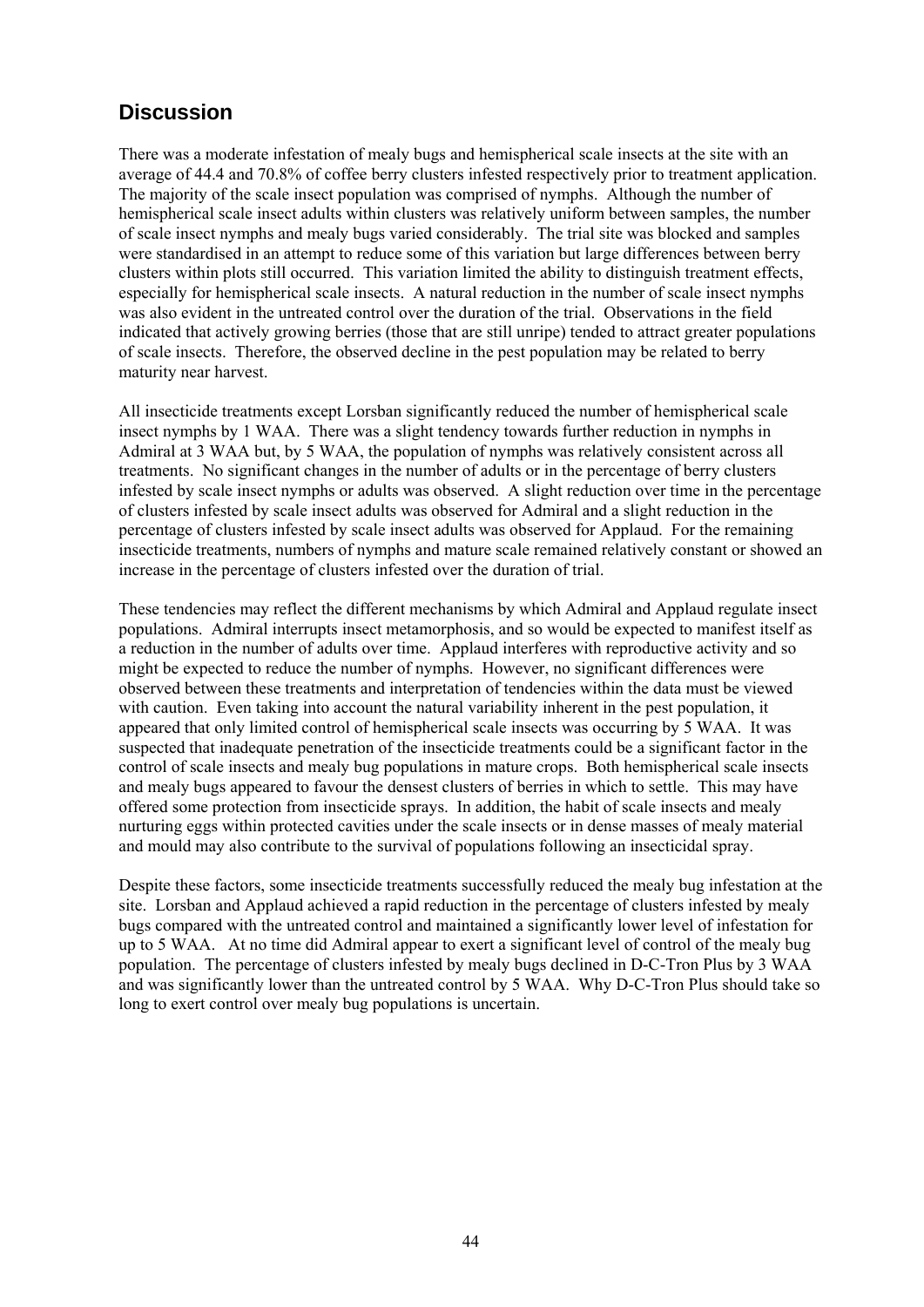## <span id="page-52-0"></span>**Hemispherical scale insect and mealy bug observational trial 2006 season: Lorsban 500 EC**

## **Methodology**

On 1/7/06, at Walkamin, North Queensland, Lorsban 500 EC was sprayed at a rate of 100 mL/100L on a small area of coffee bushes infested with hemispherical scale insects and mealy bug. The trees were bearing for the first time and were approximately 1.5 m in height. Vegetative growth was dense, and trees were planted to form a hedgerow. At application, temperature was moderate at  $21^{\circ}$ C with a relative humidity of 70%.

Prior to application, eight infested terminals bearing mature (red and dark red) cherry, within the area to be treated with Lorsban were marked as permanent monitoring sites. The activity of target pests was compared to that in an adjacent unsprayed area.

The crop was sprayed using a motorised backpack mister with spray mix applied to the point of run off. Marked terminals were inspected prior to insecticide application, soon after insecticide had dried, and at one and two weeks after application.

### **Observations**

Prior to application there were low numbers of adult hemispherical scale and crawlers found irregularly on marked terminals. All marked terminals had significant infestations of mealy bug and all appeared to be healthy. Mealy bug colonies were invariably attended by ants which were present in significant numbers.

Observations within the sprayed area at 45 minutes after application were aimed to document the insecticidal effect on ants. It was observed that, in all cases, ant activity had virtually ceased at that time and only very few obviously intoxicated specimens were observed. As expected, ant activity in the untreated area remained high.

At 1 week after application the following notes were made regarding insect activity on sprayed terminals:

#### Mealy bug

Terminal 1: Population of mealy bug much reduced but, in recesses covered by mould and mealy wax, a few large mealy bugs, several small bugs and healthy egg masses remained.

Terminal 2: High mortality, associated with more open terminal? Only 1 or 2 large mealy bugs remaining.

Terminal 3: High mortality with low numbers of small mealy bugs remaining, some healthy egg masses but no adults.

Terminal 4: High mortality, no live adults or egg masses seen.

Terminal 5: Smaller colony, low numbers of all sizes still alive, little mould and still attended by ants.

Terminal 6: Medium colony, many still alive but no ants.

Terminal 7: Large open colony, all dead, one healthy egg mass seen.

Terminal 8: Small colony in middle of bush, high mortality but a few small mealy bugs persisting and one apparently healthy egg mass observed.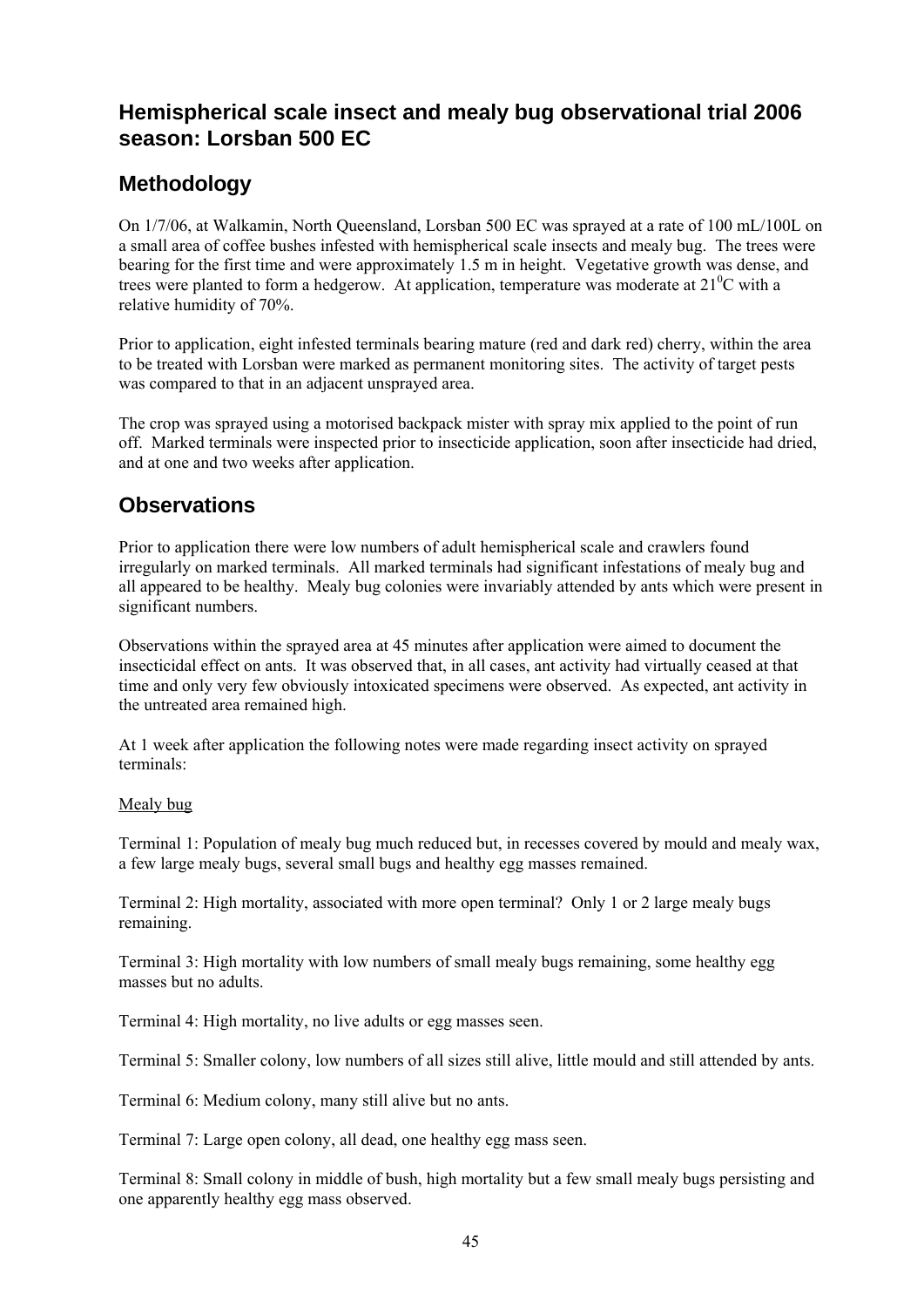<span id="page-53-0"></span>Overall, high mortality, ant activity generally stopped on most terminals, some mealy bugs that remained looked alive but were discoloured or did not move much.

Hemispherical scale: Difficult to distinguish alive from dead, some large nymphs apparently still alive, large numbers of first instar crawlers dead though one live one was spotted. Adults impossible to tell but eggs appeared very healthy. No ant activity at all.

Within the untreated area, mealy bug activity remained high and ants were present in considerable numbers. There was a general increase in hemispherical scale activity and crawlers were seen in higher numbers compared with observations one week previously.

At 2 weeks after application, observations within the sprayed area were as follows:

Mealy bug:

Terminal 1: Some egg masses remained and three unhealthy adults (dead?) seen. No crawlers sighted. No ants.

Terminal 2: No live mealy bug or crawlers seen. No ants.

Terminal 3: One live adult and several egg masses remained. No ants.

Terminal 4: No live mealy bug or crawlers seen, few eggs. No ants.

Terminal 5: One adult mealy bug observed and some eggs, low ant activity.

Terminal 6: Many mealy bugs, many ants and eggs – healthy population. Low level of ants.

Terminal 7: Some adults and eggs remained low level of ants.

Terminal 8: Some adults and eggs remained low level of ants.

Within the unsprayed area, many healthy colonies of mealy bug were found and these were invariably attended by ants.

Hemispherical scale: Still large numbers of dead first instar nymphs but a few healthy older nymphs seen. A few adults with eggs found, but no crawlers seen. Within the unsprayed area, the hemispherical scale population appeared healthy. Moderate numbers of adult and nymph stages were found. Crawlers frequently seen.

### **Conclusions**

It was concluded that a single application of Lorsban 500 EC at 100 mL/100L effectively controlled mealy bug and hemispherical scale in mature coffee. There were no phytotoxic effects on the crop.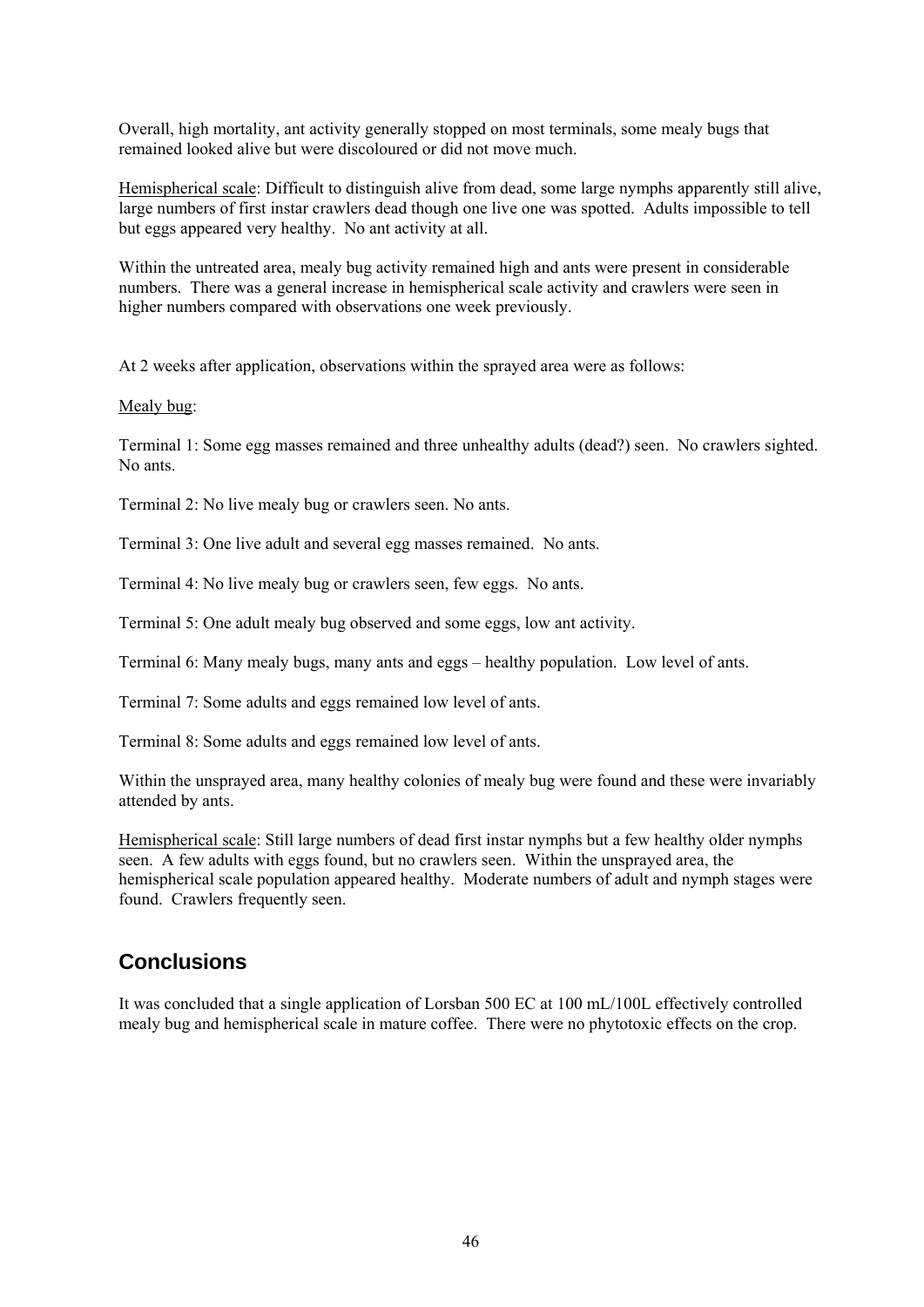## <span id="page-54-0"></span>**D-C-Tron Plus phytotoxicity observational trial 2006 season:**

On 1/7/06, at Walkamin, North Queensland, D-C-Tron Plus petroleum oil was sprayed at a rate of 2.0 L/100L on mature coffee (cv. Catuai). The crop was ready for harvest with most cherry being red or dark red. The trees were bearing for the first time and were approximately 1.5 m in height. Vegetative growth was dense, and trees were planted to form a hedgerow. At application, temperature was moderate at  $21^{\circ}$ C with a relative humidity of 70%. Application was made using a Solo backpack mister to runoff.

The crop was inspected for phytotoxic effects at three, seven and 10 days after application. No signs of phytotoxicity were found over this period. Weather conditions were moderate as tabled below. Weather data was recorded at Walkamin research station, 1.5 km from the site.

| Dat<br>e | <b>Day</b> | <b>Temps</b> |             |          | Rain Evap Sun |       | 9 am |           |                 |            |                |
|----------|------------|--------------|-------------|----------|---------------|-------|------|-----------|-----------------|------------|----------------|
|          |            |              | Min Max     |          |               |       | Temp | <b>RH</b> | Cld             | Dir        | <b>Spd</b>     |
|          |            | °C           | °C          | mm       | mm            | hours | °C   | $\%$      | 8 <sup>th</sup> | km/h       |                |
| 1        | Sa         |              | $14.5$ 22.5 | $\Omega$ | 4.2           | 9.4   | 18.0 | 77        | 3               | <b>SE</b>  | 15             |
| 2        | Su         |              | 11.5 24.2   | $\Omega$ | 4.0           | 9.7   | 17.3 | 73        | $\overline{2}$  | <b>SSE</b> | 19             |
| 3        | Mo         |              | 10.7 25.0   | $\Omega$ | 3.8           | 9.9   | 16.8 | 72        | 0               | <b>SE</b>  | $\overline{2}$ |
| 4        | Tu         |              | 10.9 21.4   | $\Omega$ | 3.6           | 10.0  | 15.5 | 55        | $\Omega$        | <b>ESE</b> | $\overline{7}$ |
| 5        | We         |              | $7.7$ 20.2  | $\Omega$ | 4.0           | 9.2   | 14.5 | 78        | 4               | <b>SE</b>  | 19             |
| 6        | Th         |              | 11.3 21.5   | $\Omega$ | 4.0           | 5.9   | 15.7 | 82        | 3               | <b>ESE</b> | 13             |
| 7        | Fr         |              | 14.5 21.7   | $\Omega$ | 3.8           | 10.0  | 16.8 | 72        | $\overline{2}$  | <b>ESE</b> | 28             |
| 8        | Sa         |              | 13.3 21.0   | $\Omega$ | 5.6           | 8.9   | 16.4 | 71        | 1               | <b>ESE</b> | 28             |
| 9        | Su         |              | 14.2 21.0   | $\Omega$ | 4.2           | 6.9   | 17.5 | 77        | 4               | <b>SE</b>  | 19             |
| 10       | Mo         |              | 16.3 22.5   | $\Omega$ | 3.8           | 2.8   | 19.0 | 84        | 5               | <b>ESE</b> | 6              |
| 11       | Tu         |              | 17.5 24.8   | $\Omega$ | 2.6           | 1.8   | 21.0 | 78        | 7               | <b>ESE</b> | 15             |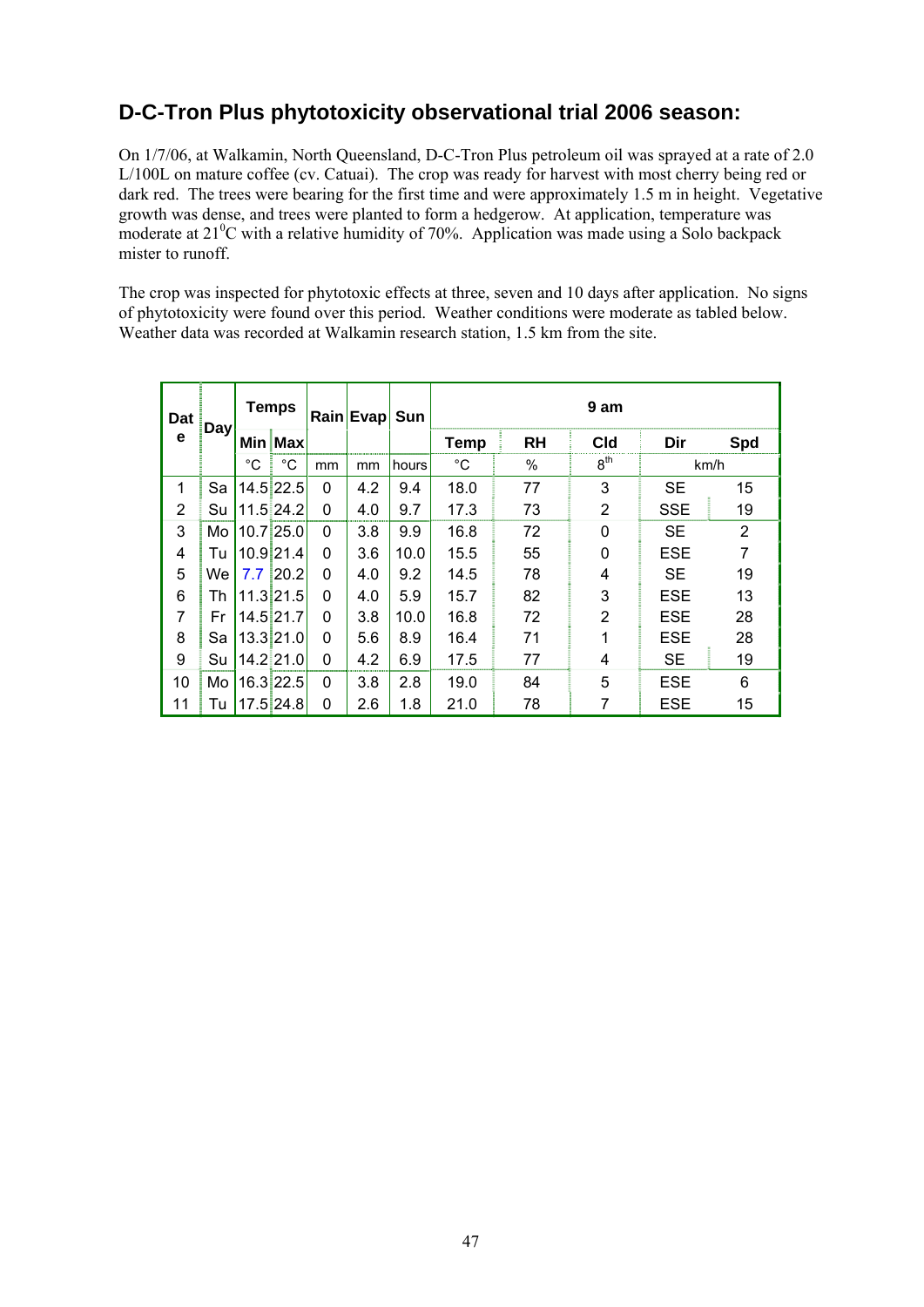## <span id="page-55-0"></span>**General Conclusions**

The insecticide efficacy trials conducted in this project generated useful information relating to their effectiveness, appropriate rates of application and duration of control for leaf roller, hemispherical scale and mealy bugs in coffee.

Most insecticides tested were effective at controlling leaf roller larvae on coffee leaves. The only exception was Supracide, a widely used organophosphate compound. Although some activity was observed for smaller leaf roller larvae, Supracide was largely unsuitable for use on leaf rollers in coffee. Other insecticide treatments appeared equally effective, but differed in the length of time required to achieve control of this pest. Success and Lorsban, which are contact and stomach poisons, both exhibited very rapid action against leaf roller larvae with significant reductions in the pest population within one day of application. Mimic and Prodigy are insect growth regulators, and as such, required slightly longer periods to exert the same level of control on the pest population. Of the two, Prodigy reduced the insect population more rapidly in comparison to Mimic, when the former was used at high rates of application. At a rate of 6 g ai/100L, both products performed similarly, and Prodigy was equally effective at this rate compared to the higher rates applied in some trials. Insects affected by both Mimic and Prodigy reportedly cease feeding shortly after ingesting insecticide and therefore may not result in greater damage to the crop compared with more rapidly acting insecticides.

There were some subtle variations in residual activity between insecticide treatments for the control of leaf roller in coffee. In this respect, there was a tendency for the total number of larvae present at seven and 14 DAA to be greater in Lorsban compared with Success, Prodigy and Mimic. This suggested that Lorsban might be slightly less effective over longer periods of time compared with these. When applied at 6 g ai/100L, Prodigy appeared to possess a slightly longer residual effect compared with Mimic.

Insecticide trials were conducted against hemispherical scale populations infesting coffee at different stages in the crop. One trial compared insecticide treatments for scale populations infesting coffee terminals during periods of new vegetative growth, and the other during the fruiting period. Mealy bugs are generally only present in significant numbers during fruiting and so were not included in the first trial.

The highly variable nature of scale populations in space and time, reduced the precision at which differences between insecticide treatments could be distinguished. Despite this, some strong tendencies and some significant differences between insecticide treatments and the untreated controls were observed, particularly for hemispherical scale nymphs. Admiral, Applaud, Lorsban and D-C-Tron Plus petroleum oil all appeared to reduce the population of scale nymphs shortly after application compared with the untreated control. Often there were no clear distinctions in efficacy between insecticide treatments for control of hemispherical scale. However, there were some strong indications that Admiral may have been more effective than Applaud, Lorsban and D-C- Tron Plus, particularly for control of adult scales. Analyses of the percentage of live adult scale on leaf terminals also indicated a strong rate related effect for Admiral and Applaud but this was not observed at any other time. The efficacy of insecticide treatments was more unambiguous for Mealy bugs which showed a rapid reduction and excellent control by Lorsban and Applaud up to three weeks after application. Admiral and D-C- Tron Plus appeared largely ineffective against mealy bugs although there was some indication of late control by D-C-Tron Plus.

In most instances, the effectiveness of insecticide treatments for the control of hemispherical scale declined steadily over time. There were no clear differences observed between treatments by eight weeks after application for infestations in leaf terminals and by five weeks after application for infestations in fruit clusters. Two factors may have influenced this. Firstly, populations of hemispherical scale tend to reach a peak and crash naturally through the interaction of host quality and beneficial organisms. Secondly, some individuals seemed able to survive insecticide applications and rapidly re-infest sites. This factor may have been especially important in fruit clusters that may offer a